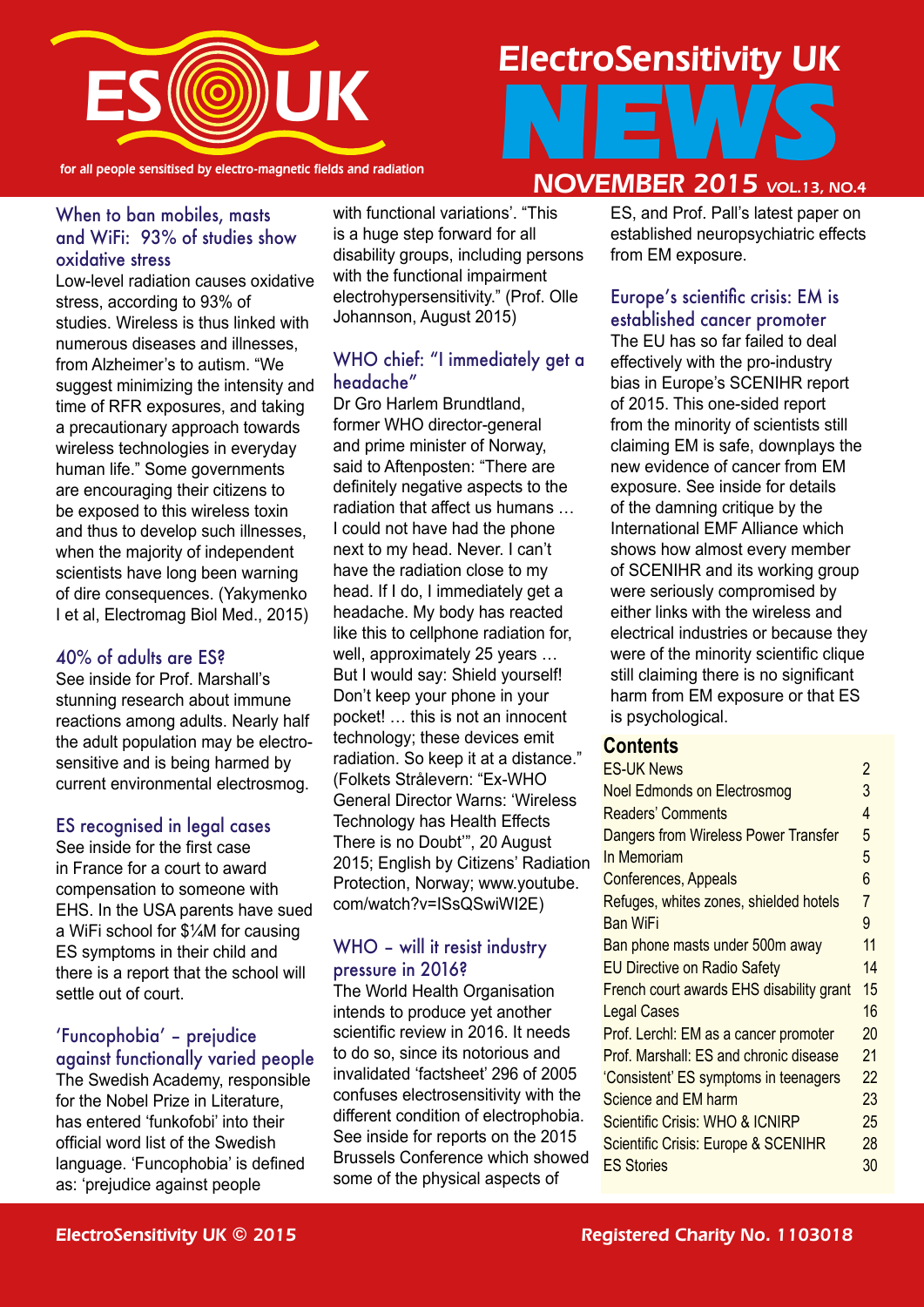# **ES-UK NEWS**

#### Sarah's climb – Well Done!



 Congratulations to Sarah for reaching the summit of Ben Nevis. She was being sponsored for ES-UK funds – there's



still time to contribute. She has already gone way beyond her target of £2,000. This is in addition to all she does as a trustee for the charity and in administering the Helpline telephone service.

Sarah reports: "I climbed the 4400 feet high Ben Nevis Mountain track on Sunday 9



August with my very fit 26 year old son, to celebrate turning 60 years old! My partner had paid all of our accommodation and travel costs. Rain and low cloud cover did nothing to dent our enthusiasm for reaching the summit at about 6pm! The summit challenges include a 600 drop to one side and a 2,000 foot scree drop to the other with a 20 ft walkway between the two. A 'fit' 56 year old climber had fallen off the first of the two cliffs, two days before our climb and died! In the fog we could see the snow marking out the two hazards and it was an unnerving place to be. Our descent was more challenging than the uphill climb and my knees were burning with the exertion. Darkness fell at 9.50pm and I made it to the car park at 10pm in the dark, at the end of a very intense physical challenge. I am delighted to confirm that donations and pledges now total £3110, it was a worthwhile exercise."

#### Scottish refuge

As mentioned by Brian Stein in his last letter, he and others are hoping to set up a retreat centre. See under Refuges, or contact him directly.

#### Contacting NHS surgeries:

Thanks to a very generous donation, an information leaflet about electrosensitivity has been sent to via a commercial contact service to all 10,000 NHS surgeries in the UK. There are still many GPs who lack knowledge about ES.

#### Electrosensitivity access to hospitals

Equal access to hospitals and surgeries is becoming a major barrier to people with electrosensitivity. The Department of Health claims it is powerless to enforce equal access. It is therefore left up to individuals, often very ill, to attempt to make acceptable arrangements. More advanced countries like Sweden provide shielded areas for people with ES functional disability. It would be good if the UK could catch up on best practice.

#### WiFi in NHS premises?

An article by Victoria Betton headed "Should all NHS premises provide free access to wi-fi?" published in the British Medical Journal on 12 August caused controversy. There were some excellent responses online, including some by ES-UK trustees Phil Watts and Dr Andrew Tresidder. The original article assumed that "lack of access to public wi-fi in healthcare settings" is a barrier, whereas those who know the established harm caused by WiFi consider it obvious that it should never be used, especially in a healthcare setting. Dr Tresidder wrote: "Consideration for people who are ES will ensure a precautionary principle is used,

and should ensure that all NHS premises provide designated shielded clinical and care areas where signal is at a minimum as measured by detectors - this will include attending staff putting devices onto airplane mode. Education about the issue is important, otherwise health staff will manage the affected person to the detriment of their health."

#### Phone mast harm: when will the government act?

Now that 80% of studies show medical harm, including cancers and neurological illnesses as well as EHS, from living within some 500 metres of a phone mast, it seems extraordinary that the government has not yet introduced legislation to protect its citizens. At present medical opposition to such the government's absurd attitude is being quashed and local councils consider that they are not allowed to prevent such inappropriate siting of masts, or are not prepared for the legal bill if they do. See below on this growing catastrophe.

#### Report by Peter Gane: 'The Inconvenient Reality'

On Saturday 26 September over 80 people descended upon the Somerset village of Compton Dundon from as far away as Scotland, Yorkshire and London to attend an event entitled 'Can Wireless Technology Affect Our Health and Fertility? The Inconvenient Reality'. Organised by ES-UK supporter Peter Gane and Jo Stallard, CEO of the charity Foresight-Preconception, attendees included medical doctors and complimentary therapists eager to learn more of the health impact of wireless technologies and EMF's from the excellent speakers. Barrie Trower, retired military microwave warfare expert started the day, followed after lunch by Somerset GP Dr Andrew Tresidder and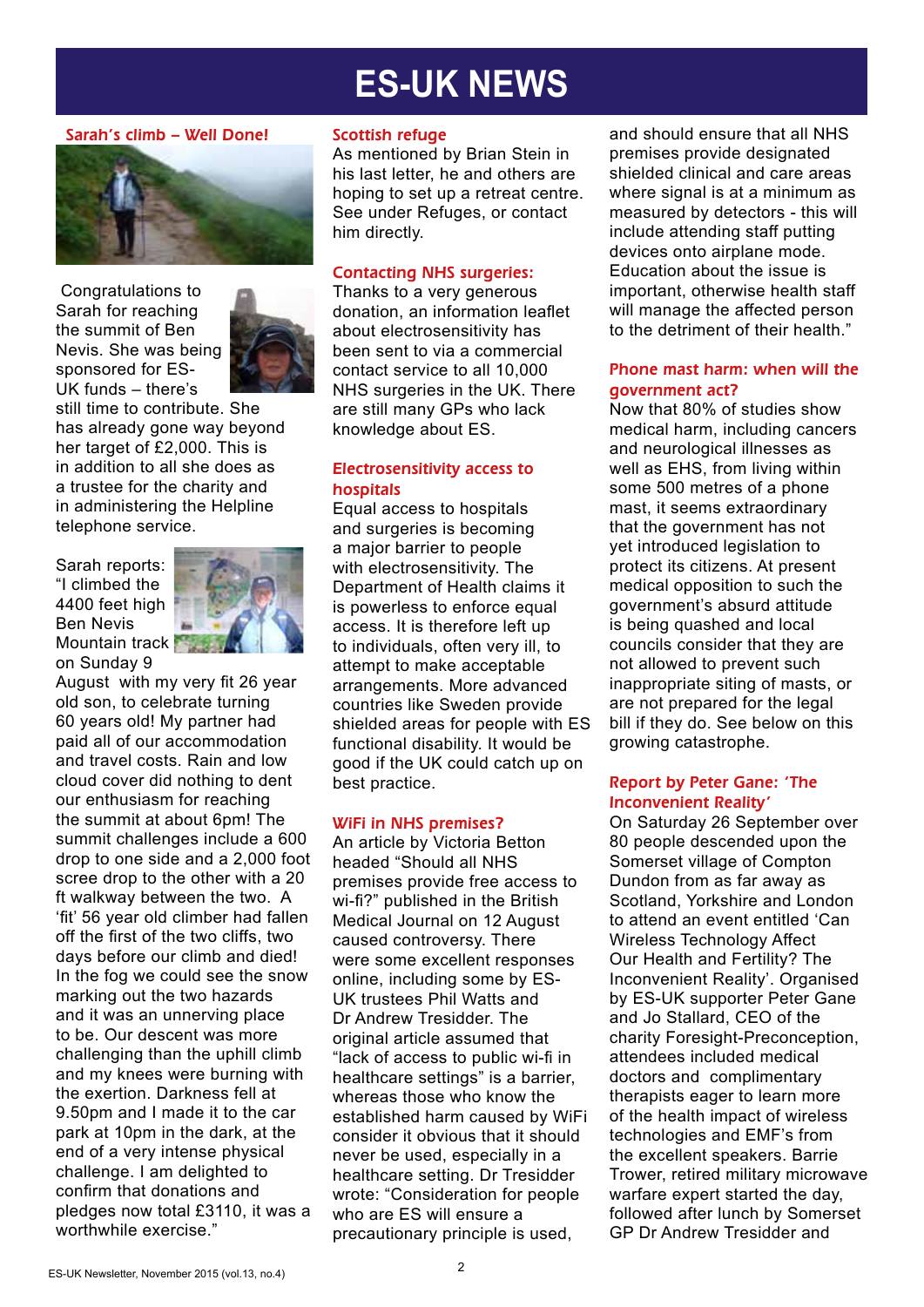

Brian Stein CBE, both trustees of ES-UK. I would like to thank all of you who helped so much, in so many ways , to make this day such a success. Ripples from this event are spreading far and wide, who knows on what shores they may end up. A DVD, even sought from New Zealand, should soon be available; please contact Peter Gane on 01935 423002. Inspired by the endeavours of Sarah Dacre's Ben Nevis Challenge, next year I plan to get fitter and celebrate my 70th year by walking 70 miles in 7 days to further raise ES awareness and ES-UK funds. Anyone who fancies joining me for some of the way, or provide financial encouragement, please be in touch.

(Photo from left: Andrew Tresidder, Jo Stallard, Barrie Trower, Peter Gane, Brian Stein)

#### Thanks for writing!

Thank you again to all supporters who write to MPs, MEPs, unaware doctors, school governors and heads, company directors, and many more, who are not yet up to speed on the established health dangers of EM exposure. The message is getting through, both in the UK and increasingly around the world. We now await action to safeguard children, the elderly, the ill and ES sufferers.

#### Thanks to ES-UK!

"The Newsletter is very valuable. Thank you for all your work." "Keep up the good work as the ES-UK Newsletter is a lifeline for all of us – and hopefully ES-UK's efforts will be rewarded to make a better quality of life for us all. Thank you for all your great work."

"I just wanted to say a big thank you for all the work you do for this charity. It has been a godsend to find there are other people like me out there, and be able to locate help easily and quickly, particularly when time on the internet is so restricted."

#### Hearing aids: wireless features

Some parts of the NHS now use the Siemens Octiv hearing aids. These can have two wireless frequencies, for ear-to-ear through the head linking the two hearing aids, and far-field communication with other wireless devices. The ear-to-ear link uses a technology introduced in 2004 with Near-Field Magnetic Induction (NFMI) at 3.28MHz, with -6 dBuA/m at 10m and 28.5 dBuV/m at 30m. "NFMI operates within a frequency band that easily propagates through and around the human head and body. This ease of propagation allows for ear-to-ear communication between hearing aids, providing the convenience of synchronized adjustments to memory or volume, as well as the benefits of binaural signal processing between hearing aids." The earto-ear link can apparently be turned off by NHS technicians. Far-field communication is by Bluetooth, often 2.45 GHz, streaming via Siemens miniTek, linking audio devices wirelessly to hearing aids. It can be used to control hearing aids and other gadgets. Bluetooth mobile phones link automatically to miniTek and laptops can be connected via Bluetooth, with a transmission range for Bluetooth (class 2) up to 10m.

#### **NOEL EDMONDS ON ELECTROSMOG**

#### **Noel Edmonds: "biggest problem not Ebola, not Aids, but electrosmog"**

TV star Noel Edmonds said: "Everything is about energy. We're surrounded by electro mist, fog and smog. We're covering ourselves in the wrong sorts of electro-magnetism. These idiot politicians who talk about climate change, for goodness sake, do they really think little us can do anything about it? No, of course not. The biggest problem we have is not Ebola, it's not Aids, it's electro smog. The Wi-Fi and all of the systems that we are introducing into our lives are destroying our own natural EM fields. All you are is energy, remember that." He has spent £2,000 on a gadget: "There is a device called an EMPpad and I use it eight minutes a day – it has changed my life. It recalibrates all the blood cells and readjusts the electro-magnetism in your body." (Mark Jefferies, Alex Belfield: "Noel Edmonds: Death doesn't exist - the planet's biggest problem is electrosmog", The Mirror, 4 August 2015)

"Edmonds claimed that electrosmog – clouds of EM fields caused by Wi-Fi, phone signals and electricity – is endangering humanity. It's making us electrosensitive, and systematically destroying our own natural EM fields." ("Electrosmog: the environmental threat that Noel Edmonds wants to save us from" The Guardian, 5 August 2015)

Interviewed on the Ray D'Arcy Show on Eire RTE Radio 1 (10 August 2015, 22 minutes), Noel asked the interviewer why the issue is not being debated, but the interviewer, whose radio station has a vested interest in keeping quiet about the dangers of radio, refused to reply. Noel pointed out that his EM therapeutic pad is not nocebo, since it is used in equine healing and "you can't kid a horse".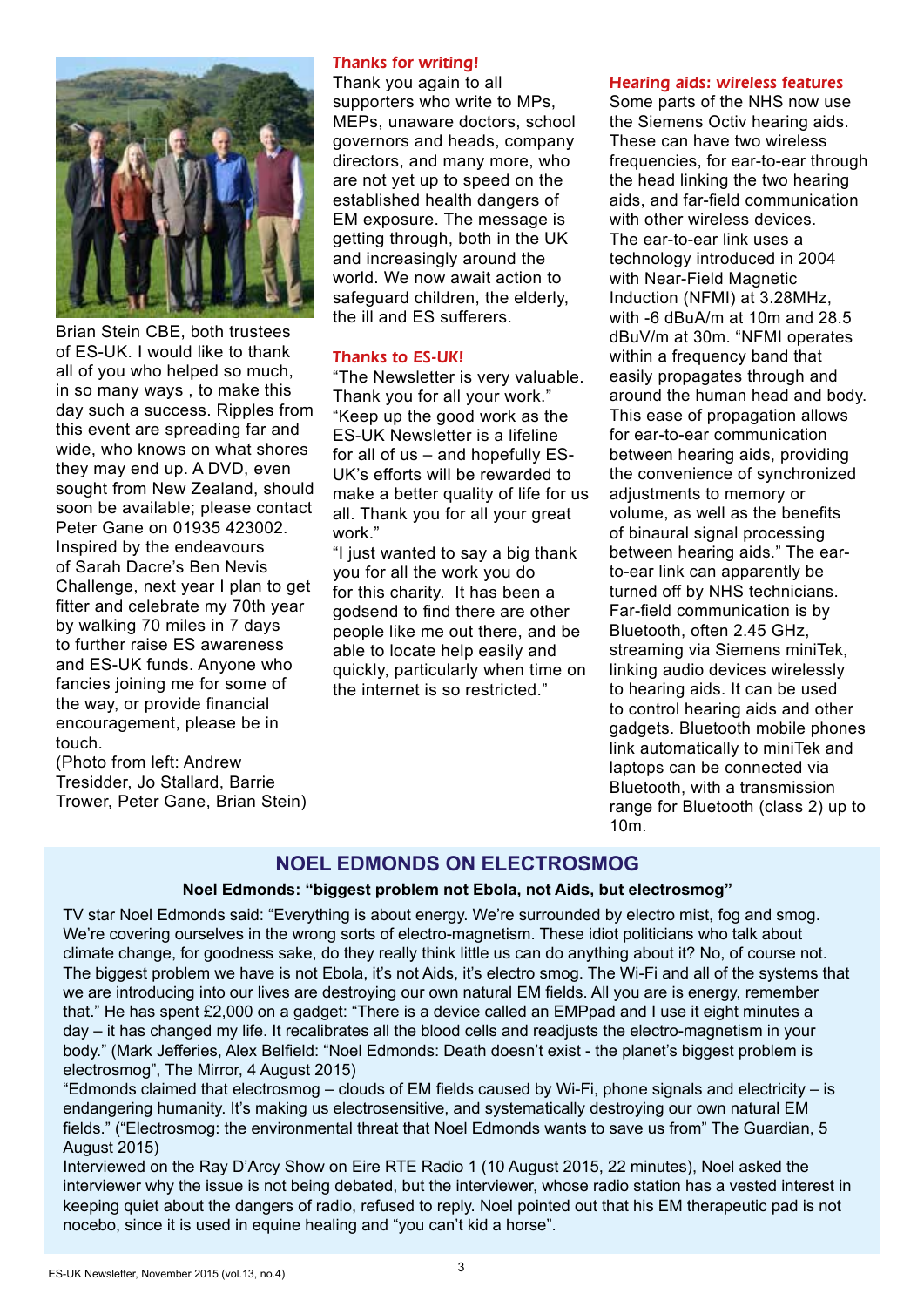# READERS' COMMENTS

#### **Beware of household gadgets!**

A reader's list of things which affect her: wireless door bells, digital cameras, cordless kettles especially when new, electronic toys, radio car keys, and household extension leads.

#### **Christmas headache "presents"**

"A friend bought her children a games console with a '3D' setting. They had been playing with the new toy for about only 15 minutes when they were both complaining of really bad headaches. My advice to her was to go straight back to the shop and demand her money back. She simply said: "Oh, in future they'll just use the game in '2D' mode.""

#### **Grounding sheet and wireless fire-alarms**

"I have slept on a ground sheet since 2007 with no problems, until I found myself in care with wireless fire-alarms. These are the worst EMFs I have ever encountered. The sheet is now off my bed and I am feeling less tense and stressed. But I have a long way to go to recover. It has made me horribly ill."

#### **Medical students and "my wonderful GP"**

#### A reader writes:

"A few weeks ago my GP wrote to me asking if I would go down to the surgery to talk to medical students about ES. Obviously I was delighted to do so, and spoke to them for about an hour. They were very interested to hear about every aspect of this terrible condition. I have suffered for nine years and was able to tell them how my symptoms have worsened in that time and just how I have to live (exist).

One of the students said that he doubted if he could live the way I have to. I have a very outgoing nature but of course ES isolates you, which is very difficult. I went armed with Michael Bevington's "Summary" for them to read and also gave them a copy of the DVD "Desperately Seeking White Zone" which they were very keen to have and I'm hoping that they will pass it round for many more youngsters to see. Before I left the surgery I suggested that all the doctors at the practice should view it!

I count myself as very lucky to have a sympathetic GP. Right from the first time I went to see her nine years ago, at the onset of E.S., she has always listened to me patiently even though she had never heard of symptoms like mine. Through the years I have often sent her copies of our magazine, to keep her up to date, so she is well informed. I have also managed to get another of the GPs interested in ES because, when my GP was away, I had to see him on one occasion and he was very receptive. So the fight goes on to spread the word and I'm so pleased that I was able to play a small part in doing so, thanks to my wonderful GP."

#### **Beware the tractors!**

A reader reports on dizziness and thumping in the head while tractors with VHF or UHF walkietalkies work into the night on adjoining fields.

#### **Beware laptops with WiFi!**

A driver reports asking a young passenger, using a laptop to watch a DVD film in the seat behind on a long journey, whether the WiFi was still on. Once it was switched off the sharp continuous pain in the back right of the driver's neck gradually eased.

#### **Beware LED lights!**

"I've noticed that, after sitting under LED ceiling lights for about 30 minutes, sometimes my muscles twitch and I start feeling ES symptoms. Is it VHF from the LEDs? Do others find this too?"

#### **Beware dirty electricity from light bulbs**

Video on measuring dirty electricity from light bulbs: www.youtube.com/ watch?t=154&v=JaMJUIlj4zs

#### **Family times**

Non-ES person: "I just needed to send a short text." ES person: "I know; I felt it."

#### **iPad headaches and sneezes**

A reader suddenly felt a sharp headache and noticed that the person sitting directly in front of

him in a meeting sneezed loudly twice at exactly the same time. He looked round to find the



cause and saw that someone sitting three seats away to his left had just switched on an iPad.

#### **BT chargecard**

A reader uses this when phoning from call-boxes or other people's landlines, charging it to her home landline.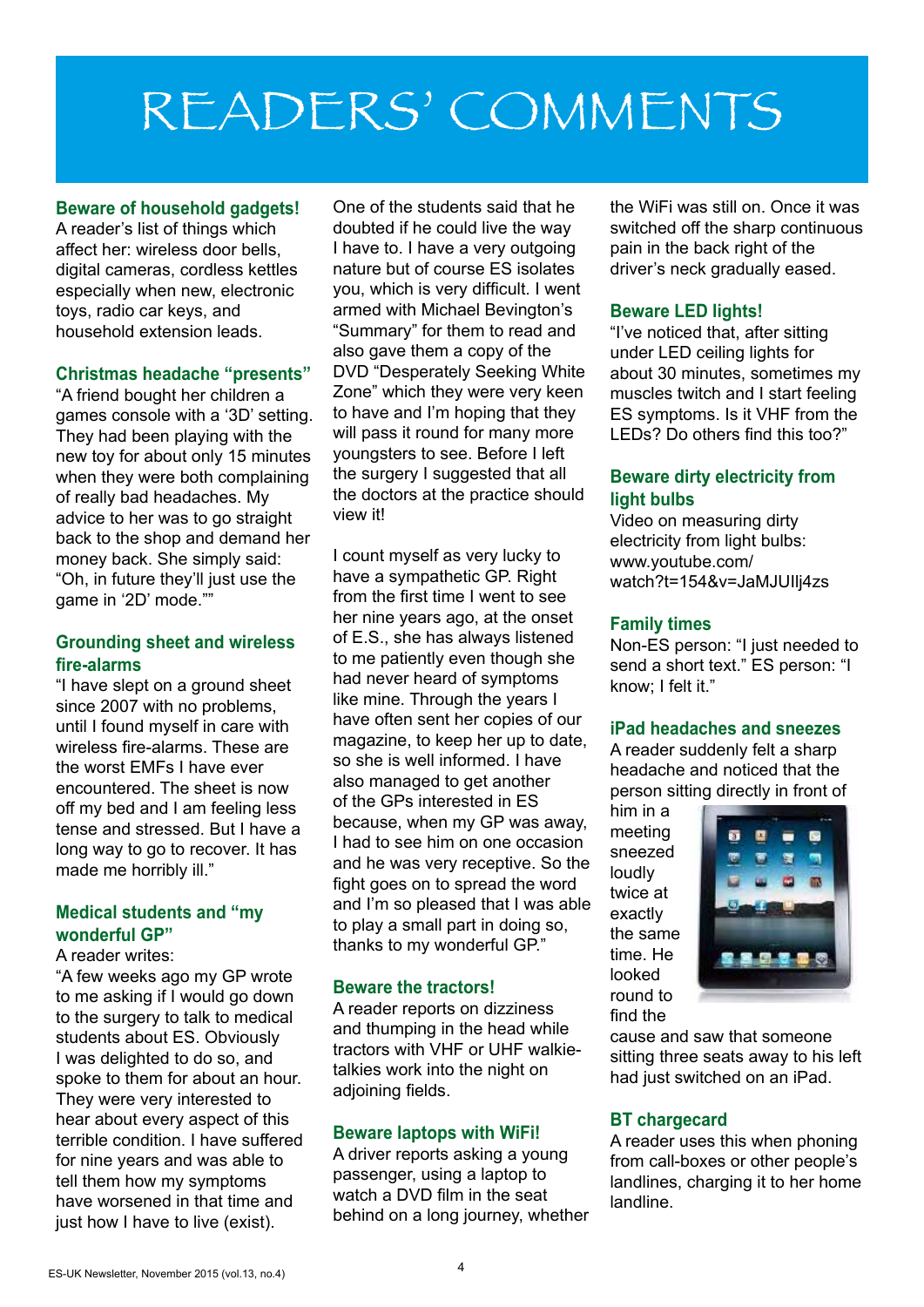#### **"This awful illness"** A poem by Beverly:

This is a tale about E.S. - Seems no one's heard of it, I guess. I don't tell others of my plight, I'm sure they'd think I'm mad on sight. My favourite café has WiFi now, But, never fear, I'll survive somehow.

My partner uses all that stuff But inside a café, or I'll just huff. He keeps them in a shed at home Because I'm very apt to moan. He thinks it could be in my head, Which makes me see so very red.

To visit family I go by train. Which, as you know, can be a pain. I've booked my seat so all is set, But iPad use is all I get: I change my seat - for goodness sake - Now that my head begins to ache.

It's worth all that to see my son, But he won't know what pain may come.

Sometime ago I had to move Because my neighbour's flat "improved": He bought a lot of household gadgets That came through walls, just like magic! But now I'm in a lovely semi Where there isn't quite so many.

I'd love to text my friends, like others: I'm missing out, but no one bothers. Let's hope a cure or something else Will help us all be in good health.

#### **Smartphone dangers for pacemakers**

If you wear a cardiac device such as a pacemaker, keep away from smartphones. "Pacemakers can mistakenly detect EM interference (EMI) from smartphones as a cardiac signal, causing them to briefly stop working," said Carsten Lennerz from German Heart Centre, Munich. ("Smartphones pose danger for cardiac device wearers" The Statesman, 22 June 2015)

#### **Jason Day collapses from dizziness**

"Jason Day, the No. 10 ranked player in the world, collapsed from dizziness caused by

vertigo on his final hole of the day. Day's agent, Bud Martin, said: "Jason was diagnosed to have suffered from



Benign Positional Vertigo. Three weeks ago, he was forced to withdraw from the Byron Nelson in Irving, Texas, complaining of dizzy spells. After that, he underwent a battery of tests that proved to be inconclusive. At least year's WGC-Bridgestone Championship, Day was forced to withdraw from his final round because of vertigo." Day's wife, Ellie, said her husband has been dealing with the dizzy spells dating back to 2010. Day said: "I had three sleep studies done. I had a lot of blood tests done. I had an MRI on my head and my back and everything came back negative." (New York Post, 19 June 2015) [Vertigo is a well-established ES symptom – Ed.]

# DANGERS FROM WIRELESS POWER TRANSFER

#### **Highways England: Wireless Power Transfer (WPT): appropriate medical advice?**

Highways England (PR42/15) "Feasibility Study: Powering electric vehicles on England's major roads" (2015) concerns how to deliver WPT for re-charging electric vehicles as they drive along motorways. On page 48 it lists the heating-only limits from the 1990s still used by ICNIRP, but not ICNIRP's warning of 2002 that some people are more vulnerable and need biological limits below heating ones. It includes the EC Directive/2013/35/EU which concerns the sensitivity of some people passing through strong magnetic fields, but not the Radio Equipment Directive (RED) 2014/53/EU which requires that the use of all radio frequencies, often classified as from 3 kHz and upwards, should be safe, although WPT magnetic fields radiate at frequencies from 9 kHz up to 100 kHz, and are optimal at 20 kHz. Highways England needs advice from medical scientists who understand how some people are affected by strong radiated fields.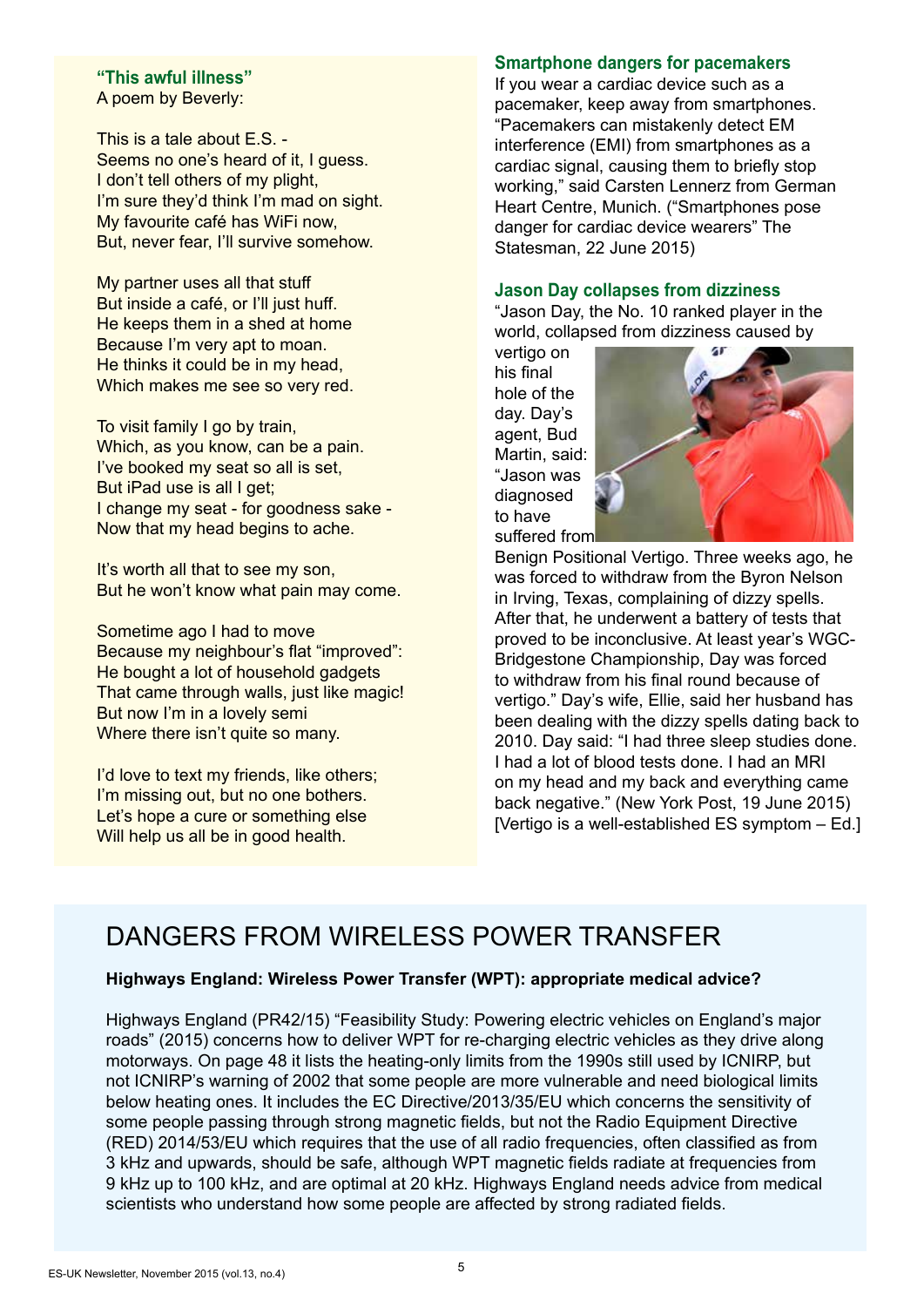#### **IN MEMORIAM**

**Prof. Dr. Anton Schneider,** born 23rd February 1931, the pioneer and founder of Building Biology, died on 7th July 2015.

#### **John Rogers – a tribute and thoughts about the ES issue**

By Helen Corcoran, of County Kilkenny. However you develop ES, by overloading your life with gadgets, or having your home polluted with microwave radiation from nearby masts, the end result is the same: your life is changed irrevocably. It can be like entering a long dark tunnel that gets progressively narrower and more constricting as the years pass. Goals you once had, before your realise the extent of the damage done, such as returning to work or education, have to be abandoned. New goals are getting a good night's sleep, avoiding headaches and eye inflammations and restructuring your life and lifestyle to try and avoid the ubiquitous radiation. When microwave pollution destroys your old life, you naively turn to officialdom expecting help from the powers that be; however, what you get is a cold hard indifference. If the darkness of that tunnel could be analysed, it would be made up of all the denials, all the stonewalling, all the polite blank refusals to help, verbal and written, from every government agency, from every social or community rights and human rights organisation. In addition there are all the sympathetic words and empty promises from politicians as they pass the buck, - all following the dense and closely woven dark lie of political policy, that microwave radiation is safe.

Yet in their darkness your encounter bright lights. These included the comradeship of the ES community and remarkable individuals who inspire you and guide you forwards. For me, John was one of those bright lights. Several years ago I contacted John, looking for guidance in a legal challenge I was trying to undertake. He subsequently got in

touch, twice, and in that final and lengthy call not only gave me the advice and help I needed, but also offered to be an expert witness should my court case ensue. He spoke about ES and his experiences, about science and how his love for the subject was fostered by his tutor and lecturer, Arthur C Clarke, from whose book the film "2001: A Space Odyssey" was made. As he continued I was struck by his humanity, generosity, courage and compassion. I was inspired to keep on fighting, just as he did.

I wanted to write back to him when I had news of success but battle after battle yielded nothing and the years passed. Hopes were constantly raised by new government and equality initiatives or petitions – great energy and effort was put into yet more submissions for justice – but like the court case nothing ever happened, while friends continued dying from microwave pollution. But they say the darker the night the brighter the star. Science is about life and the beauty of the stars, and gifted scientists like John who keep their integrity and dedicate their lives to scientific truth are part of that beauty. So next time I look up at the night sky I say thank you John, for your courage and kindness and wise words, for showing there is light at the end of the tunnel, and for illuminating the darkness for me and many others.

#### **In Memoriam**

"A mother of twin EHS girls, not knowing where to take refuge, with no hope of living without suffering, just committed suicide from the 5th floor of a building" (Next-up News 2965, France, 21 August 2015)

#### **Karen Nold: EMF Victim and Educator**

"We are saddened to announce the passing of Karen Nold, owner of the EMF awareness website MeansForChange.org. Karen was 43 years young and deeply affected by EMFs. She died of lymphoma, an illness closely linked with EMF exposure. She will be missed by many. Our condolences go out to her family and close friends." (Liz Barris, EMF Refugee, 6 August 2015)

#### INTERNATIONAL EHS CONFERENCE, BRUSSELS 5th Paris Appeal Conference,

May 2015 There is a useful commentary by André Fauteux: "Electrohypersensitivity conference debunks 'nocebo effect' theory" La Maison du 21 Siècle, 25 June 2015. (https://maisonsaine.ca/ english/electrohypersensitivityconference-debunks-noceboeffect-theory.html#comments)

#### Press Conference video

There is a video of the final Press Conference from Next-Up: http:// videos.next-up.org/EhsTvNews/ EHS\_MCS\_Appel\_de\_Paris Conference\_de\_Presse/

### Conference abstracts: 'nocebo effect' theory "debunked"

The abstracts from the Conference are available on https://maisonsaine.ca.

#### Conference recordings

Recordings of the individual lectures are available at: www. mast-victims.org/resources/ audio/5th-paris-appeal/index.html

#### International Scientific Declaration on EHS and MCS

Brussels, 4 Sept. 2015: "Following the fifth Paris Appeal congress, which took place on the 18 May, 2015 and focused on environmental hypersensitivities,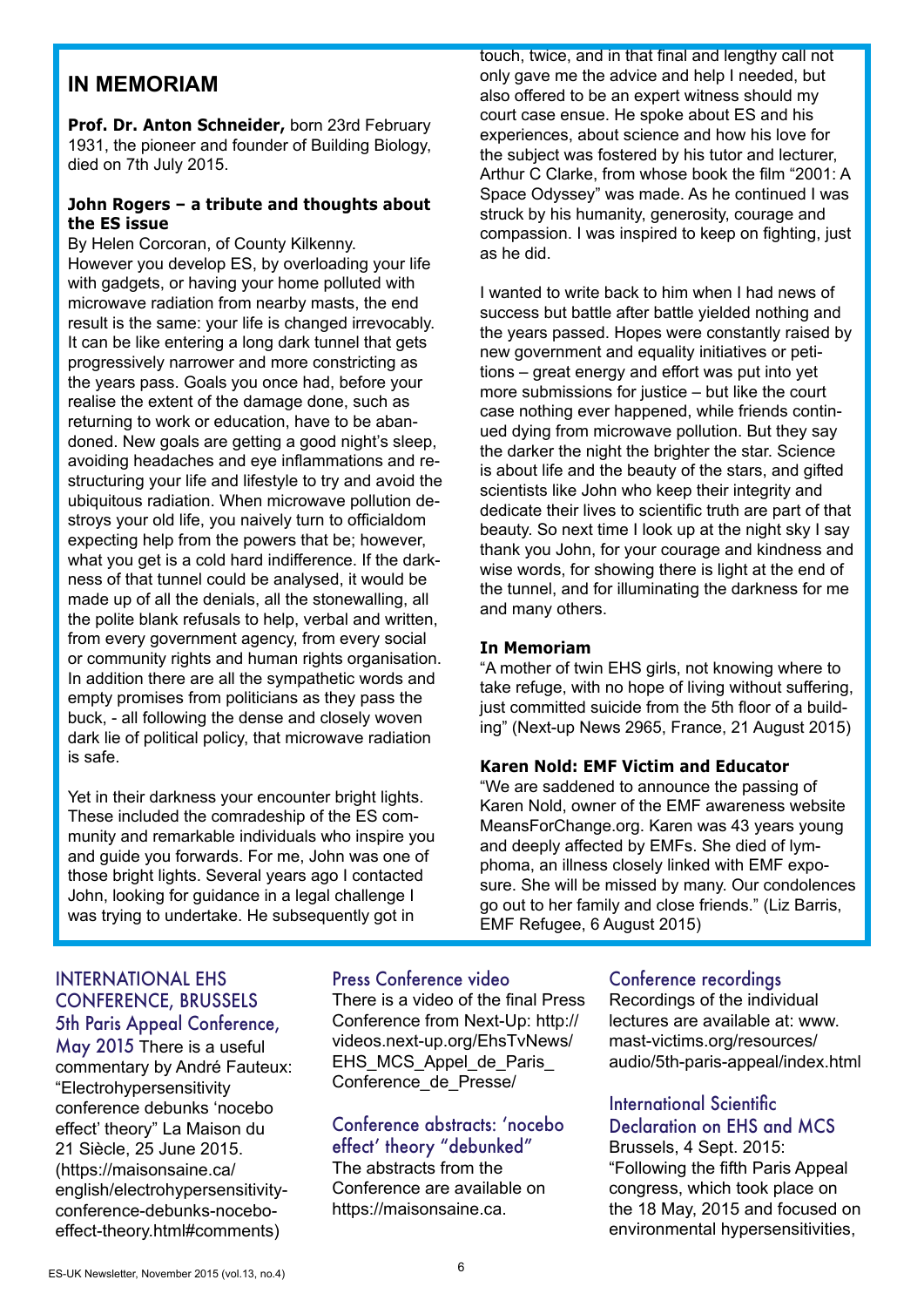the attending European, American and Canadian scientists unanimously decided to create a working group and to write a Common International Declaration to request an official recognition of these new diseases and of their sanitary consequences worldwide. The declaration calls upon national and international bodies and institutions and particularly the WHO, for taking urgently their responsibility for recognizing electrohypersensitivity and multiple chemical sensitivity as real diseases, including them in the International Classification of Diseases. This International Declaration also asks national and international institutions to adopt simple precautionary measures of prevention, to inform populations and requires the appointment of real independent expert groups to evaluate these sanitary risks in total scientific objectivity, which is not the case today."

#### INTERNATIONAL SCIENTISTS' EMF APPEAL

This was a major appeal, representing the majority scientific viewpoint, to both the United Nations and the WHO.

#### "Even your Wi-Fi can cause cancer"

"More than 200 scientists from across the world … have urged a UN body to issue necessary guidelines in order to restrict the use of radiation emitting devices, such as cellular and cordless phones, Wi-Fi, smart meters among others." ("Even your Wi-Fi can cause cancer" Times of India, 12 June 2015)

#### Front Page News

The International Scientists' EMF Appeal featured as the top news story in What the Doctors Don't Tell You on 28th May 2015. Few other news organisations featured it in the UK.

#### CALIFORNIAN CONFERENCE

#### Environmental Health Trust: risks to children

"Cell Phones and Wireless Technologies—Should Safety Guidelines Be Strengthened to Protect Adults, Children and Vulnerable Populations? Should Parents, Teachers & Schools Restrict Technology Overuse Among Children?" This was the title of an Expert Forum on Cell Phone and Wireless Risks to Children held at the Commonwealth Club of California on 22 June 2015. See Electromagnetic Health and the Environmental Health Trust for speakers. The focus was on the special risks to children and other vulnerable populations. For some excellent videos, including Dr Erica Mallery-Blythe, see Electromagnetic Health: // electromagnetichealth.org/ electromagnetic-health-blog/ video-commonwealth-club-emfforum/

# REFUGES, WHITE ZONES, SHIELDED HOTELS

#### **Plans for Scottish retreat centre**

Brian Stein CBE, ES-UK trustee, announced in the letter with the August ES-UK Newsletter about plans to set up a retreat centre within a low-level RF area for ES people to visit, holiday and recuperate. His team is negotiating a lease. With support and funding they hope that they may be able to open sometime in 2016. They will apply to become a charity in Scotland called "Electromagnetic Health Initiative", separate from ES-UK. Further details are available from Brian.

#### **Housing: Tiny House project**

See the video "Corinne's Non-Toxic Tiny House" (18 min., www.youtube.com/ watch?v=G16pXNmt8CQ) for a trailer home built with chemicalfree materials and reduced EMF on a 20 by 8 foot trailer, which can be relocated if there is increased chemical or electrical pollution.

#### **Retreat centre**

Pishwanton in East Lothian, Scotland, offers retreats and courses in an eco-friendly environment.

#### **Measurements on Dartmoor; and beware LED lights**

Prof Trevor Marshall reports on Yonder Shippon, a remote cottage on Dartmoor. "I switched on the Cornet ED85EXS, and saw a -65 dBm reading both inside and outside the Shippon (which has 18" thick stone walls, but normal glass in its windows, and a nonattenuating slate roof). When I used my cellphone, standing outside the front door, I was able to connect to Three (T-Mobile) at -100 dBm RSSI, one bar, and at -95 dBm RSSI, two bars, with Vodafone. The spectrum sweeps validate that cell signals are close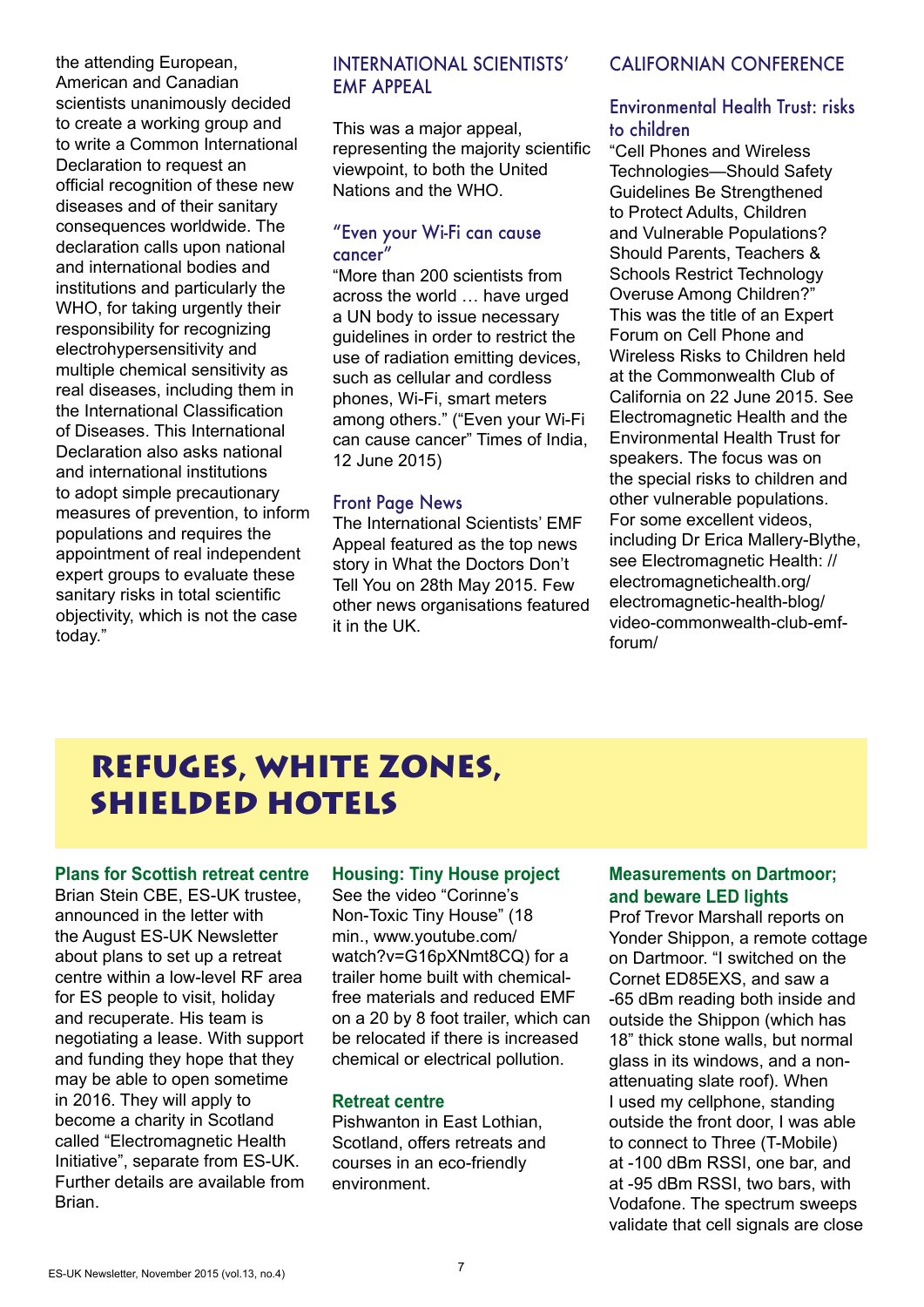to zero (typically -111 dBm) from the other carriers as well. That is far below the -75 dBm that I am currently using as the level to which a bedroom's shielding has to reduce cell-tower signals. But there is a huge tower 10 miles away at Princeton which carries many signals. Signals can be seen just below 240 MHz (Digital Audio Broadcasting, DAB) and just below 400 MHz (TETRA) as well as two 160 kW FM transmitters at around 90 MHz. The digital signals were both below -70 dBm outside, and around -75 dBm inside. The FM signals were stronger, at about -63dBm, but probably less bioactive. When I had been staying in Bonn for the EPMA conference the FM signal strength



in our room was an excessive -32 dBm from the FM antennas towering over Bonn. So we had 1000 times less than that. The tower's Digital TV signals can be seen below -80 dBm, between 700 and 800 MHz.

After days of observations and measurements, I concluded the biggest problem with white zones is that you have to leave them for food, and companionship. The mesh clothing shielded well, wherever we went. At higher frequencies all signals were below -90 dBm. This includes a weak WiFi signal from the farmhouse, about 150 yds away.

The Cornet gave me higher readings during the evening. I finally figured out that the LED lighting (GU10) in the Shippon ceiling, which fortunately can be totally switched off, radiates a surprising amount of energy at Very High frequencies (VHF, just below Microwaves)." (Prof. Trevor Marshall, Forum: "Exploring an EMF/EHS 'White Zone'", 18 September 2015)

#### **Hotel with shielded room**

Martinpark Hotel in Dornbirn, Austria, now has a room shielded from electrosmog. The hotel recognises that although some guests like WiFi, others are unable to access the hotel unless there are areas free from WiFi and similar radiation.

#### **Tatler award hotels: shielding, electrosmog switches, smartphone bans**

The Villa Stéphanie at the Brenners Park Hotel and Spa in Baden-Baden has screening from the neighbouring rooms; all walls have metal shields and a special coating that blocks all high-frequency signals. Special shielded cables are used throughout, reducing EM fields or 'electrosmog'. A switch in the bedside table allows the entire room to be disconnected from the electricity supply. 'Digital Detox' is the name of this cleansing process which is growing in public awareness by the day. The Villa Stéphanie has just been awarded one of the prestigious Tatler Awards (Best For: "A proper switch-off from Wi-fi") for its revolutionary Digital Detox offer. Suzanne Duckett writes: "But the masterstroke that has brought this place bang up to speed with the digital age is the fact that you can block OUT the digital age. All of the



bedrooms have two surreptitious buttons: one turns off the mains electricity supply, the other blocks out mobile or wi-fi signal." The spectacular new Vana in India, another Tatler winner, takes digital detoxing a step further. "At checkin, I'm asked to sign a disclaimer agreeing not to use handheld devices in any communal areas."

#### **Green Bank US: proof of ES**

"Stewart said he was sceptical about electrosensivity until he tried an experiment. He held a meeting with some electrosensitives, and didn't tell them he had a mobile phone in his pocket. "They noticed at once. After that I was convinced. If you're sick, who am I to shun you? And mostly the electrosensitives have realised that they have to fit in, and it's been fine," he adds." (Ed Cumming: "The town that banned WiFi", The Observer, 21 June 2015)

#### **"Quiet Zone" trailer**

"Through the use of complex imagery and sound, filmmakers Karl Lemieux and David Bryant take us deep into the world of those who suffer from EM hypersensitivity. Combining elements of documentary, film essay and experimental film, Quiet Zone defies genres, weaving together an unusual

story in which sound and image distort reality to make



the distress of these "wave refugees" palpable." (1 May 2015) www.youtube.com/watch?v=n-Iq1QTa7bs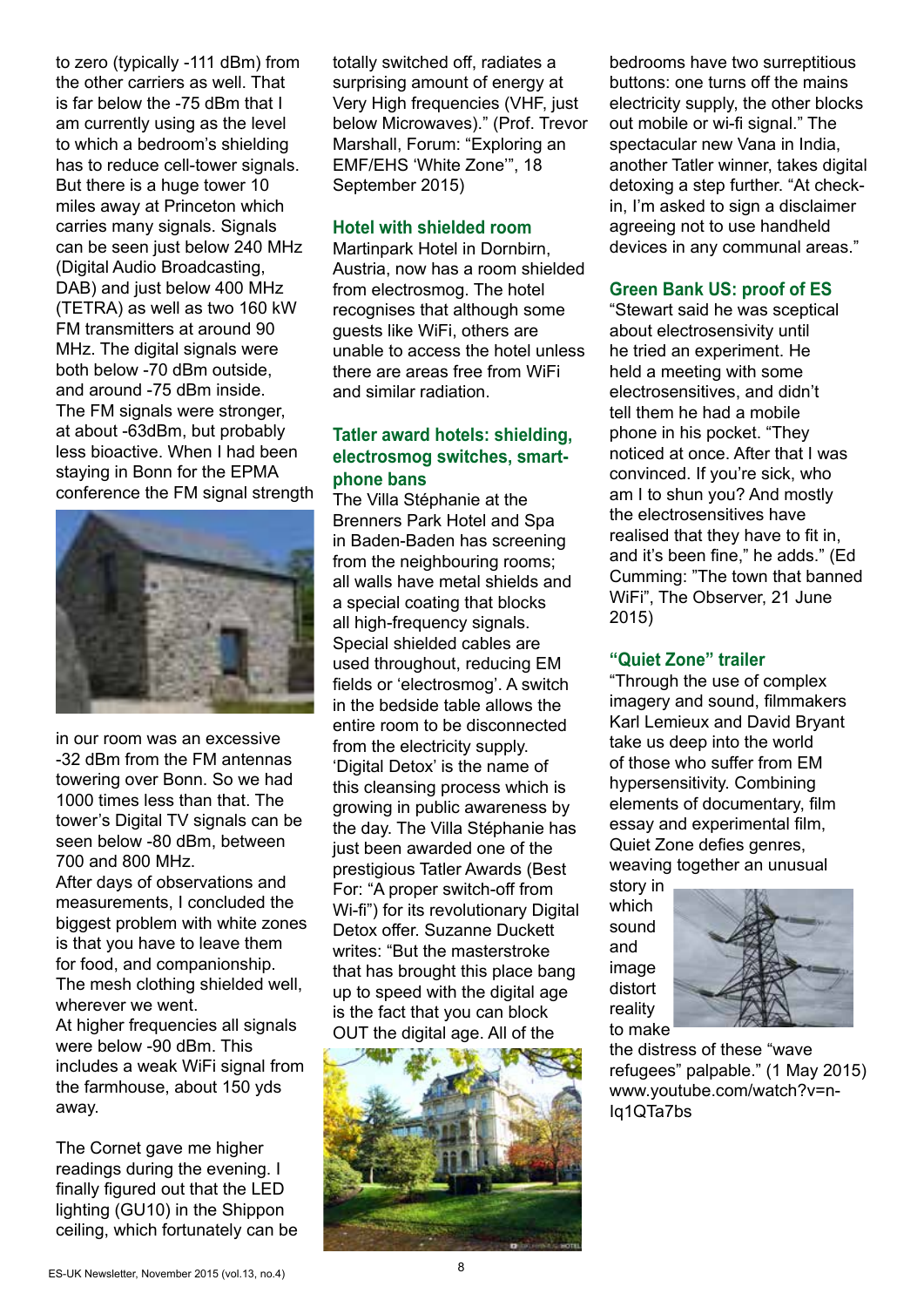# BAN WIFI

#### **"Penrith should be WiFi-free zone" - Nuremberg Code of Ethics?**

From a letter published in Penrith's Herald: "Sir, I read with dismay (Herald, 27 June) that Penrith town centre is to get free WiFi in a so-called business boost. This at a time when there is growing controversy about the safety of wireless devices and human health. On 11 May 190 international scientists from 39 nations, including the UK, signed a letter to the UN expressing their grave concerns on this very issue. Children are more likely to be affected by radiation from WiFi.

According to the Nuremberg Code of Ethics, such microwave irradiation without the express and informed consent of the people being irradiated is classed as a violation of their human rights. Is someone going to stand at the entrance to Middlegate and ask the people entering the town to sign a disclaimer form saying they have been informed of the possible health risks of being subjected to blanket microwave pollution and are going in anyway?

Yes, I know other towns have it, but inflicting WiFi on an unsuspecting public is outrageous, and will drive potential customers away. Possibly it will make the lives of some people a complete and utter misery if they become or are already sensitive to it. They may even sue. Penrith has now been put on a blacklist of places with town centre WiFi. It will discourage people, of that I have no doubt. I am affected by it and don't know if I will be able to enter the areas covered by WiFi. I certainly will not linger longer, that is if I can physically bear the

pain to go into the area at all. Did anyone do a risk assessment? I have read about a town which has done away with WiFi and hardwired its computers because of health concerns. This is the enlightened way to go. If Penrith wants to be abreast of the times, make the town a WiFi-free zone and ask everyone to hardwire their computers, cut out as much wireless as possible and publicise the fact far and wide." (Mary Gaylor: "Penrith should be WiFifree zone, not have free WiFi" Cumberland & Westmorland Herald, 6 July 2015)



#### **Removing children from school WiFi**

"An informed couple whose children attend a UK primary school have taken steps to relinquish their children's statutory right to a state education, over concerns about the installation of wireless local area network (WLAN) or wi-fi. Sarah and Will Mockett are savvy parents who are very familiar with the ongoing issues about the safety of radio frequency (RF) EM frequencies (EMFs), and the mounting evidence of risk to children from sources of EM radiation. When it emerged that wi-fi was to be installed in the new build planned for their children's primary school, they campaigned hard, backed by the Safe Schools Information Technology Alliance (SSITA) for the right of all the children to be

educated in a safe environment as possible. But sadly their efforts have so far been to no avail, as the school, like many others, follows Public Health England (PHE) guidelines that present wi-fi in schools as safe, whilst a wealth of evidence suggests the contrary. Sarah and Will Mockett are by no means alone in their concerns. They have been informed by the SSITA representative that "there are 70 other parents who are part of the joint complaint to the PHSO [the UK Parliamentary and Health Service Ombudsman] regarding wi-fi in schools". They all join other parents and experts acting on their conscience and common sense. A family in Australia removed their children from a school earlier this year, over wi-fi health issues." ("Exclusive: Parents take steps to remove children from UK primary school over wi-fi risks" Alliance for Natural Health, July 2015)

#### **WiFi router has 70% reduced radiation for pregnant women**

Qihoo 360, a Chinese tech firm, unveiled a new wireless WiFi router, an upgrade to an existing product, which has three settings: (i) wall penetration, (ii) balance and (iii) "pregnant women", stating that the third setting reduces radiation emitted by the router by 70%. The BabySafe Wireless Project states that wireless radiation poses a risk to pregnant women and their unborn babies. (Zoe Kleinman: "'Pregnancy wifi' router causes controversy in China" BBC News, 23 June 2015)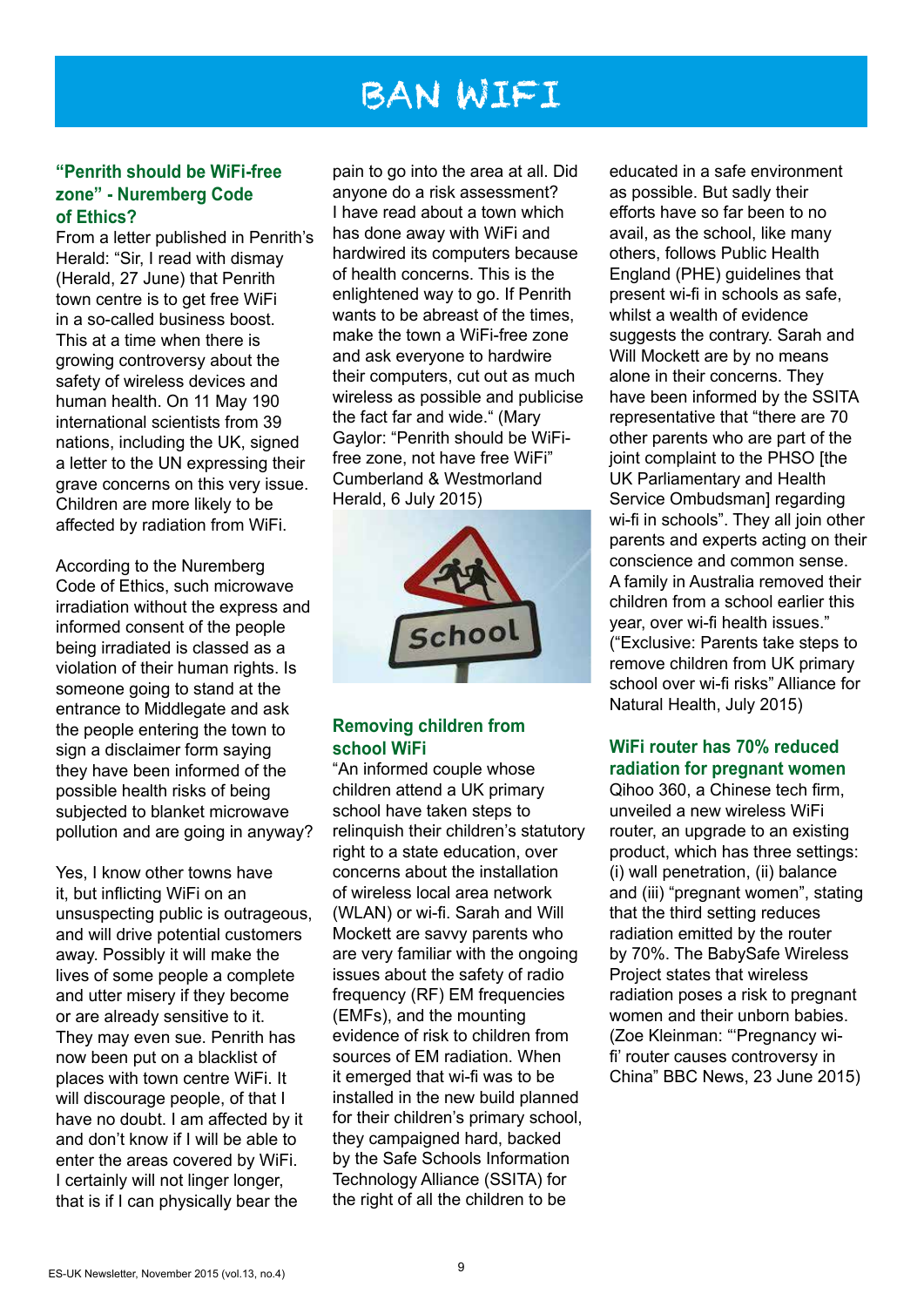#### **BBC to give all year 7 children a cancer device**

The BBC is to give its Micro Bit mini computer to every 11- and 12-year-old child in Year 7 or equivalent at school in October 2015. It has built-in wireless Bluetooth, a 2B cancer agent. [UK government advice since 2000 is against children under 16 using mobiles except for essential calls.] (Leo Kelion: "BBC Micro Bit computer's final design revealed" BBC News, 7 July 2015)



#### **Library WiFi is 'no-brainer'**

"Culture Minister Ed Vaizey says installing free wifi in every public library is a 'no-brainer'" (Daily Telegraph, 4 June 2015) [Mr Vaizey may be correct: WiFi radiation adversely affects the brain, reducing its cognitive powers in some people – Ed.]

#### **School: WiFi replaced with cable**

The 11 June 2015 newsletter of the Shearwater Steiner School in Mullumbimby NSW, Australia, announced that "Over the coming school holidays, wireless access points [WiFi] will be removed and replaced with Cat5e cable. This policy decision has been made based on an in-depth review of relevant research on the potential effects on physical health, as well as pedagogical concerns about the negative social and emotional impacts on students of frequent laptop, mobile phone and internet use … we feel that possible risks inherent in the use of wireless technology are not justified based merely on the convenience that it provides … ICT Educational Guidance Committee." (reported in EMRAware Newsletter, July 2015)



#### **Virgin Media dangers: Super Hub uses "5GHz and 2.4GHz at the same time … 5 internal antennas"**

"Virgin Media is gearing up to provide its broadband customers with free Wi-Fi throughout U.K. towns and cities from September. The service will be powered by customers' Super Hub and Super Hub 2 routers, which will double as public hotspots." (Killian Bell: "Virgin Media to offer free Wi-Fi on U.K. streets next month" TechnoBuffalo, 19 August 2015) "Our Super Hub gives ultrafast WiFi speeds that stay fast across loads of devices because it uses 5GHz and 2.4GHz at the same time, and has a sneaky extra wireless antenna. Wireless b, g, n capable in 2.4GHz band plus wireless a, n & ac in 5GHz band (dual-concurrent frequencies), 5 internal antennas, up to 3 spatial streams in the 5GHz band." (Virgin Media website)

#### **Australia: suffering from WiFi**

Mike Clay "Is WiFi technology damaging our health?" (The Drum, ABC News, 10 July 2015), features James McCaughan, an EHS university physics lecturer, who is sensitive to WiFi, and the Spencer family who have withdrawn three of their children from school because they are sensitive to the school WiFi (www. abc.net.au/news/2015-07-10/ is-wifi-technology-damaging-ourhealth/6611532).

#### **Café abandons WiFi**

Café Ibis recently announced that it's not offering public wi-fi at the cafe, embracing a nationwide trend. A cafe in Oakland, California, asks customers to "leave your technology at the door"; phones and tablets are banned Wednesday through Saturday. (Kevin Opsahl: "Caffe Ibis ditches wi-fi, embraces emerging trend" HJNews, 23 June 2015)

#### **Cafés abandon WiFi**

"The love affair between coffee shops and laptop-wielding customers may be dying out as coffee shop owners revolt against Sydney-siders' demand to be wired up. Wi-Fi backlash is a trend accelerating among coffee shops, bars and restaurants, where a failure to see the benefits of Wi-Fiinduced turnover is encouraging many owners to restrict Wi-Fi or ban it. Rather than seeing customer numbers dwindle, Mr Gibson noticed a spike in popularity after Hemingway's changed its Wi-Fi policy." (Kieran Giar: "Sydney unplugged: Cafes force punters to power down" Sydney Morning Herald, 19 July 2015)

#### **Increased cancer diagnoses in schools since WiFi**

The research of Dr Havas, a scientist who studies the effect of EM energy on human health, shows that WiFi is making us sick. That's why she balks when marketers promote electronic pacifiers. "It's so ludicrous, I can barely contain myself," she said. Havas is a researcher at Trent University who works with people who are hypersensitive to EM energy from wireless devices. This week she was one of five scientists in charge of a campaign to get Health Canada to tighten up its rules around the use of EM energy. Havas and her team presented submissions from 190 fellow scientists from around the world who say exposure to WiFi, cellphones and cellphone towers is harming our health. Some schools have seen an increase in cancer diagnoses in the years since Wi-fi has been introduced, Havas says, and she thinks it's about time Health Canada does something about it. (Joele Kovach "Wi-fi making us sick: Havas" The Peterborough Examiner, 16 May 2015)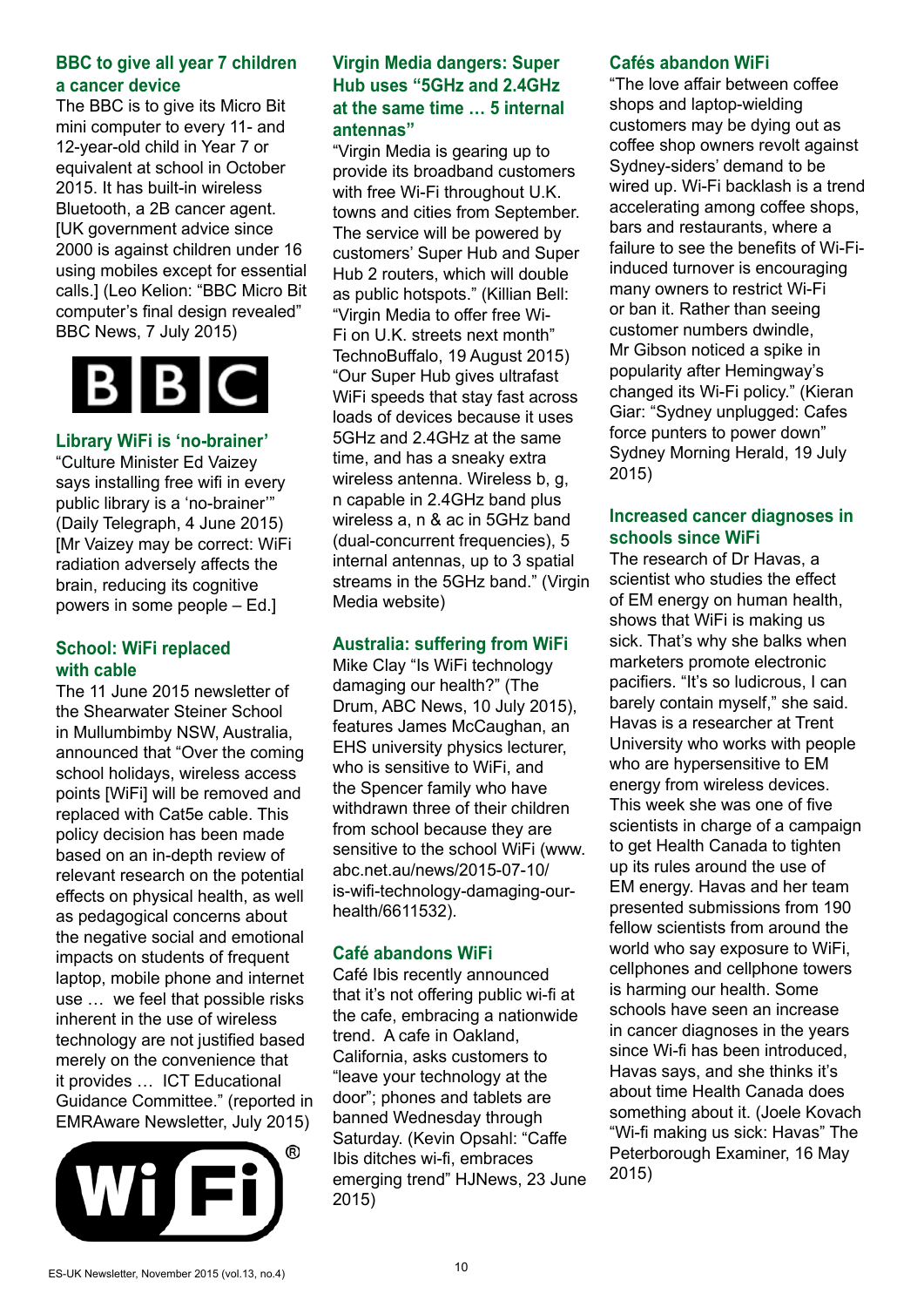#### **WiFi sensitivity: like a "deep burning sensation" "strong evidence this is a real syndrome"**

Suzanne Hoyt said that nothing prepared her for the rush of symptoms that she suddenly developed. "Brain fog. That's my worst problem. A brain fog. Headaches, perspiration, pain in my jaws and my heart. It's like physical expansion of the heart." It all started when Hoyt installed WiFi throughout her apartment. "I started to be very uncomfortable, and I didn't know what it was," she said. "It was like a deep burning sensation in my face, in my nose, my jaw," she said. It's called Wi-Fi sensitivity, and doctors sayit's a very real condition with serious consequences. Dr David Carpenter, an environmental scientist and expert on Wi-Fi's effects, said the scientific link between Wi-fi and health is clearly emerging. "There is a body of evidence that is strong. It's not 100% understood, but it's strong evidence that this is a real syndrome that causes real harm to real people," he said. Dr Carpenter said it's a significant problem for about 5% of the population, many of them have no idea that Wi-fi is to blame. "They walk around feeling ill and they don't know what to do about it," he said. ("Seen At 11: Woman Says Her Wi-Fi Connection Is Making Her Sick" CBS New York, 20 May 2015)

#### **Phone mast and WiFi kills fish?**

Deering High School biology teacher Polly Wilson has taught marine ecology in Room 305 for 16 years, always with tanks of fish. Three years ago the fish started to die. This spring the students used aluminum foil to shield the tops and sides of 4 aquariums containing comet-tailed goldfish from RF waves. "We left them in there over Memorial Day weekend, we came back and they were fine," Wilson said. "At that point, we took one of the foil (cages) off and 36 hours later,

the fish died." The other fish, in the 3 shielded aquariums, were fine and are still alive. Wilson abandoned her classroom of 16 years to teach in a vacant room. The Portland School district gets about \$36,000 a year for leasing the roof space to U.S. Cellular, which added three more antennas to the array in 2011, for a total of 6. The company issued a report in 2012 which found RF readings were below FCC safety standards but the highest readings inside the building were in Room 305. The report also noted that the building has multiple Wi-Fi hotspots, including one right in the middle of the ceiling of Room 305. ("Cell tower on Deering High roof undergoes tests after fish die in classroom" Portland Press Herald, 11 June 2015)



#### **WiFi harm in USA**

"Thus far in 2015, I have been contacted by many people who have reported being injured by the new Xfinity WiFi routers. One woman wrote that it felt like she was "being microwaved." Others have reported headaches, insomnia, brain fog, burning sensations on their skin and heart arrhythmia. Comcast is using Xfinity routers as gateways into a "smart home" and to deliver WiFi service to anyone within a few hundred feet of your home. The plan is to turn their customers' homes into public "hot spots" with the result that WiFi is nearly ubiquitous in our communities. Unlike previous generations of WiFi routers, there are now at least 2 (possibly 4) antennas within the Xfinity routers, one at the typical 2.4 GHz and now a second at 5.0 GHz. There are also 2 channels within in each antenna, a private channel for your home and a public channel for any

Comcast customer who is walking by. Multiple EMF consultants have shared with me that when they measure these new routers, the readings are much higher than any consumer router they have ever measured previously. If you live in an apartment building or dense city, this issue is much more complex. If moving isn't an option, you could share this information with your neighbors and they may decide to turn off their Xfinity routers and use Ethernet cables. For other neighbors who want to keep their WiFi, you could purchase them a Router Guard, a partial Faraday Cage for the router." (Jeromy: "Why is Xfinity WiFi Harming People?" EMF Analysis, 18 August 2015)

#### **Skin problems and hyperactivity from WiFi and masts**

Lily Law, a mother in Malaysia, suffers from skin problems near telco towers and WiFi. The problem stops when the WiFi is switched off. Her son, Elton, 9, is hyperactive and over talkative at night from the same radiation (Astro Awani, 10 August 2015: www.youtube.com/ watch?t=16&v=TG2R-9\_nPyw)

#### **Men's underwear to protect from WiFi**

"Described by Sir Richard Branson as 'underpants for superheroes', the Wireless Armour underwear contains a mesh of pure silver woven into the fabric that shields against 99.9% of electromagnetic radiation, which is emitted from devices like smartphones, tablets and laptops." ("'Anti-radiation' PANTS go on sale: £24 Wireless Armour boxer shorts claim to protect your package from Wi-Fi signals" Daily Mail, 13 August 2015)

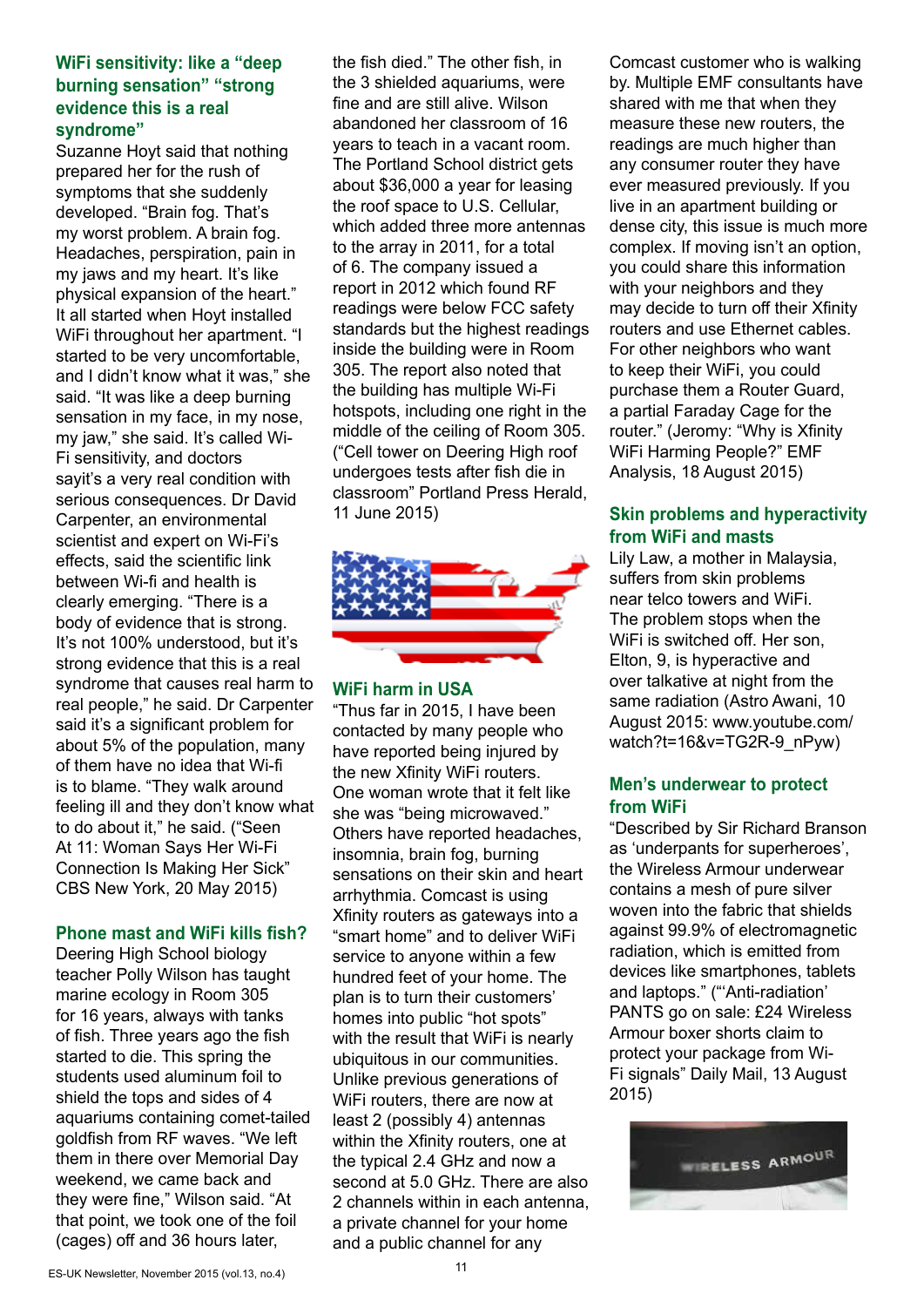## BAN PHONE MASTS UNDER 500 METERS AWAY

Some 80% of studies on the harm from phone masts show increased cancers and neurological illnesses from masts sited under 300-500 meters away. Some countries are aware of this, but planners in the UK seem unwilling to protect the citizens they represent, claiming the UK government prevents them from evaluating health aspects of planning, presumably the most important factor in all planning decisions.



Photograph: West Granton Road, Edinburgh: a mast overshadowing a playground and housing. This breaks biological safety limits.

#### **India: mobile phone operators to pay for cancer treatments?**

"Mobile tower operators may end up footing the bill for the medical treatment of cancer patients as the Delhi Government is planning on introducing a hazard exposure insurance fund." ("Govt sends a message" The Hindu, 23 August 2015)

#### **Mast: "a health hazard associated with cancer"**

From a letter by Prof. Hilary Hoey, consultant paediatrician, and Dr Peter Harris, GP, in the Liffey Champion (John Weigel, June 2015) about a mast in Leixlip: "It is appalling that they erected this mast in Leixlip which is exposing those living and working in the area to radiation which is a health hazard associated with cancer, depression of the immune system and in children impaired brain development … The siting of this mast in the village is in

breach of Government Policy (Government Guidelines June 2005) which recommends that communications masts should be located well away from homes, schools or locations where people congregate … Radiation is a well-known health hazard and the people living and working Leixlip should not be exposed to this unnecessary radiation."

#### **NPPF of 2012: "ICNIRP limits are short-term and for heating and irrelevant to long-term exposure"**

From a letter reporting that the local planners approved the shared 4G upgrade to a phone mast. "They said that they were required to do so under the National Planning Policy Framework of 2012, which has the same radiation limits as PPG8 of 2001. These ICNIRP limits, however, are short-term, averaged over six minutes, and only for heating effects; they were declared 'obsolete' by the EU Parliament in 2009 and are irrelevant to local residents' longterm exposure. For long-term exposure biological limits are needed, like Bioinitiative of 2012, up to three million times lower. Since the ICNIRP set its heating limits in 1998, mobile phone radiation has been classified as a 2B 'possible' carcinogen and 80% of medical studies show increased rates of cancer within 300-400 metres of phone masts. From 1958 onwards many other countries have adopted biological limits. Masts should be at least 500m from residences and operate at biological levels. The current health cost for our mobile convenience is too high." (Michael Bevington, Buckingham Advertiser, 19 June 2015)

#### **Mast would ruin Dartmoor**

The first of 4 towering mobile phone masts on Dartmoor will destroy one of the region's beauty spots at Drywell Farm, Ponsworthy, near Widecombein-the Moor. The £300,000 in public funding for each 22.5 metre lattice tower would give improved mobile coverage to just 47 residences, some of which are holiday homes, at up to £6,382 per property. Norman Cowling, chairman of the Dartmoor Preservation Association, said: "If Arqiva has its way everyone who comes to Dartmoor seeking beauty, tranquillity and inspiration will have modern England pushed into his face." It is part of the government's £150 million Mobile Infrastructure Programme to improve mobile coverage for 60,000 homes, most of them in National Parks and other areas of rural Britain. The park's Development Management Committee is recommended to refuse the application since the development would have "an adverse visual impact and will be detrimental to the defined attributes of the landscape character and special qualities of this part of the National Park". Mr Cowling argues that the surrounding farms and cottages already have landlines and a "pretty decent" broadband service. He says locals and those who work on the moor know where to find good mobile reception. "Most say it is not a problem; and some positively welcome the ability to get away from remorseless phone contact," he added. Arqiva admitted satisfying everyone within "highvalue" environments was a challenge. (P Goodwin "Giant phone mast will ruin beautiful Dartmoor, planners told" Western Morning News, 2 June 2015)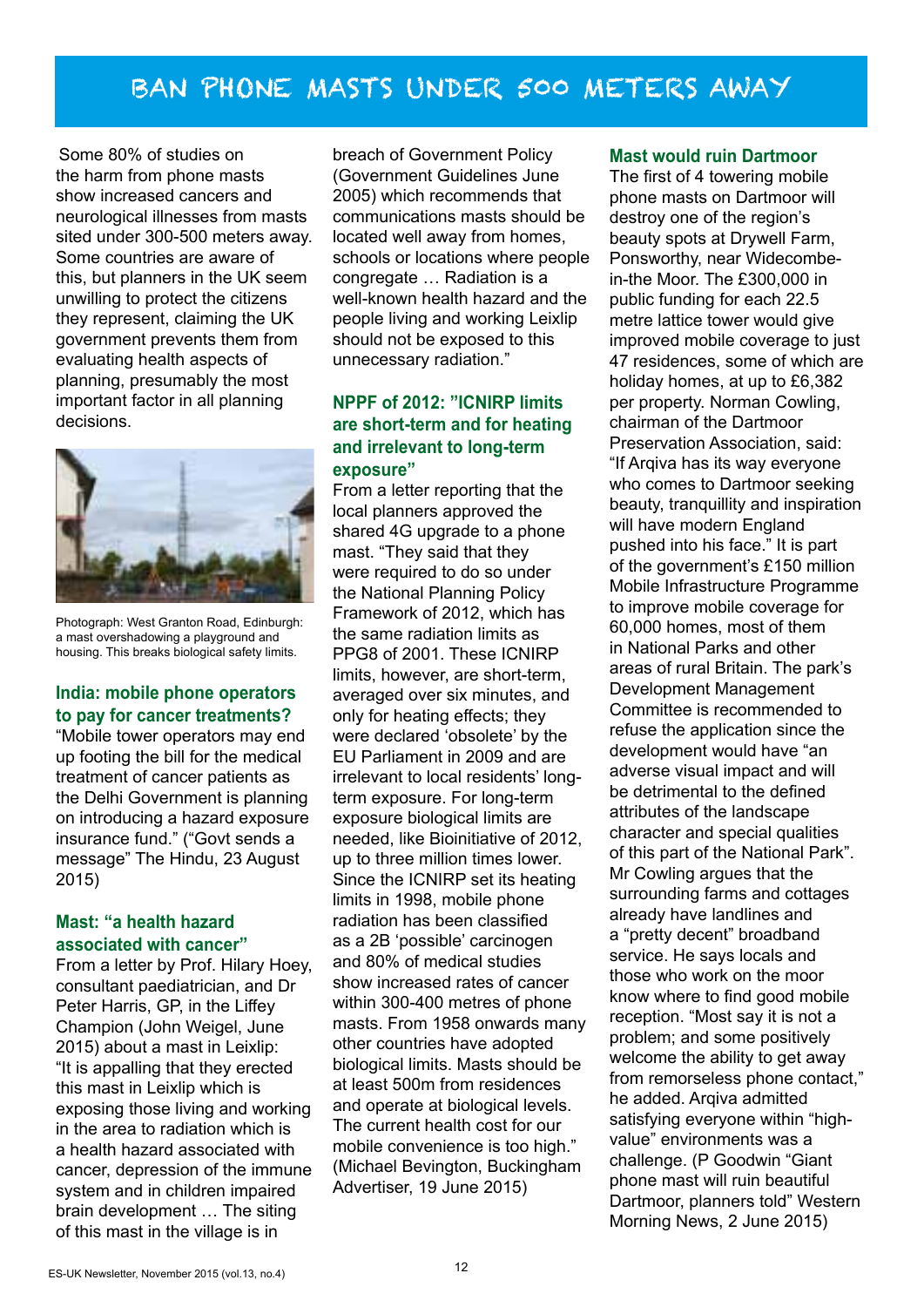#### **USA's 1996 planning law "out of date"**

Residents' recent opposition to neighbourhood phone masts is causing some on the Ramona Community Planning Group to look at them in a new light. Planner Paul Stykel said he is realizing the cell towers are a commercial product that is being proposed for areas not zoned commercial or industrial, at the group's meeting on 4 June. "I really oppose one property owner profiting at the expense of the others," said planner Donna Myers. At the January planning group meeting, about 20 neighbours of the Cedar Street site spoke against the proposed Verizon cell tower, citing studies of adverse health effects caused by EM radiation for those in close proximity, as well as visual and property value impacts. Planner Jim Cooper said the federal 1996 Telecommunications Act, which prohibits state and local governments from denying permit applications for cell towers based on health concerns from RF emissions, seems out of date. Cooper said he would challenge the veracity of the act as there have been "solid studies" on health impacts, such as cancer, attention deficit disorder and neurological diseases. Cooper made a motion to deny the cell tower for reasons that included it is a commercial, industrial application in a residential area, is along a scenic highway, exceeds the county height limit and has potential to decrease

property values. The motion passed 10-1. (Karen Brainard "Planners oppose cell tower on residential property" Ramona Sentinel, 12 June 2015)



#### **Phone mast dangers: presentation**

Katharina Gustavs, on behalf of concerned citizens of Cadboro Bay, to Health Saanich Advisory Committee: "The Right to a Healthy Environment: RF Radiation Exposure from Cell Towers", 20 May 2015, www.katharinaconsulting. com/s/2015MAY20\_ Saanich Microcell Antenna Presentation\_2.pdf

#### **Cancer and ES danger of phone masts**

"Having personally seen several patients with some inexplicable symptoms, Dr Adlina Suleiman, an associate professor from MARA University of Technology (UiTM) in Malaysia and Dr Thor Teong Gee, a general practitioner, have been conducting several independent studies on the subject of EMR from telco towers. Those who have been living near to telco towers indicated a higher chance of getting headaches, giddiness, insomnia, loss of memory, diarrhoea, mental slowness, reduced reaction time and mood swings. They also found that more cases of cancer happen to those who live less than a few hundred metres away from these towers, concluding that one would have a higher risk of developing cancer after being exposed to EMR for years." (Suleiman A et al, J Geosci Environ Protection, 2014; Teoh El Sen: "Wireless technology: Are we ignoring potential health risks?" Astro Awani, 2 September 2014)

#### **Los Angeles police join fire-fighters in refusing cancer masts**

Los Angeles police on 2 April 2015 joined fire fighters in persuading LA City Council to vote 12-0 against LA RICS federal cell tower roll out. By stopping the erection of 200 communications towers this becomes the issue of a state's rights against the federal government with the implementation of FirstNet. (John Weigel, 5 April 2015).

### **Philippines demand removal of masts after cancer deaths**

"Officials and residents of Barangay Apas, Cebu City, asked Mayor Michael Rama to order the demolition of cellular sites of two telecommunication companies in Sitio Calvary Hills.

They pointed out that the twomonth grace period given by the City Council for Globe Telecom Inc. and Digitel Mobile Philippines Inc. to remove the cellular towers will lapse on 27 July. The Calvary Hills Apas Residents' Organization (Charo) said that since 2000, 25 neighbors have died of cancer. Five residents died last year." (Princess Dawn Felicitas: "Villagers push for demolition of cell towers" Sun. Star Cebu, 22 July 2015)

#### **Phone masts: "memory loss, digestive disturbances"**

"Radiation from such towers poses grave health risks including memory loss, lack of concentration and digestive disturbances", according to the environmentalist Mehta Nagendra Singh. ('Cellphone towers' electromagnetic radiation harmful' The Times of India, 5 May 2015)

#### **India wakes up to cancer from phone masts**

In India, "the department of telecommunication (DoT) has finally woken up to the fact that there may be a correlation between cancer and exposure to radiation from cell phone towers. A comprehensive study conducted by a DoT body has documented cases of cancer deaths in areas overexposed to telecom towers in Mumbai. In September 2012, the government lowered radiation emission limits for mobile phone towers to 450 milliwatts/sq m from 4,500 [i.e ICNIRP, as still used by the UK]. But even this is way above international norms." (DNA India, 7 April 2013)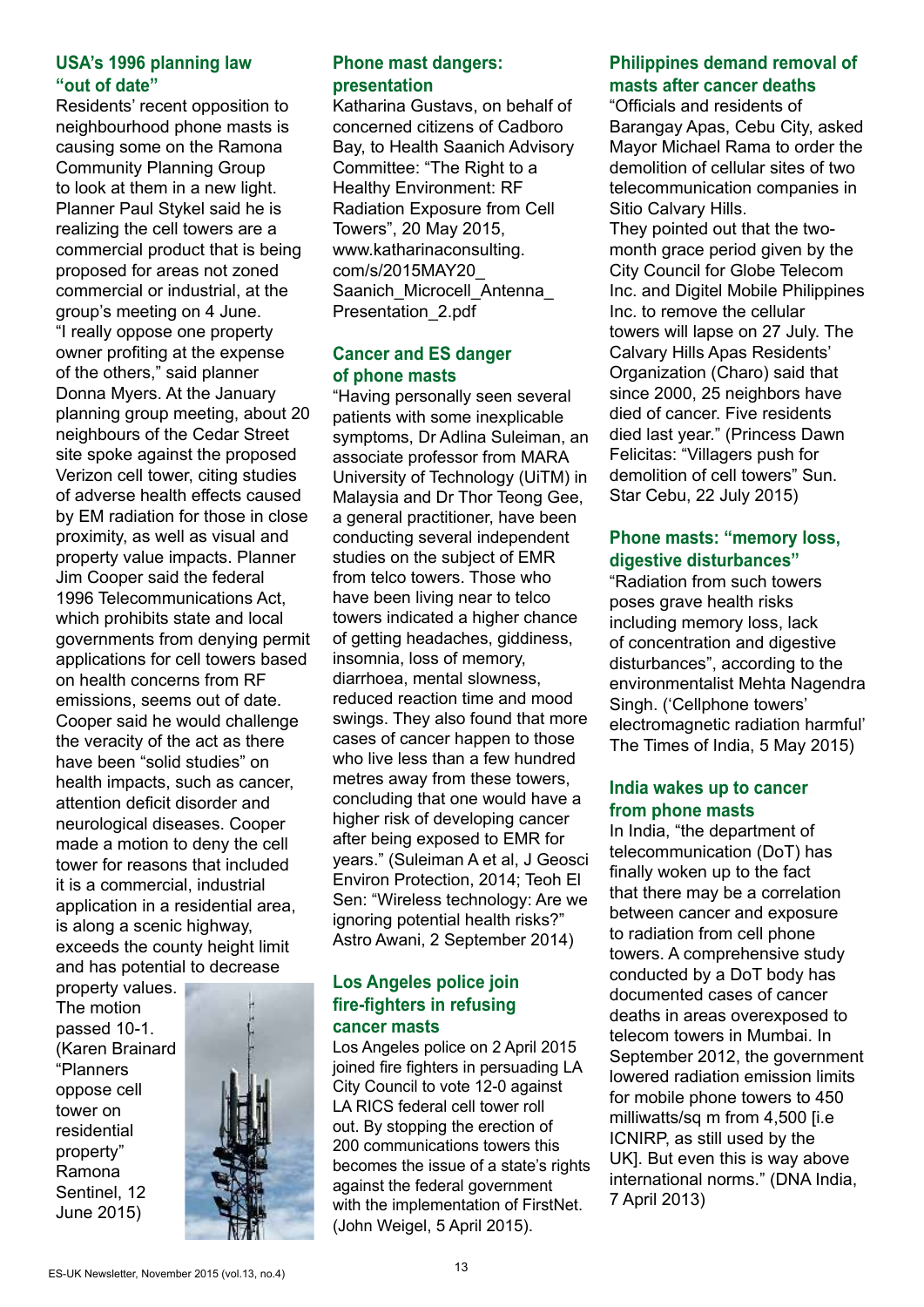**Phone masts and vanishing house sparrows and peacocks**



A study by an expert committee of the Union ministry of environment and forest, called 'A possible

impact of communication tower on wildlife birds and bees', attributes the drop in number of birds in Indore, Bhopal, Jabalpur, Ujjain and other cities to the increase in use of mobile phones and EM radiation from phone masts. Girish Kumar, of the electrical engineering department of IIT-Mumbai, who has worked extensively on harmful effects of mobile towers' radiation on humans, birds and animals, said birds, including sparrows, honey bees and peacocks are

severely affected by cell-tower radiation as their surface area is more (so radiation absorbed is more) as compared to their body weight. Effects on peacocks is much more pronounced as their wings and feathers have more surface area resulting in a large absorption of radiation, and hence, creating more health hazards leading to various ailments and even death. ("Not just you, cell tower radiation killing birds" Times of India, 22 May 2015)

### **EU DIRECTIVE ON RADIO SAFETY**

#### EC Directive 2014/53/EU on all radio equipment: "to ensure the protection of health and safety of persons"

By June 2016: This European Directive is to be transposed by members states into national law by 12 June 2016 (49.1, p.32) and members states will have to issue a report by 12 June 2017 and every two years thereafter (47.1, p.31).

All radio devices will need to be banned? This Directive refers to the need for all radio devices to be safe and not cause ill health. Given that medical science has now established that radio is a neurological and cancer agent and that there is ill health from radio devices even at very low levels, including ES symptoms, it appears that the EU expects any devices contravening this Directive to be banned. The requirement, therefore, that operators of "radio equipment" which "presents a risk to the health or safety of persons" should "withdraw the radio equipment from the market" appears to apply to all mobiles, masts, WiFi, Bluetooth and 'smart' meters. All these devices use radio frequency, now an established neurological and cancer agent and therefore "a risk to the health or safety of persons". The responsibility for compliance appears to be primarily on the Commission, member states, the economic operators, manufacturers and those who market such devices.

Details: "Article 3: Essential requirements: 1. Radio equipment shall be constructed so as to ensure: (a) the protection of health and safety of persons and of domestic animals and the protection of property, including the objectives with respect to safety requirements set out in Directive 2014/35/EU, but with no voltage limit applying." (p.11) "Article 42: Compliant radio equipment which presents a risk:

1. Where, having carried out an evaluation under Article 40(1), a Member State finds that although radio equipment is in compliance with this Directive, it presents a risk to the health or safety of persons or to other aspects of public interest protection covered by this Directive, it shall require the relevant economic operator to take all appropriate measures to ensure that the radio equipment concerned, when placed on the market, no longer presents that risk, to withdraw the radio equipment from the market or to recall it within a reasonable period, commensurate with the nature of the risk, as it may prescribe.

2. The economic operator shall ensure that corrective action is taken in respect of all the radio equipment concerned that he has made available on the market throughout the Union.

3. The Member State shall immediately inform the Commission and the other Member States. That information shall include all available details, in particular the data necessary for the identification of the radio equipment concerned, the origin and the supply chain of radio equipment, the nature of the risk involved and the nature and duration of the national measures taken.

4. … On duly justified imperative grounds of urgency relating to the protection of health and safety of persons, the Commission shall adopt immediately applicable implementing acts in accordance with the procedure referred to in Article 45(4).

5. The Commission shall address its decision to all Member States and shall immediately communicate it to them and the relevant economic operator or operators." (p.29)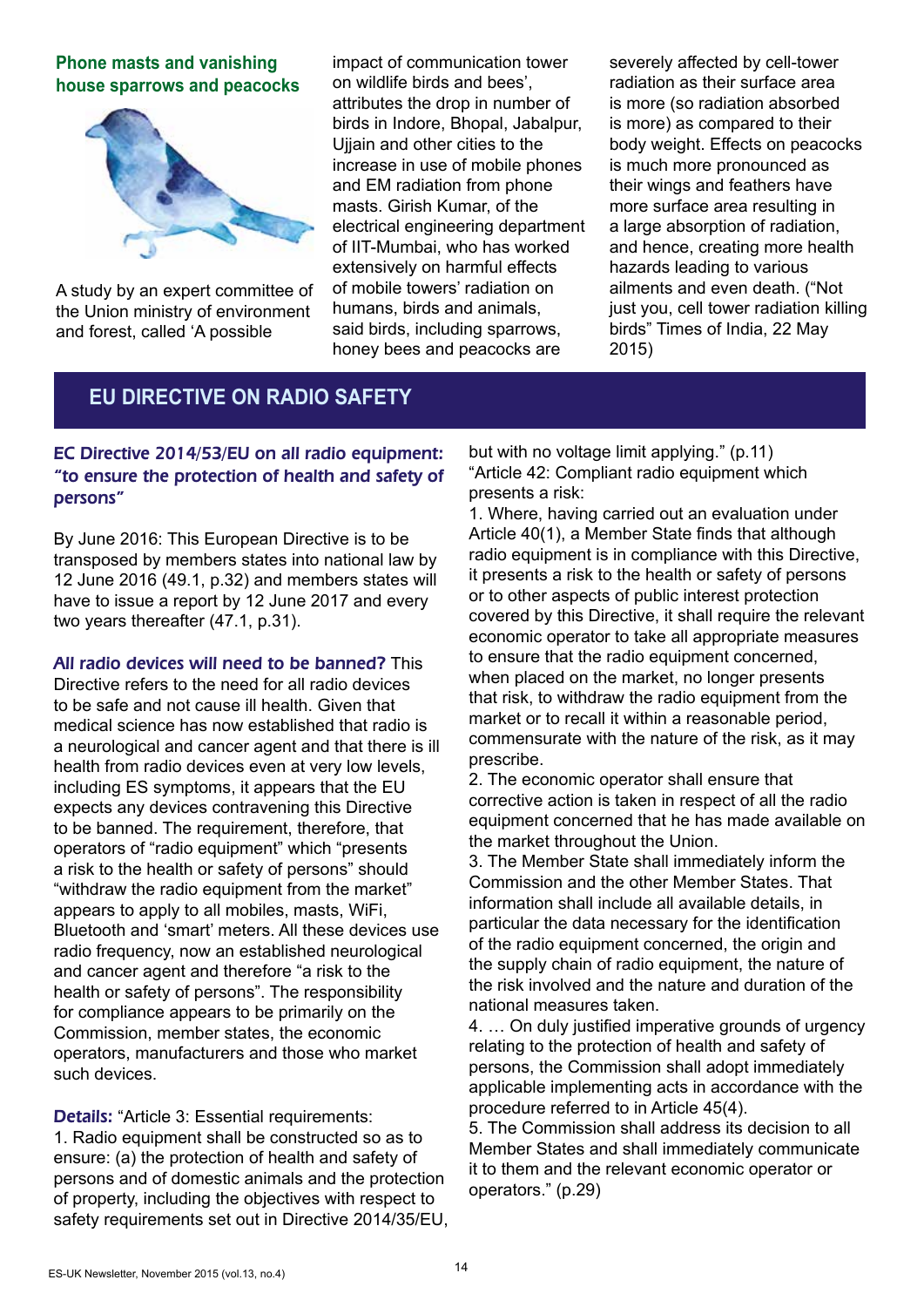# FRENCH COURT AWARDS EHS DISABILITY GRANT

#### French judgement supports EHS person with 85% functional handicap

On 8 July 2015 a French judgment forced La Maison Départementale des Personnes en Situation de Handicap (MDPSH) to compensate Ms Marine Richard, an EHS person. This is the first time a French court has recognized EHS as a handicap. "Please tell EHS people from your country that they have to do the same



everywhere! Together we will win, in the end. With my very warm regards and with all my gratitude for the support and help I received during this 3 years' journey."

#### French judgement details

"The diagnosis: The symptoms disappear as soon as the causes are eliminated … in a hostile environment [the handicap] can reach 100%." The evaluation of disability: (a) The 19 activities: they can all be affected … so evaluation of disability ranging from 0 to 100% depending on the situation. (b) Duration: we hope that a therapeutic solution appears or the symptoms will diminish. We give a period of three years. (c) The help requested is basically financial: (1) buy wood for heating, (2) remunerate caregivers for provision of food etc., (3) ensure safety in bad weather conditions, (4) housing could be improved, apart from isolation in white areas, already recognized and achieved in France, or in specific buildings, which exist in some countries.

Conclusion: 1. The functional deficiency is evaluated at 85% in the current social environment. 2. A period of three years renewable according to the development of the disability. She cannot obtain employment due to her disability.

The decision: According to L.821-1 and L.821-2 of relevant articles of the Code of Social Security: The allowance for disabled adults shall be paid to any person whose permanent partial disability rate is at least 80%, or is between 50 and 79% in the case of a substantial and lasting restriction for access to employment due to disability. Madame … has a disability rate of 85% with a substantial and durable restriction for access to employment."

#### "A legal precedent for 'thousands of people'"

"The applicant, Marine Richard, 39, hailed the ruling as a "breakthrough" for people afflicted by Electromagnetic Hypersensitivity (EHS). Richard, a former radio documentary producer, has opted for a reclusive life in the mountains of southwest France, in a renovated barn without electricity, and drinking water from the well. In a ruling last month, a court in the southern city of Toulouse decided she can claim a disability allowance - about 800 euros (\$912) per month for an adult - for a period of three years. Her lawyer Alice Terrasse said the ruling could set a legal precedent for "thousands of people". Sweden and Germany have classified it as an occupational disease." ("L'électrosensibilité officiellement reconnue comme un handicap lourd" SudOuest avec AFP, 25 August 2015; Agency France-Presse: "French woman wins disability grant for 'gadget allergy'" Expatica, 26 August; Guardian, 27 August, The Times of London, 27 August)

#### BBC News on French recognition of EHS

Excerpts from the BBC report: "A French woman has won a disability grant after telling a court she suffers from an allergy to EM radiation from gadgets. Marine Richard, 39, was told she may claim €800 (£580) per month for 3 years as a result. She said it was a "breakthrough" for people affected by EHS. The condition is recognised by the World Health Organisation (WHO), though it says the causes are unclear.

School sued: In a case in the US, the parents of a 12-year-old boy who they say is hypersensitive to his boarding school's WiFi have decided to file a lawsuit against the establishment. The parents say their son, a day pupil, has been diagnosed with EHS.

They say he began suffering from headaches, nosebleeds and nausea after the Fay School installed new WiFi in 2013.

#### Understanding EM fields, By Philippa Roxby, BBC News Health Reporter:

EM fields are all around us but most cannot be seen. Those who are sensitive to them talk of experiencing headaches, sleeplessness, ear pain when using a mobile phone, skin tingling and problems with concentration and memory. For them, the only solution at present is to avoid objects that emit radiation in the home - not easy in the modern world. In the UK, EM hypersensitivity is not a recognised condition. That's because Public Health England says there is no scientific evidence that EM fields damage people's health. The WHO agrees and believes more research on long-term health effects needs to be done.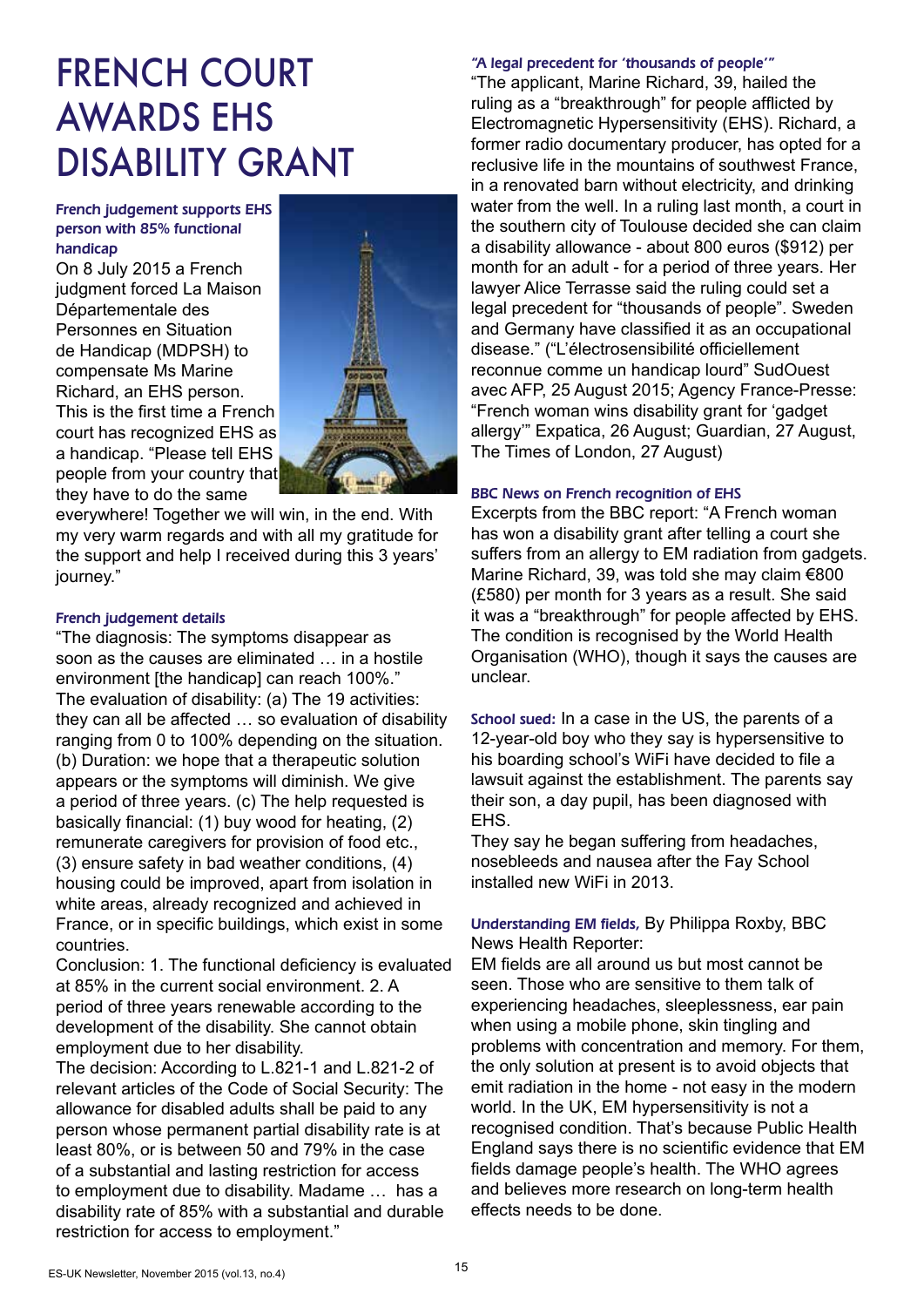Difficult case: Although some countries, notably Sweden and the US, have officially recognised EHS as a condition, there is still much debate over whether a legal case on the condition would be worthwhile in certain other states. In the UK, for example, members of the public who are worried about exposure to mobile phone masts tend to challenge their construction on a planning basis, according to research group Powerwatch. "The health issue is close to a no-win in this country at the moment," Graham Lamburn, its technical manager, told the BBC. "You really need to win on things like 'it's devalued my property because it's

outside my window' or 'there's an irregularity in the way it's been put through with planning'." Electrosensitivty UK (ES-UK), a charity that campaigns for wider recognition of EHS, said it welcomed the French court's decision. "Several people in the UK have been diagnosed with electrosensitivity and received help for the disability but any financial allowance usually refers to a different name for the condition or a related condition," it said in a statement. ("Gadget 'allergy': French woman wins disability grant", BBC News, Technology, 27 August 2015)

# LEGAL CASES

### **Are ES symptoms scapegoats for governmental secrecy?**

By Barrie Trower, a former military microwave specialist.

Without exception, when I visit a country to lecture, I am highjacked by emergency service personnel asking whether their new pulsed microwave system could be responsible for changes in behaviour, health and accidents. On two occasions I have even been delayed at airports by staff on this issue. I have written and had published that these systems could be responsible for: more cancers, general sickness, violence and vehicle accidents. In fact it is very difficult to find where this has not happened once a system has been installed.

Public transport can be particularly dangerous and uncomfortable to ES sufferers, both passengers and staff. In a recent train crash in France, it has been reported that the driver was suffering from a personality 'change' in the weeks leading up to the crash. He was also on the phone just prior to the derailment and survivors reported 'phones' constantly ringing. I have tried three times to have ES introduced into this enquiry; I have been unsuccessful.

Similarly, military personnel are known to be very heavy users of pulsed microwave transmitting systems. It is known by the military that this can, in some cases, cause 'severe neurological disorder'. In recent history we have had a Royal Marine sentenced to life imprisonment for 'acting violently out of character'. He is the eighth who has recently come to my attention for acting out of character, causing suffering or death, thence receiving a life sentence. I spoke to our Royal Marines Defence Team and sent them the government documents showing this phenomena, suggesting a simple EEG, after re-exposing the person concerned, could show a particular susceptibility to EM radiation; this could be considered during sentencing. Their reply was: "We are not pursuing this line of defence". Clearly, with the tens of thousands of emergency service personnel world-wide and military personnel in all world zones, a percentage must be ES or EHS, regardless of nationality or rank.

My aim in writing this short article is the hope that it may be passed to a legal team, anywhere, where a person is to be tried for causing a disaster or death, who was known to be using a pulsed microwave communications

system; in that a simple EEG could, or could not, demonstrate changes in neurological patterns, thence affect the outcome.

#### **Lloyd's refuse school WiFi insurance: school governors personally liable?**

"On 18 February 2015 the UK agent for Lloyd's warned Canadian schools: "The Electromagnetic Fields Exclusion (Exclusion 32) is a General Insurance Exclusion and is applied across the market as standard. The purpose of the exclusion is to exclude cover for illnesses caused by continuous long-term non-ionizing radiation exposure i.e. through mobile phone usage." This decision is important because Lloyd's of London often leads the way in protection by taking on risks that no one else will. But the decision is not surprising because Lloyd's refused to cover mobile phone manufacturers against risks to users' health more than a decade ago in 1999." ("Wi-Fi alert: School officials may be personally liable for exposing children to wireless radiation" NaturalHealth365, 22 March 2015)

#### **"Lloyd's Won't Discuss Their New EMF Exclusion Clause"**

This is the title of an article by Andrew Geller on his website (25 March 2015). He reports that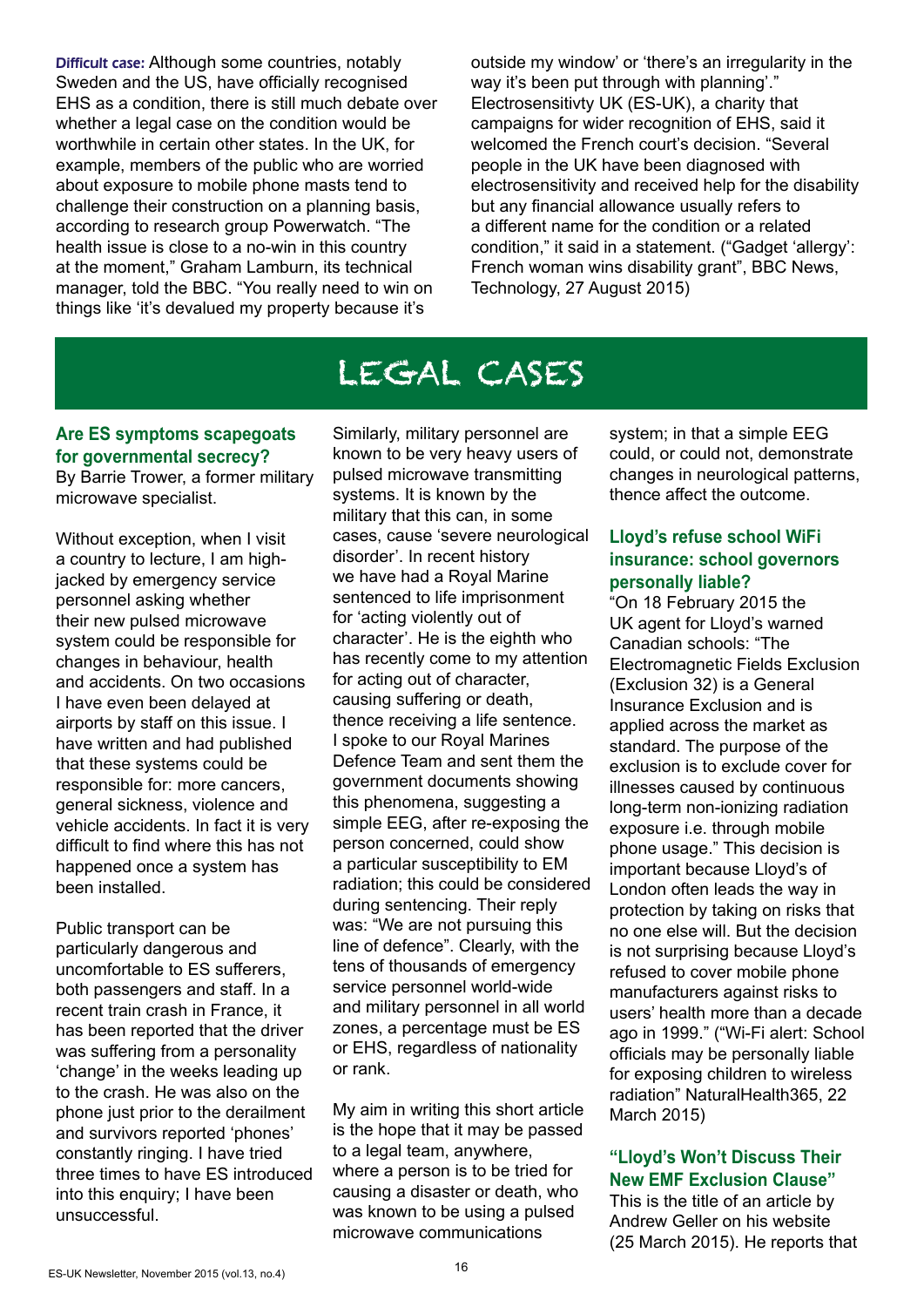he emailed the Lloyd's press centre stating that he wanted more details about the exclusion, saying he was primarily a radio producer. Two hours later, he received a response from a woman at Prosek Partners, "a communications consultancy, which apparently handles such issues for Lloyd's. She wanted to know more. Andrew replied, also asking how widely the exclusion is being replicated in Lloyd's policies. Is there any sense internally at Lloyd's about this being a first step that is likely to be copied industry wide? Was there any conversation pre/post release of the exclusion language with any wireless industry businesses?" On 25 March she apologized for the 24 hour 'delay' and wrote back: "Unfortunately, Lloyd's doesn't have a spokesperson who can talk about this so we're going to have to decline." Andrew mentioned in his reply that her refusal to talk about the policy change would possibly 'draw attention away from more important aspects of the story'.

#### **USA: ADA federal complaint against school over WiFi illness**

Parents have sued a school for violation of the Americans with Disabilities Act (ADA) and damages for breach of contract and negligence. After stronger school WiFi was installed in spring 2013, a 12-year-old boy experienced troubling symptoms, which he reported to his parents when he came home from school. These included severe headaches, itchy skin, and rashes. The school nurse indicated that various children in the same classes were reporting increased headaches, dizziness, nausea and chest pressure. The symptoms were present whenever he was at school. The child was diagnosed with EHS after several tests. Parents brought the issue to the school's attention. The school instructed the nurse that legally they are

not obligated to be concerned about WiFi radiation, even though other children were having similar symptoms. According to the ADA and other disability laws, public and commercial buildings are required to provide reasonable accommodations for those disabled by chemical and/or EM sensitivities.

The parents offered to pay themselves for non-disruptive accommodations such as hardwiring the internet with ethernet connections and the school declined. The school insisted that the WiFi system complies with Federal Communication Commission (FCC) RF radiation guidelines adopted in 1996 despite the EPA clarifying that such regulations do not apply to long-term WiFi exposures in schools.

The Fay Board of Trustees received 4 letters from scientific experts in EM fields: 1. "I must, as a public health physician, advise minimizing these exposures as much as possible. Indications are that cell phones and wireless technologies may turn out to be a serious public health issue, comparable to tobacco, asbestos, DDT, PCBs, pesticides and lead paint, or possibly worse given the ubiquitous nature of the exposures." (Dr. Carpenter, Director, Institute for Health and the Environment, University of Albany)

2. "Compliance with FCC guidelines, thus, unfortunately, is not in any way an assurance of safety today, as the guidelines are fundamentally flawed. Until the guidelines and advisories in the U.S. are updated, the intelligent thing for your Board of Trustees to do is to exercise the Precautionary Principle and hard wire all internet connections." (Dr. Martin Blank, Columbia University)

3. "We know that the heart is sensitive to and can be adversely

affected by the same frequency used for WiFi (2.4 GHz) at levels a fraction of federal guidelines (less than1%) and at levels that have been recorded in two Ontario schools with WiFi technology." (Dr. Stephen T. Sinatra, Cardiologist. M.D., F.A.C.C, F.A.C.N., C.N.S.) 4. "Radiation of the kind emitted by WiFi transmitters impacts attention, memory, perception, learning capacity, energy, emotions and social skills. There is also diminished reaction time, decreased motor function, increased distraction, hyperactivity, and inability to focus on complex and long-term tasks. In some situations, children experience cardiac difficulties." (Dr. Olle Johansson, Department of Neuroscience, Karolinska Institute)

("Massachusetts: Wi-Fi in School: ADA Federal Complaint Against School After Child Fell Sick From Wireless Installation" Towards Better Health, 14 August 2015)

#### **Accommodating teachers and students intolerant of WiFi radiation**

"I resigned from my teaching position due to lack of accommodation for an invisible illness - environmental sensitivity. I did get accommodation for chemicals/scented products, but not for electrohypersensitivity (EHS), which is a biological reaction to radiation frequencies from wireless networks (and is recognized as a disability by the Ontario Human Rights Commission). There is an increasing number of teachers (and students) who can no longer tolerate being in a wireless environment for extended periods of time. We experience chronic head and muscle aches, extreme fatigue, rashes, foggy thinking and irregular/rapid heart rates. These health effects are not conducive to effective teaching! The accommodations we are requesting are easy to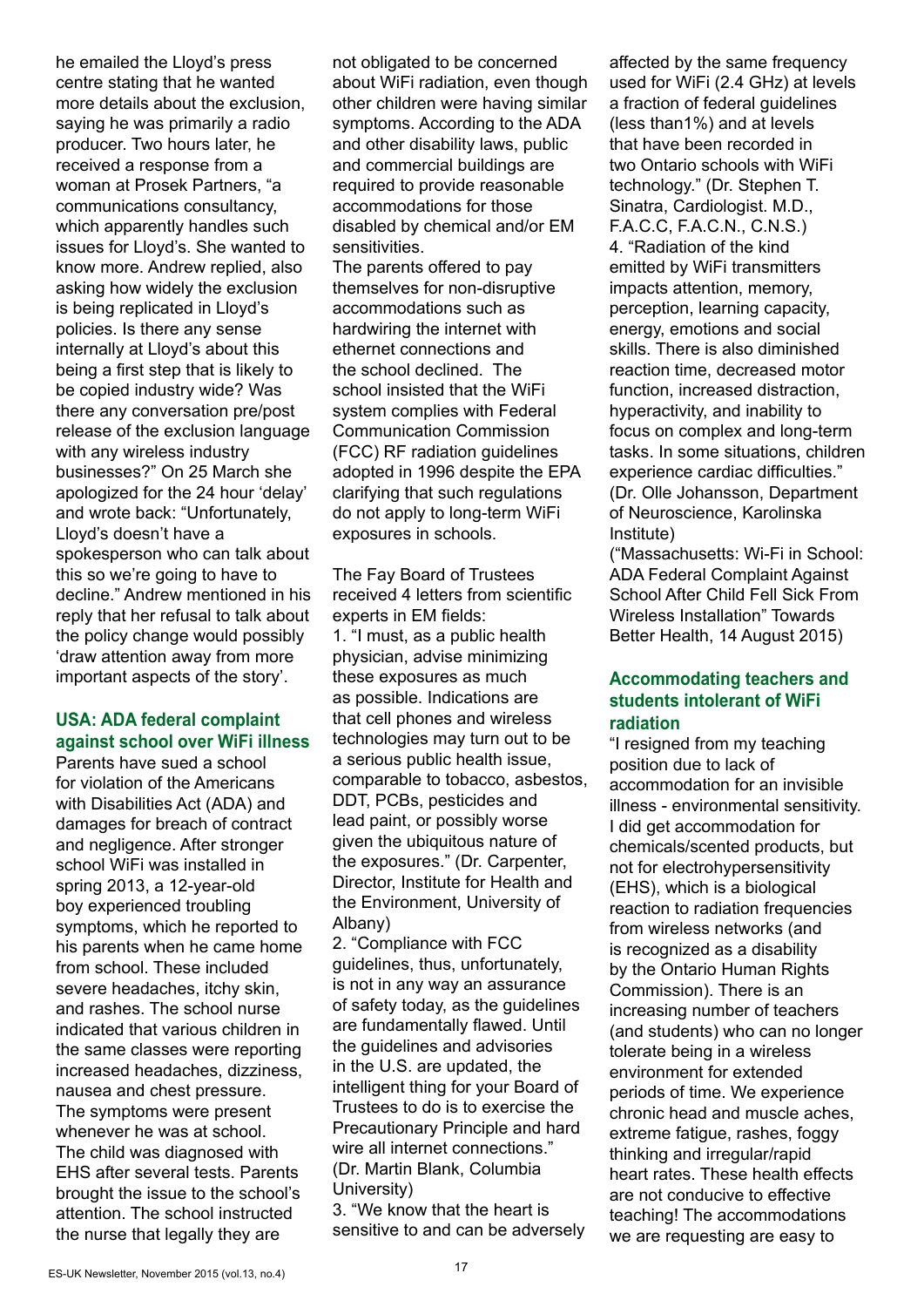implement: a wired connection for our personal computer, on/ off switches for the access point (router) in the classroom and in common areas, and requesting that those working within 15 meters put their cell phones in "airplane" mode.

Teachers with this disability are being denied accommodation, as I believe it is becoming a hotbutton issue, just as cigarettes were a few decades ago. If someone had told me 10 years ago that I would be too ill from wifi technology to continue in my job, I would not have believed them. Yet this is my reality; it's been a financial struggle as well as a social one, and one that has a very reasonable solution." (Nancy Miller, "How are employers accommodating your disability? Federal public servants with visual impairments say their employer is failing to get them the tools they need to

do their jobs. How well are employers accommodating you? Open lines with lawyer David Baker." CBC Ottawa, 9 July 2015)

#### **EHS children testify to Knesset's Children Rights Committee**

 On 28 July 2015 an open discussion was held in Israel's Knesset's Children Rights Committee on WIFI and Tablet deployment in schools. The head of the committee "seemed to understand the essence of the situation, in which the vision is about wireless technology, not computer-based learning. I think it was clear to all the people that the Ministry of Education is not even considering wired internet connection in the classrooms and that its recommendation for such was only part of a deception plan to fool the parents, the supreme court, members of the parliament and the public while the Ministry

of Education has been installing only wireless routers and deploying wireless PC and tablets over the past 3 years." In the picture EHS kids explain to the committee how it feels to be an EHS kid in a wireless classroom. (NoRad4U, 28 July 2015)



#### **WiFi radiation warning signs – to help pregnant women**

"Nassau County [New York] Legislator Delia DeRiggi-Whitton announced that she is proposing a bill that would place visible warning signs in all county buildings and facilities where a wireless router is located. 'It's

> about keeping our employees and the pubic safe, protected and informed to make choices about exposure to radiation which may negatively affect their health

and the health of their child.' DeRiggi-Whitton said … This new signage would allow those in county buildings to make their own determination as to whether they want to risk exposure, DeRiggi-Whitton said. 'This bill would at least offer those women the peace of mind that when they enter a county facility here in Nassau that they will be warned so they can take the steps they feel are appropriate to keep themselves and their baby safe.'" (Justine Schoenbart: "Legislation eyed for Wi-Fi warnings in county buildings" The Island Now, 23 July 2015)

#### **Disabled EHS person fined for not attending Australian court**

Sofia Telemzouguer, who was taking United Energy to the

Victorian Civil and Administrative Tribunal for compensation for disconnecting her electricity after she removed a new wireless 'smart' meter and reinstalled her old analogue one, asked for the hearing to be heard in Moorabbin because of her EHS. She said that wifi hot-spots and cell phone towers in Melbourne's CBD, where the case was to be heard, would cause her pain. But the tribunal did not accept her excuse and ordered her to pay United Energy's legal costs for "failing to comply with an order without a reasonable excuse". Ms Telemzouguer said: "I was just asking for a little bit of consideration for my disability." She and her daughter Larissa, 15, had to live by candlelight from March to August 2014. She said she removed the smart meter because it made her ill. Her power was switched on again when the tribunal issued an interim order in August 2014 until the matter was decided. The case has now been put on hold until she pays the \$9500. ("ANTIsmart meter campaigner Sofia Telemzouguer has been slapped with \$9500 legal costs after failing to turn up to a tribunal hearing because she was worried about being exposed to electromagnetic radiation" Herald Sun, 29 April 2015)

#### **EHS person on government pension for 12 years**

Wendy McClelland, 57, has been on a government disability pension since 2003 because of her EHS symptoms. She covers her face with a shielding cloth and sunglasses when she drives into Ballarat from her isolated property in country Victoria – and has been abused at traffic lights because people think she's Muslim. (Mark White: "Brain on fire: Living with electromagnetic hypersensitivity" Syndey Morning Herald, 4 September 2015)

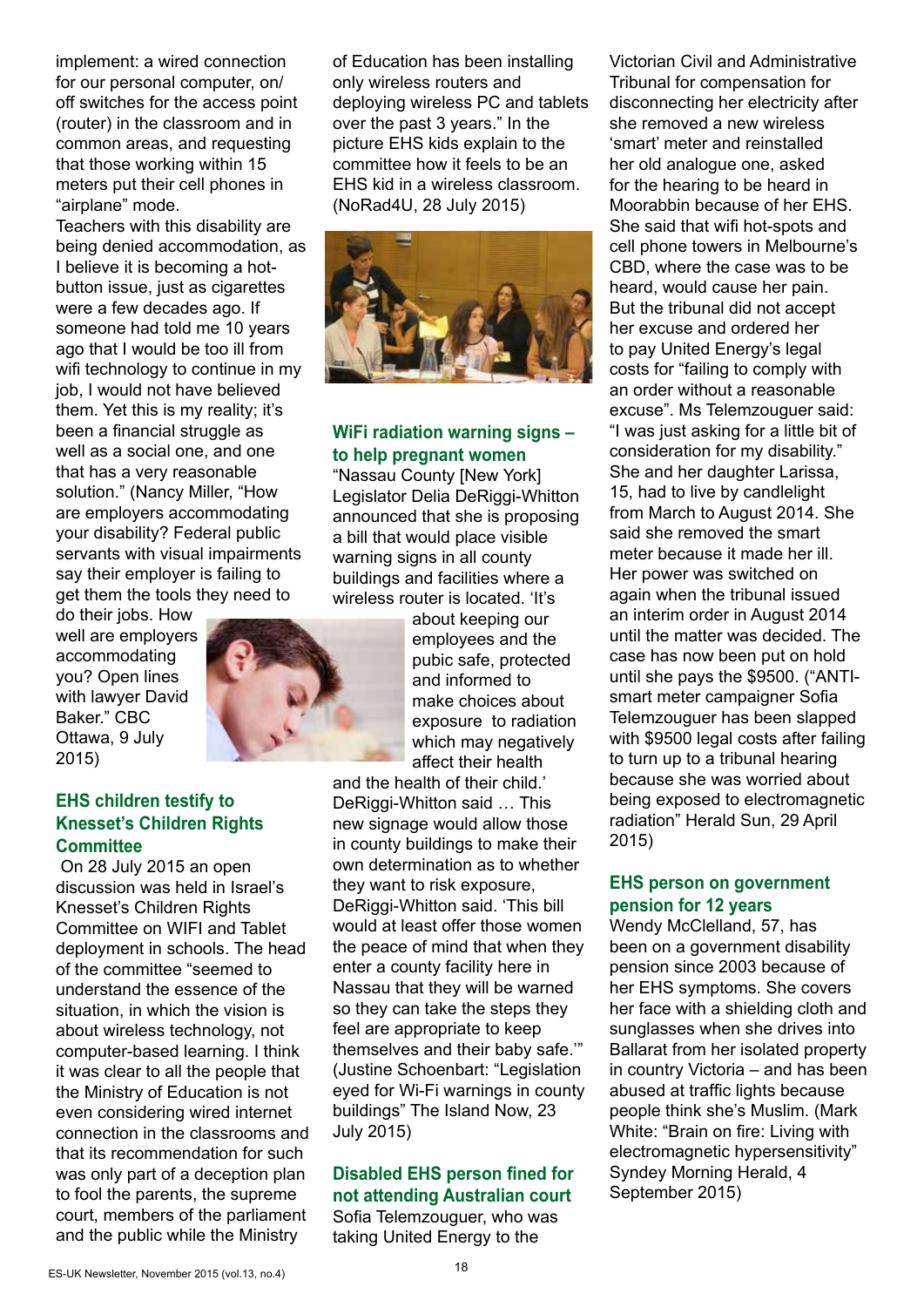#### **South Tyrol Parliament tackles WiFi and mobile radiation**

On 10 June 2015 the State Parliament of South Tyrol, Germany, decided on a responsible implementation of Wi-Fi and cell phone networks as well as RF radiation exposure guidelines, allowing the application of the precautionary principle. This decision mandates the state government: (1) To replace existing wireless networks

whenever possible with networks that emit less radiation at schools, preschools,



hospitals, nursing homes, and other public facilities… (2) To establish a working group whose mandate it is to assess these new technologies and their exposure levels. With regard to wireless communication technologies, mobile Internet access, and public health, the working group shall clarify which technologies emit less radiation and provide sustainable technology options… (3) To start an education and awareness campaign that informs about possible health risks, especially regarding the unborn, infants, children, and adolescents and that develops guidelines for a safer use of cell phones, smartphones, and Wi-Fi … ("Progress in South Tyrol: 'Applying the Precautionary Principle'" Kompetenzinitiative, 10 June 2015)

#### **Tasmania challenge to phone mast**

Jody Watkins, 40, of Garden Island Creek in southern Tasmania, has appeared in the Supreme Court to seek an interim injunction against the operation of an NBN (National Broadband Network) tower built near her home. Ray Broomhall, her barrister, said she had

serious health issues including electromagnetic hypersensitivity. Associate judge Stephen Holt said it would be able to be considered in the Supreme Court on 1 May. ("Court bid to stop NBN tower", The Mercury, 28 April 2015)

#### **Blood analysis before mast erected**

A grassroots movement is growing across Australia against new mobile or NBN towers. The community-based OREAD Project in Kyogle, NSW, adopted a biological approach to testing EMF effects ahead of a proposed NBN tower in the area. Twelve residents had their blood analysed, and the results were sent to NBN Co., Visionstream and Ericsson by Nimbin solicitor David Spain. If the tower is erected and subsequent blood tests show their health has been compromised, Spain says there could be grounds for an injunction or as a precedent in future planning cases. (Mark White: "Brain on fire: Living with electromagnetic hypersensitivity" Sydney Morning Herald, 4 September 2015)

#### **Legal challenge after commission acknowledges smart meter health risk**

A citizens group is appealing a decision by the Maine Public Utilities Commission on "smart meters" to the Maine Supreme Judicial Court. The Maine Coalition to Stop Smart Meters believes the PUC's decision does not do enough to protect the public's health and safety. In the 31-page opinion written by Commissioner David Littell, the commission does acknowledge a health risk from RF emitted by smart meters. "If limited RF... exposure is recommended by a doctor or medical practitioners, I would address the pending complaint by allowing for a ... meter in a no transmit mode or turned off at the ratepayer's

primary residence at no cost," the opinion states. That opinion is not reflected in the PUC's final ruling of no threat to health and safety. Complainants believe this means the commission has not ensured safety for all ratepayers, "as is their statutory mandate". (Walter Wuthmann "Maine opponents of smart meters take case to court of last resort" The Forecaster, 18 May 2015)

#### **USA, Berkeley: legal heavyweights on mobile warnings**

U.S. District Judge Edward Chen suggested that he would strip Berkeley's cell phone ordinance of its most far-reaching language, telling customers the devices may pose radiation dangers for children, which was not required by the FCC in manufacturers' product manuals, but might leave the rest of the city's warning message intact, over industry objections. He noted that the rest of the information that Berkeley wants is taken from FCC findings. CTIA's lawyer was Theodore Olson, the former U.S. solicitor general who successfully represented George W Bush in the 2000 presidential election dispute. Lawrence Lessig, a Harvard law professor and current Democratic presidential candidate who helped to draft Berkeley's ordinance, represented the city. (Bob Egelko: "Judge suggests he may side with most of Berkeley's cell phone law" SFGate, 20 August 2015)

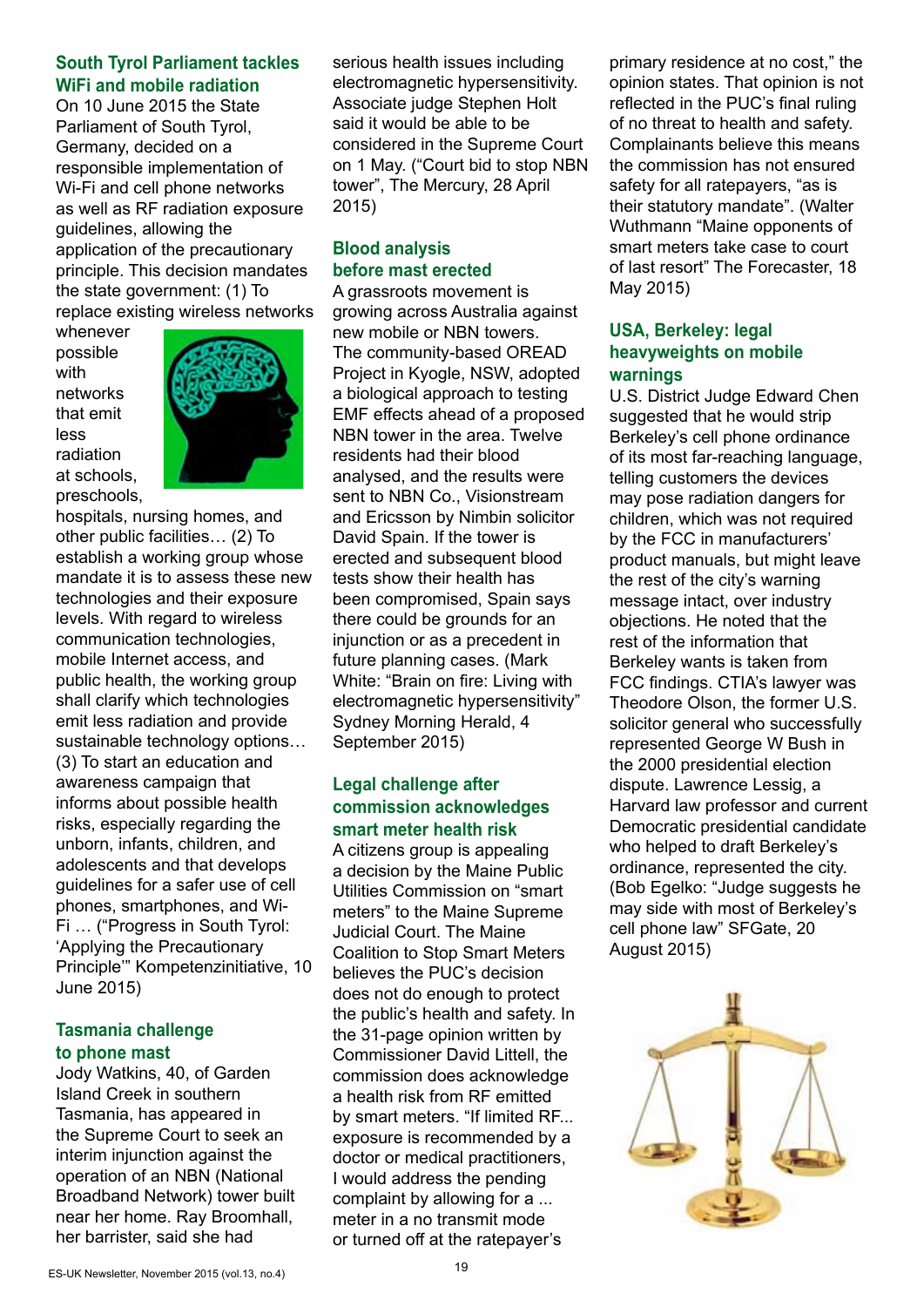# PROF. LERCHL: EM EXPOSURE AS A CANCER PROMOTER

#### Prof. Lerchl changes side: EM a cancer promoter, and not dose-response

"The RF–cancer story took a remarkable turn a few days ago. A new animal study challenged many of the assumptions which lie at the heart of claims that RF radiation whether from cell phones, cell towers or Wi-Fi— are safe. The new study, from Germany, a replication of an earlier experiment, also from Germany, found that weak cell phone signals can promote the growth of tumors in mice. It used radiation levels that do not cause heating and are well below current safety standards. Complicating matters even further, lower doses were often found to be more effective tumor promoters than higher levels; in effect, turning the conventional concept of a linear dose-response on its head. Lerchl's findings have prompted a sharp change in his outlook. Some years ago, he was almost ready to declare that RF is cancer-safe. 'This new study, in conjunction with previous work, makes a much stronger case for an IARC classification of 2A, a probable human carcinogen,' said David Carpenter, the director of the Institute for Health and the Environment in Albany, NY." ("RF Cancer Promotion: Animal Study Makes Waves; Germany's Alex Lerchl Does a U-Turn", Microwave News, 13 March 2015)

#### Non-linear, non-thermal cancer promotion

This bar chart shows the non-thermal incidence (%) of cancers, with cage control and sham on the left, and 0.04, 0.4 and 2 W/Kg, where 0.4 is the highest. This shows that (a) it is a non-linear effect, and (b) it occurs nearly 10 times below current thermal safety limits (2 W/Kg). (Microwave News, 13 March 2015, from BBRC)



#### Lymphoma, liver and lung tumours

Prof. Lerchl said: "The effects on liver and lung tumors, as reported by ITEM in 2010, were fully confirmed ... In addition we found a significantly elevated rate of lymphoma due to exposure." Some of the effects were seen at levels below the exposure limits for the general population. "Our results show that EM fields obviously enhance the growth of tumors." (Press Release, "Higher tumor rates through exposure to electromagnetic fields" Jacobs University, 6 March 2015)

#### Wireless causes cancer confirmed: 2A carcinogen, "wake up alarm call"

On 8 March 2015 Powerwatch reported: "A new well conducted replication study [Lerchl A et al, 2015] shows that long-term 3G/UMTS microwave exposure can act as a cocarcinogen and statistically significantly increase cancer growth at very low exposure levels, 50-fold below currently permitted levels. Everyone using a 3G mobile phone or iPad or other tablet will be exposed at higher levels than this (0.04 W/kg). This study flags a big and important "wake up alarm call". These are levels that many, if not most, of our children are now being exposed to WiFi at school, when using laptops and tablet PCs … This should be adequate to change its IARC 2B rating (possible human carcinogen) into the 2A category (probable human carcinogen). We call on the EC to issue a warning to the general public, and especially schools … As a UK-based group, we also call on the UK Department of Health to revise their Public Health England organisation's website advice that currently supports schools in their use of WiFi for children of all ages."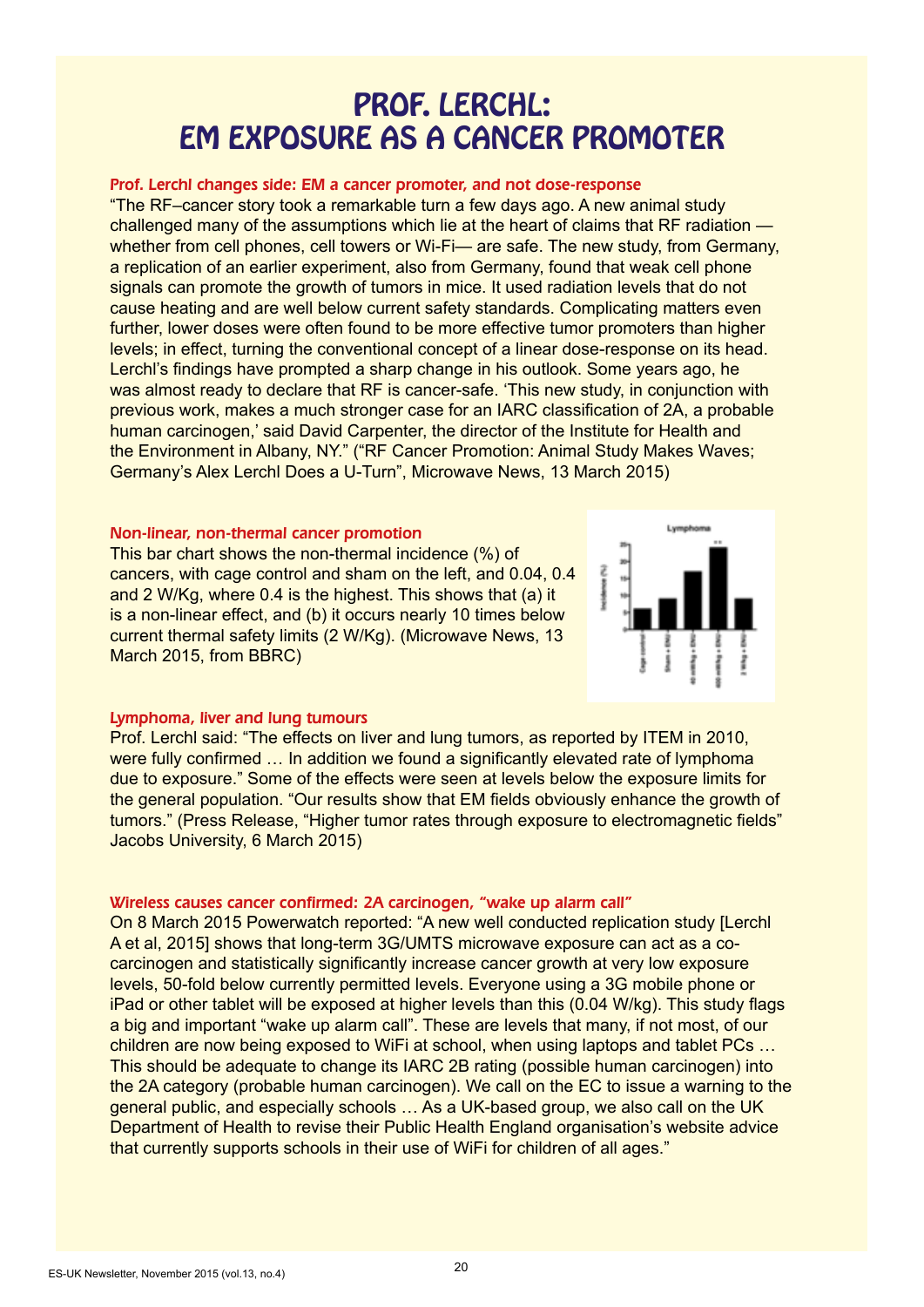# PROF. MARSHALL, ES AND CHRONIC DISEASE

#### Professor Marshall: 40% link - Electrosensitivity and immune system

Recently Prof. Trevor Marshall, director of the Autoimmunity Research Foundation, California, has provided an apparently important new insight into EM sensitivity. He has described how radio waves affect the human immune system and 90% of people who suffer from a chronic disease have their symptoms made worse by electrosmog. They are not aware of the radiation or their sensitivity to it, but it stops treatment from working properly. Since 40% of the population suffer from at least one immune disease and 90% of them seem sensitive to electrosmog, he suggests that ES affects a significant proportion of the population.

#### Public health impact: ES threshold below -55 to -90 dBm (0.002 V/m or 1 uW/m2)?

This sensitivity relates to the immuno-suppression threshold, given as -55 to -90 dBm (perhaps about 0.002 V/m or below 1 uW/m2), way below ICNIRP heating limits as used in the UK and even below the current 'biological' limits issued by Bioinitiative and others.

#### Videos by Prof. Marshall on ES and chronic immune disease: Two

video lectures by Prof. Marshall link sensitivity to radio waves and immune diseases. Inflammation is potentially a greater threat than even brain cancer.

"Can Waves Cause or Cure Disease? The Human Psyche in a Connected Society" (15 November 2014, 32 min. www.youtube.com/wa tch?v=sMWkde5FlK8&feature=you tu.be)

"How Radio Waves Make You Sicker: Environmental Radiation Modulates Symptoms in Human Immune Disease" (16 June 2015, 20min. www.youtube.com/ watch?v=37i2iDN8IVo).

#### Scalar biological waves allow

nerves to affect molecules: Russian physicians already control diseases using 1 pW – 100 mW at 52-62 GHz on acupuncture points. The rotational speed of molecules is 1-10 THz and oxygen (O2) resonance is at 60 GHz (the WiGig frequency). TNFalpha, the most potent ani-inflammatory, acts on the vagus nerve, shown to be linked with blood-glucose levels. Prof. K Meyl argues that nerves carry scalar rather than EM waves, now explained by an extension of Faraday's law of induction primarily rather than Maxwell's, and by Tomlin's observation that vortices

change the speed of transmission and thus change the frequency, because frequencies at 60



GHz, the vibrations of molecules. have to be slowed for the human nervous system.

Prof. Luc Montagnier, the Nobel laureate for HIV work, showed how water and magnetic fields can communicate DNA information. Prof. C Ventura showed how radio waves can change stem cells, a process done only with the help of viruses before then. Waves at 27.12 MHz go into phase, producing capacitive waves or longitudinal waves, now known to be a fundamental biological wave. This explains why people with chronic disease react to EM radiation, at -55 to -75 dBm (perhaps about 0.002 V/m or below 1 uW/ m2, relatively low compared with some cities nowadays, but very high compared with pre-industrial levels). Studies in Germany show that 95% of the population is exposed to levels greater than these. This coincidentally shows that ES effects are non-thermal, since these levels are far below thermal noise. They are typical of modern society, however, since a smartphone can show a 5-bar signal reception at -77 dBm.

#### Capacitive Wave System (CWS) works via electrosensitivity,

shown by blood-glucose levels: Shahbazi-Gahrousi D et al 2014 showed how ES symptoms such as headaches, dizziness and irritability are common <300m from a phone mast. This indicates progressive demyelination. Sensing the biological scalar or longitudinal waves or the capacitive wave system (CWS) is thus via electrosensitivity. F Rubino showed how, through by-passing the duodenum, different signals are sent to the brain via the Vagal nerve, relating to blood glucose. Thus the CWS involves changes in blood-glucose levels. The bloodglucose levels are therefore the first biomarker to use for clinical test on chronic diseases or diseases of aging.

Immune Sensitivity at -55 to -90

dBm: At a power level of 25nW, about 1 millionth of a cellphone, there are no effects on healthy people, but 90% of people with chronic inflammation disease mainly show effects, with about 50% positive and 50% negative, about 8% show weak effects and 2% no effects. The range of Immune Sensitivity is -55 to -90 dBm. The levels are about 1,000 times below most studies conducted on humans (at about -50 dBm according to M.Havas). Above -55 dBm immune suppression occurs. Since 95% of Germans are exposed to this level or above, 95% of Germans also have immune dysfunction. A 5-bar smartphone signal is -77 dBm. Immune dysfunction includes diseases such as CFS, MS, cancer, and premature ageing.

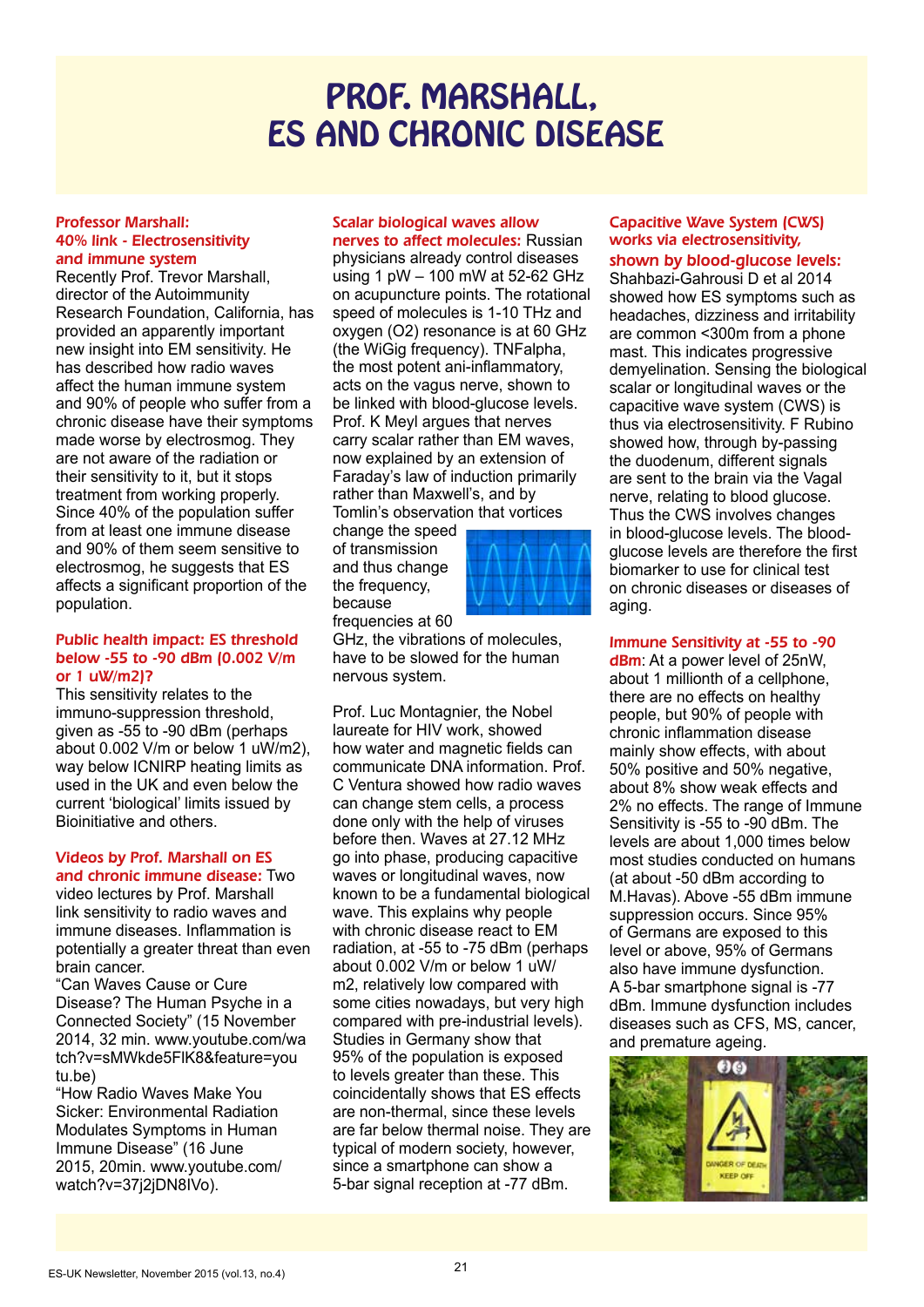#### Chronic diseases and demyelination:

Microbes shut down gene transcription. 81% of people with chronic inflammation, such as

rheumatic arthritis, MS, and cirrhosis, respond to gene stimulation for immunostimulation. The other 19% do



not. The way vibrational responses operate show that the state can be changed with non-ionising radiation. Nature already does this, shown in the way leprosy bacilli re-programme adult Schwann cells. Schwann cells in turn act on the myelin which sheaves the axon at the centre of the nerve. All chronic diseases, such as CFS, Lyme, MS, etc involve demyelination.

Two ES experiments: Prof.

Marshall described two simple experiments which demonstrate that many patients with chronic disease also exhibit Electromagnetic Hyper-Sensitivity (EHS). The experiments are easily replicated, and the Autoimmunity Research Foundation is making available equipment to speed that process.

# 'CONSISTENT' ES SYMPTOMS IN TEENAGERS

#### Sweden worried about electrosensitivity symptoms in teenagers

The Swedish Radiation Safety Authority's new report on EM health risks ("Recent Research on EMF and Health Risk: Tenth report from SSM's Scientific Council on Electromagnetic Fields", March 2015: 19) admits to a new and worrying trend of studies which are 'consistent' in associating electro-sensitivity symptoms and adolescents using mobile phones: "It is striking that in the last year several papers

appeared on symptoms in adolescents and use of mobile phones. Quite clearly, these cross-sectional studies are consistent in that they



report an association between mobile phone use in adolescents and the occurrence of symptoms." (p.80)

#### Five consistent studies showing ES symptoms: UK PHE advice outdated

The report lists five studies which consistently associate electrosensitivity symptoms with mobile

phone use. They cover the years 2013 and 2014 [i.e. after the now outdated advice used by the UK government and its PHE of AGNIR 2012 and ICNIRP 1998]. "Considering the epidemiological characteristics of mobile phone use, precautionary measures to prevent unnecessary exposure to mobile phones are needed in children and adolescents" (Byun YH et al., Environ Health Toxicol, 2013).

Mobile phone use among 2,042 children aged 11-15 years in Taiwan "was associated with a significantly increased adjusted odds ratio for headaches and migraine and skin itches" (Chiu CT et al, J Formos Med Assoc., 2014).

"Increased duration of mobile phone use is associated with unfavorable psychological mood, in particular, a depressed mood" (Ikeda K et al, 2014, Environ Health Prev Med., 2014). "The number and duration of cellphone and cordless phone calls were associated with increased risk of headaches (>6 cellphone calls over 10 minutes weekly, adjusted OR 2.4; >15 minutes cordless use daily adjusted OR 1.74) … Using a

wired cellphone headset was associated with tinnitus (adjusted OR 1.8), while wireless headsets were associated with headache (adjusted OR 2.2), feeling down/ depressed (adjusted OR 2.0), and waking in the night (adjusted OR 2.4). … To safeguard young people's well-being, we suggest limiting their use of cellphones and cordless phones to less than 15 minutes daily, and employing a speaker-phone device for longer daily use." (Redmayne M et al, Environ Health, 2013).

"Headaches were reported significantly more often by the people who talked frequently and long in comparison with other users (63.2% of the subjects), just like the symptoms of fatigue (45%) … Most symptoms appeared during or immediately after a call and disappeared within 2 h after the call. Continuous headache, persisting for longer than 6 h since the end of a call, was reported by 26% of the subjects. Our results show that the mobile phone users may experience subjective symptoms, the intensity of which depends on the intensity of use of mobile phones." (Szyjkowska A et al, Int J Occup Med Environ Health, 2014).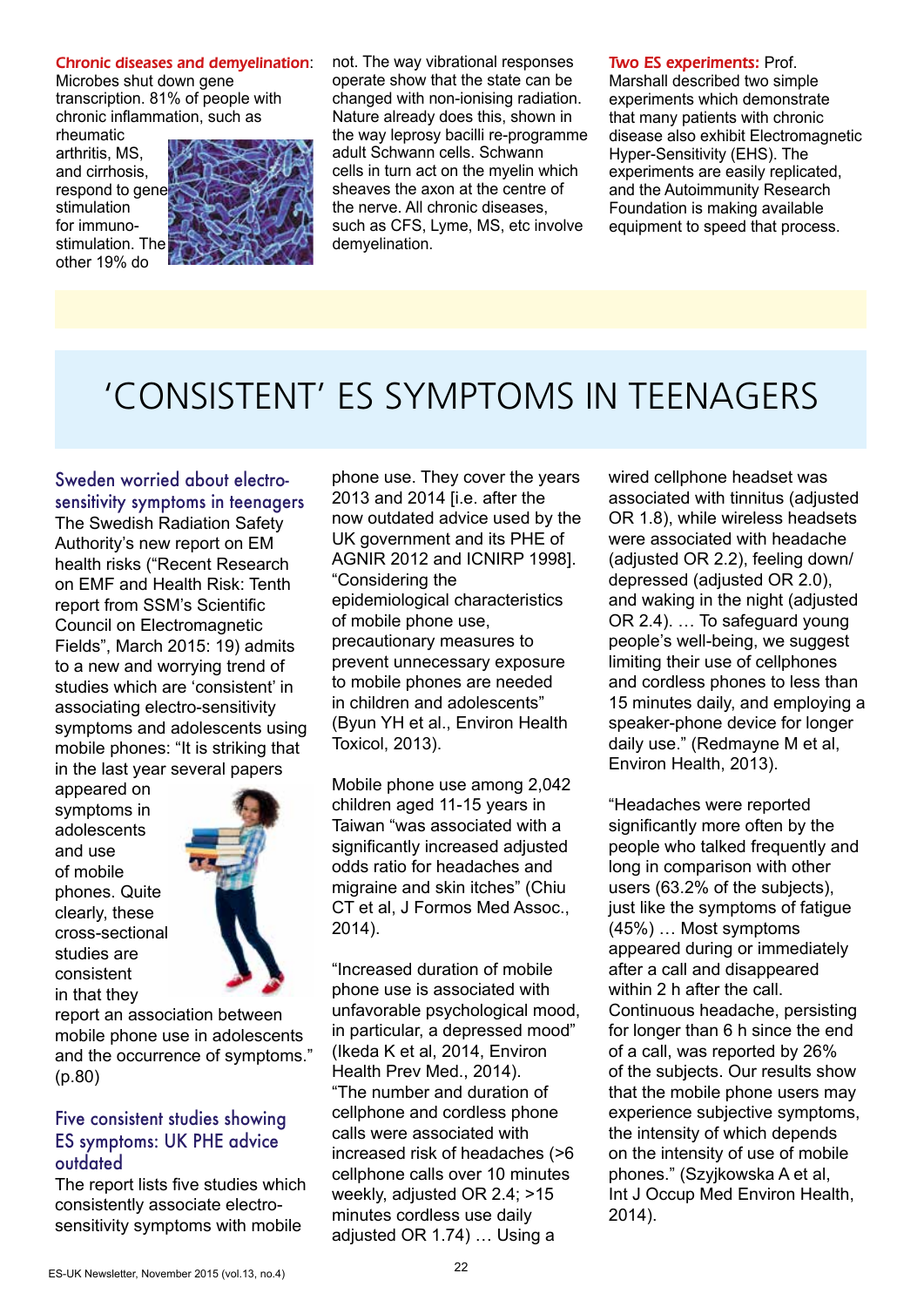The report then suggests five different explanations. The most obvious conclusion is that the EM exposure causes the ES symptoms, as shown consistently in many studies since 1932. The report, however, adds other, implausible, explanations, presumably to help the wireless industry, such as: other electronic devices, reverse causation, or the adolescents are symptomatic or an extraverted personality type.

#### ES symptoms from environmental causes

The report notes two further studies supporting the reality of ES symptoms from environmental causes.

"Even after adjustment for medical and psychiatric morbidity, environmentally sensitive individuals experience poorer

health, increased illness behavior and more severe non-specific physical symptoms (NSPS). The number and duration of selfreported NSPS are important components of symptom severity and are associated with characteristics similar to those of NSPS in primary care. The substantial overlap between the sensitive groups strengthens the notion that different types of sensitivities might be part of one, broader environmental illness." (Baliatsas C et al, J Psychosom Res., 2014).

"The findings suggest an association between EHS and odor and noise intolerance" (Nordin S et al, Int J Environ Res Public Health, 2014). The report also highlights DNA damage, based on Gandhi et al.

(2014, Electromagn Biol Med.) and erectile dysfunction, Al-Ali et al. (2013, Cent European J Urol.).

#### Response of Department of Health

The chair of ES-UK trustees wrote to the Rt Hon Jeremy Hunt, MP, secretary of state for health, noting this Swedish report on this 'consistent' evidence of ES symptoms and asking for the government warning that children under 16 should not use mobile devices except for essential purposes should be made more well known, especially in schools. The reply quoted the Government's outdated reliance on reports such as AGNIR's, although this was from 2012, before these new studies on acute ES symptoms in teenagers were published in 2013 and 2014.

# **SCIENCE AND EM HARM**

#### **Provocation studies invalid? - "Almost 100% consistency in showing adverse effects" from real mobiles**

"Real mobile phone emissions are constantly and unpredictably varying and thus are very different from simulated emissions which employ fixed parameters and no variability. This variability is an important parameter that makes real emissions more bioactive.



Living organisms seem to have decreased defense against environmental stressors of high variability. While experimental studies employing simulated EMF-emissions present a strong inconsistency among their results with less than 50% of them reporting effects, studies employing real mobile phone exposures demonstrate an almost 100% consistency in showing adverse effects. This consistency is in agreement with studies showing association with brain tumors, symptoms of unwellness, and declines in animal populations." (Panagopoulos DJ et al, BioMed Research International, 2015)

#### **ES symptoms long established**

"Two U.S. government reports from the 1970's-80's provide evidence for many neuropsychiatric effects of non-thermal microwave EMFs, based on occupational exposure studies. 18 more recent epidemiological studies, provide substantial evidence that microwave EMFs from cell/mobile phone base stations, excessive cell/mobile phone usage and from wireless smart meters can each produce similar patterns of neuropsychiatric effects, with several of these studies showing clear dose-response relationships." (Pall ML, J Chem Neuroanat., 2015)

#### **Phantom limb pain reduced by EM shielding**

"EM field shielding produced beneficial effects in

those participants who could tolerate the liner. It is suggested that this might be due to protection of vulnerable nerve endings from nociceptive effects of environmental EM fields." (Fisher K et al, Prosthet Orthot Int., 2015)

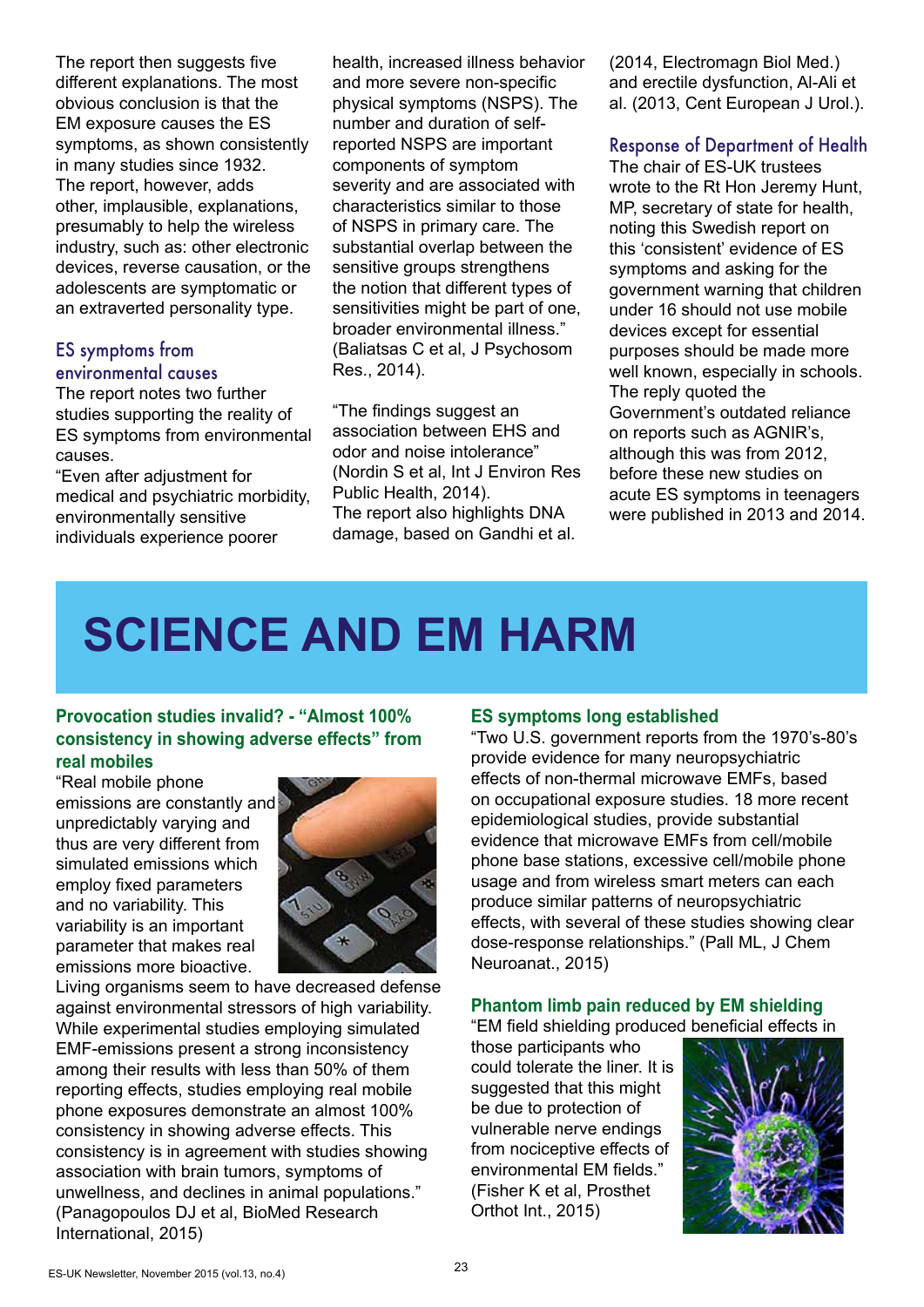#### **Electrical control of cancer cell growth**

Dr Zhou said, "Our results may finally account for a long-standing but unexplained observation that many cancer cells actively try to reduce their electrical charge." "This has huge implications for biology," Dr Hancock said. "Beyond the immediate relevance to K-Ras in cancer, it is a completely new way that cells can use electrical charge to control a multitude of signaling pathways, which may be particularly relevant to the nervous system." ("Scientists discover electrical control of cancer cell growth" Science Daily, 24 August 2015; Y. Zhou et al, Science, 2015)

#### **Mobiles and early spontaneous abortions**

"Our result suggests that use of mobile phones can be related to the early spontaneous abortions." (Mahmoudabadi FS et al, J Environ Health Sci Eng., 2015).

#### **Wi-Fi alters miRNA expression: neurodegenerative diseases**

"MicroRNAs (miRNAs) play paramount role in growth, differentiation, proliferation and cell death by suppressing one or more target genes … Long term exposure of 2.4 GHz RF may lead to adverse effects such as neurodegenerative diseases originated from the alteration of some miRNAs expression." "We found that miR-106b-5p and miR-107 expression decreased 3.6 and 3.3 times in the exposure group, respectively. Therefore, we state that 2.4 GHz RF radiation emitted from wireless equipment may be associated with prognoses of some brain diseases because of the relation between some diseases and alteration in miR-106b-5p and miR-107 expression." (Dasdag S et al, Int J Radiat Biol., 2015) "The significant effects on microRNAs observed in this study were found from Wi-Fi exposure that was well below the legal limit. The FCC's whole-body exposure limit for the general population is 0.08 watts/kilogram. In this study, the average whole body exposure was 0.0001414 watts/kilogram (141.4 μW/kg), and the peak exposure was 0.007127 watts/kilogram (7127 μW/kg)." (Dr Joel Moskowitz, University of California)

#### **Parkinson's Disease and ELF-MF exposure**

"Among men, elevated Hazard Ratios (HR) were observed for exposure to pesticides (eg 1.27) and ever high exposed to ELF-MF (1.54) … Ever high exposure to ELF-MF was significantly associated with PD mortality, but there was no trend with increasing cumulative exposure … When the analysis of ELF-MF exposure was adjusted for risk of electric shocks, the association between ever high exposure to ELF-MF and PD mortality became stronger (HR 1.81)." (Brouwer M et al,Occup Environ Med., 2015)

#### **Compound harm: glysophate, a 2A carcinogen, also affects the immune system**

Immune system harm can be induced by other factors in addition to EM exposure, such as by the weed-killer glysophate (Latorre MA et al, 2013, Uren Webster TM et al, 2015). Invented in 1970, glysophate became common with genetically modified crops from 1996 as the active ingredient in Round-Up. On 20 March 2015 the World Health Organisation's IARC classified it as a 2A probable carcinogen (IARC Monograph vol. 112; Guyton KZ et al, Lancet Oncology, 2015), based on links with non-Hodgkin lymphoma and lung cancer and its cancer promotion in animals (Schinasi L et al, Int J Envir Res Public Health, 2014). Glysophate has been found in the air and rain-water. Since it cannot be washed off plants and is absorbed systemically into the plant's cells, GM foods sold in California may need to carry a cancer warning (Mercola, 28 March 2015) and it may work synergistically with aluminium to cause pineal and neurological damage (Seneff S et al, 2015).

#### **Children more vulnerable: money prevents action?**

A new study confirms what has been obvious and known for a long time, that children receive comparatively more radiation than adults from a mobile phone (Gandhi OP



(2015) "Yes the Children Are More Exposed to Radiofrequency Energy From Mobile Telephones Than Adults" IEEE, 2015). "How can there be any doubt that children face a greater potential risk than adults. But that leaves the question as to why something so obvious is taking so long to acknowledge. After 15 years of feuding, a consensus is finally emerging that children have higher SARs. But even now, the MMF [Mobile Manufactureres Forum] stands apart and many others continue to hedge. We can't explain the American Cancer Society's inability to talk sense, but for others, motives are easier to decipher —all you have to do is follow the money. (It's always about the money: see also our piece, "industry Rules RF") (Microwave News, 10 July 2015)

#### **Mobiles cause ES symptoms and cancer**

"The scientists were right — your cell phone can give you cancer. There have long been whispers of a cancer connection from your cell — and a new study backs up the claims.

"These data are a clear sign of the real risks this kind of radiation poses for human health," study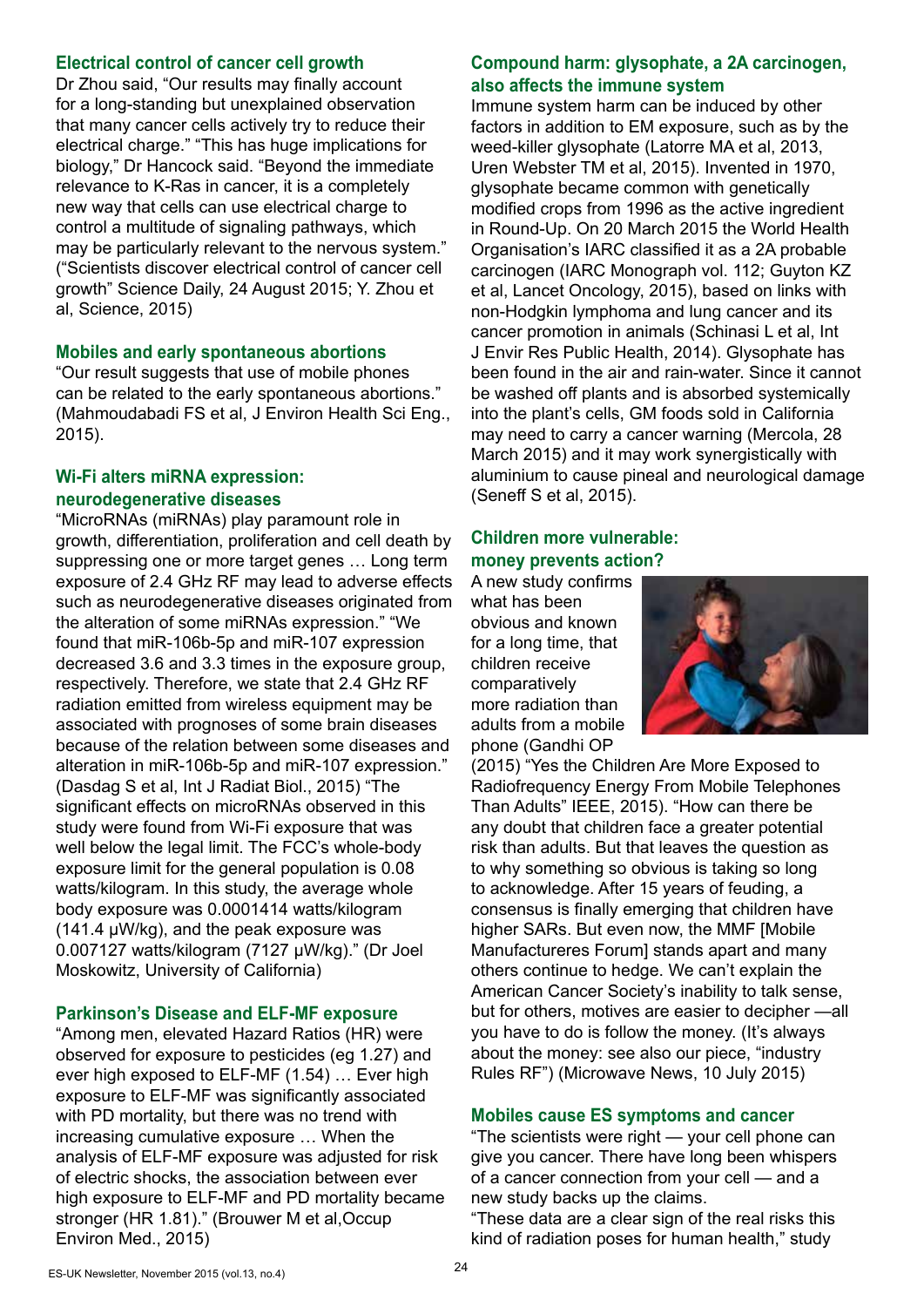author Igor Yakymenko said. Yakymenko's metastudy — basically a study of hundreds of other studies — reveals many findings of previous researchers into how radiofrequency from your phone can damage DNA. That damage can add up over time and cause a variety of health problems, like cancer, headaches, fatigue and even skin problems." (Meredith Engel: "Hold the phone, Central! Cellphone radiation can cause cancer: study" New York Daily News. 29 July 2015).

#### **Brain cancer linked to mobiles**

"Last Saturday, Joseph "Beau" Biden lost his life to brain cancer. The son of Vice President Joe Biden had a glioblastoma multiforme, or GBM. This all-toocommon tumor has been linked to cell phone use." (Julie Fidler "The Brain Tumor That Killed the Vice President's Son Has Been Linked to Cell Phone Radiation" Public Health Watchdog, 4 June 2015)

#### **Light at night disrupts melatonin**

"The question is the extent to which circadian disruption compromises human health, and can

account for a portion of the modern pandemics of breast and prostate cancers, obesity, diabetes and depression. As societies modernize (i.e. electrify) these conditions increase in prevalence.



There are a number of promising leads on putative mechanisms, and epidemiological findings supporting an aetiologic role for electric lighting in disease causation. These include melatonin suppression, circadian gene expression, and connection of circadian rhythmicity to metabolism in part affected by haem iron intake and distribution." (Stevens RG et al, Phil. Trans. R. Soc., 2015)

#### **Fluoride, electrically negative, and hyothyroidism**

Fluoride is more electrically negative than iodine, thus disrupting thyroid function in fluoridated areas. We found that practices located in the West Midlands (a wholly fluoridated area) are nearly twice as likely to report high hypothyroidism prevalence in comparison to Greater Manchester (non-fluoridated area). (Peckham S, J Epidemiol Community Health, 2015)

#### **Mammals' magnetic sensitivity via radical-pair mechanism**

"We demonstrated magnetoreception in wood mice and provide first evidence for a radical-pair mechanism in a mammal." (Malkemper EP et al, Sci Rep., 2015).

#### **Plants also react electrically**

A video from the Smithsonian Institute shows that a plant has an electrical reaction to a flame on one of its leaves. ("Do Plants Respond to Pain?" 2013, 3 minutes, www.youtube.com/watch?v=fGLABm7jJ-Y.)

# SCIENTIFIC CRISIS: WHO & ICNIRP

#### **EHS AND DA COSTA'S SYNDROME**

#### Major obstacle in EHS research: "attitudes of Oftedal, Rubin, Croft and others"

Prof Dariusz Leszczynski, reporting on the Bioelectromagnetics Society (BioEM) conference of 14-19 June 2015, stated: "the major obstacle in solving the problem of EHS and EMF are the attitudes of researchers, lacking ideas for novel approaches. If research on EHS will continue the way, as Oftedal, Rubin, Croft and others

are doing, we will never resolve this issue." Gunnhild Oftedal's presentation claimed "there is no link between EHS and EMF. Whatever causes symptoms in people is not EMF", although she based this claim on a mere 1,063 subjects in just 44 studies of subjective symptoms, with no reference to objective studies of, for instance, protein and gene expression. (BRHP, 3 July 2015)

#### Need for objective differences: "research stagnation"; Mild: Da Costa's syndrome

Prof Leszczynski also reported that "Kjell Hansson Mild reviewed the history of EHS research [but only from 1980s, and not from 1932 when it was first discovered.]. There were no new ideas for further research. Talk showed a stagnation in research, focused on asking the volunteers "how they feel" and "what they feel" instead of devising studies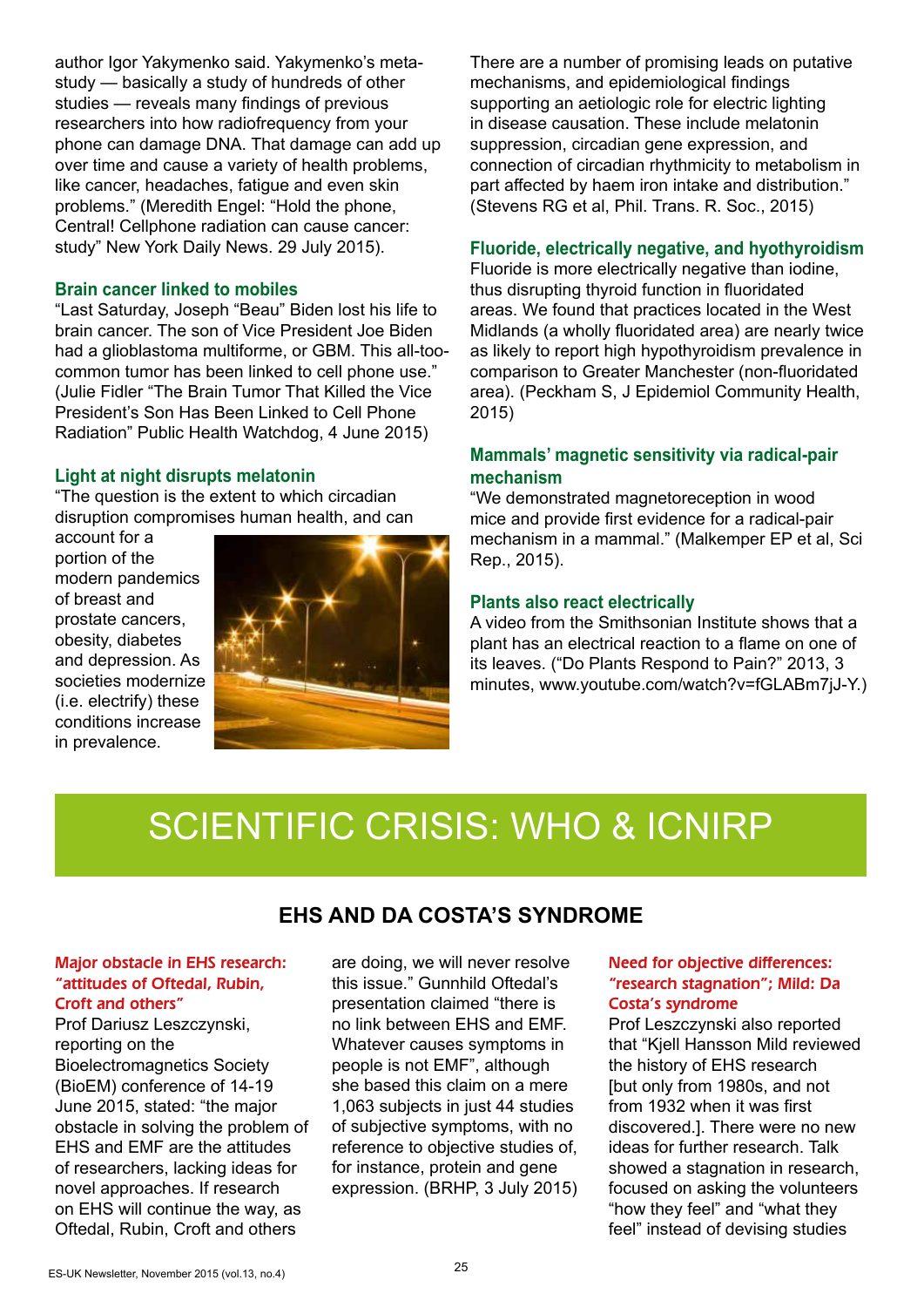that would objectively look at the differences in physiology of EHS sufferers. Kjell Hansson Mild arrived at the conclusion that EHS symptoms "fit" the already known Da Costa's syndrome. By "definition", Da Costa's syndrome is exceptionally unspecific and the majority of human population "has it". Thus is not the way to demonstrate that EMF causes EHS." (BRHP, 3 July 2015)

#### Da Costa's "Irritable Heart Disorder"

Jacob Mendes Da Costa (1833- 1900) was an American doctor who documented "irritable heart" disorder, renamed Da Costa's syndrome after his 1871 study of soldiers in the American Civil War (1861-5). Arthur Myers of the Coldstream Guards in 1870 had called a similar condition "soldier's heart". Symptoms of this non-valvular disease are leftsided chest pains and palpitations but no physical abnormalities. Earl de Grey's committee in 1864-5 blamed tight-fitting webbing and heavy chest packs, but some army doctors noted an association with smoking.

#### Da Costa's Syndrome, Post Traumatic Stress Disorder and objective markers

Da Costa's Syndrome is now described as a psychobiological stress disorder. Similar stress disorders became common during the Great War. The term "shell shock" was coined by Charles Myers in 1915 but it was soon censored and banned as a diagnosis. Modern terminology

has reclassified most stress disorders like Da Costa's Syndrome and similar stress



effects as "Post Traumatic Stress Disorder" (PTSD). This term was adopted by the American Psychiatric Association's

"Diagnostic and Statistical Manual of Mental Disorders" (DSM-III) in 1980. PTSD has recognised symptoms, now identified objectively as well as subjectively. Recent studies see PTSD as related to proinflammatory markers, presenescence, and inflammation, with protein expression providing an objective marker. (e.g. Eraly SA et al, "Assessment of plasma C-reactive protein as a biomarker of posttraumatic stress disorder risk" JAMA Psychiatry, 2014; Lohr JB et al, "Is Post-Traumatic Stress Disorder Associated with Premature Senescence? A Review of the Literature" Am J Geriatr Psychiatry, 2015) PTSD uses conscious or subconscious memories to produce stress symptoms.

Although these stress symptoms may be similar to those from stress caused by EM exposure, both using the same opioid system, the causes are usually entirely different. EM exposure can cause stress directly, without any role for cognitive memory. ES symptoms, for instance, can be purely genetic, related directly to genetic haplotypes and independent of cognitive processes. In addition, the fact that ES symptoms occur in animals and young children and 'unaware' adults also indicates that cognitive memory and fear or Nocebo effects are essentially irrelevant to ES stress symptoms.

#### BioEM conference needs new approach

Da Costa's syndrome, therefore, cannot explain the vast majority of EHS cases which can be related directly to EM causation via different biological pathways. Such a weak hypothesis as Da Costa's syndrome 'explaining' EHS has no supporting evidence, since most EHS people have not had military experience as combatants or even seen warfare, apart from via the

media. It would be helpful for the growing medical problem of EHS if the BioEM had as their speakers on EHS researchers with personal experience of EHS or researchers with experience of objective molecular studies on EM sensitivity or physicians who regularly diagnose and treat people with EHS. Sceptical scientists appear to be searching for an 'explanation' acceptable to the wireless industry.

#### Sandström and Mild: "sceptical"

"Dr. Monica Sandström of the National Institute for Working Life in Umeå, who worked on the Eriksson survey, is among the many who are skeptical of an EMF link. Sandström and NIWL's Dr. Kjell Hansson Mild have previously suggested that the electro-sensitive have "hyperreactive" nervous systems, making them more susceptible to stress from sensory stimuli such as flickering light (see MWN, M/ A97). Sandström told Microwave News that she and Mild have new results which "confirm our earlier findings" on nervous susceptibility while providing "no indication" that magnetic fields play a role in electrosensitivity." (Microwave News, July/August 2000, p.12)

#### Industry links: IT'IS, SCENIHR, Niels Kuster, COST BM0704, Richard Adams

"IT'IS was the grant holder of COST BM0704, the project that yielded the recommendation Richard Adams used to promote cognitive behavioral therapy for EHS. Three of SCENIHR members (or working group) were involved in COST BM0704 including the Chair." (John Weigel, 6 July 2015) "Lancet Oncology, the journal which published the official announcement of IARC's decision to designate RF radiation as a possible human carcinogen, has issued a correction to the conflict of interest (COI) statement it had included for Niels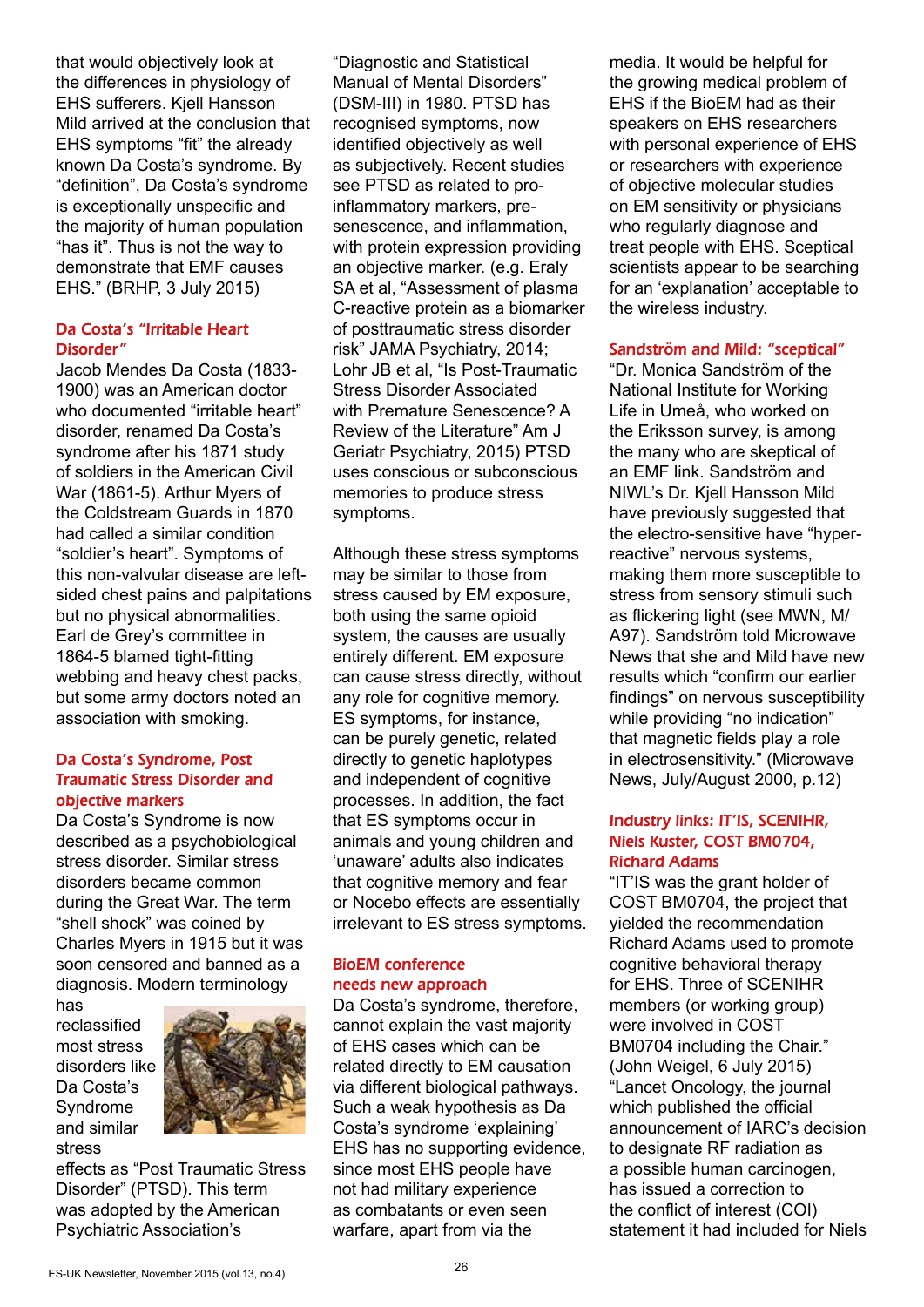Kuster, the Swiss researcher and entrepreneur based in Zurich. Kuster attended IARC's evaluation of RF radiation in May 2011 as an "invited specialist." Kuster is the founder and director of IT'IS, a non-profit group that was created with the financial support of the mobile phone industry, notably Motorola, as well as of Speag and its parent company, Near Field Technology, that markets measurement instrumentation and simulation software. In a "correction" posted today, Lancet Oncology added the following to Kuster's COI: "IT'IS has received funding for specific projects from most mobile phone manufacturers and many service providers, including the Mobile Manufacturers Forum, Motorola, Ericsson, Nokia, Samsung, Sony, GSM Association, ARIB Japan, Swisscom, Deutsche Telekom, and TDC Sunrise." This statement appeared in the COI statement that Kuster filed with IARC on 24 May, 2011, the first day of the RF meeting. Kuster's COI is the only one that has been corrected. IARC invited representatives of three different industry groups, CTIA, MMF, and GSMA, to be observers for the 10-day meeting, while at the same time barring the press from attending." ("COI Statement for IARC's RF Review Updated: Kuster's Work for Industry Detailed", Microwaves News, 25 June 2015)



### WHO and ICNIRP: failure to record Conflicts of Interest?

A 20-page document (Vallisoletana Association of People Affected by Mobile Phone Antennas (AAVATE) "There appears to be a Conflict of Interest between the WHO and the ICNIRP", 10 July 2015) lists numerous apparent Conflicts of Interest by members and advisers of the private pro-wireless pressure group ICNIRP, which is apparently against the principles of the WHO, which has unusually adopted this pressure group as its adviser on EM exposure.

#### Letter to WHO and EMF Project: RF is a class 1 human carcinogen

Dr Lennart Hardell has published his letter of 4 August 2015 to Dr Margaret Chan at the World Health Organization and Dr Emelie van Deventer at the WHO's EMF Project, asking for a response to his submission on the mistakes in the WHO draft monograph on RF Fields and Health Effects; a similar letter was sent to IARC asking for new cancer risk evaluation. "On 15 December, 2014 we submitted comments on the WHO draft on radio frequency fields and health. Since we have not got a satisfactory reply from WHO, not seen a revision of the draft, and adding to that more published studies that reinforce the increased risk for certain brain tumours associated with use of wireless phones we want to submit the following, additional comments. The brain is the primary target organ for exposure to RF EM fields (RF-EMF) during the use of the handheld wireless phone. This has given concern of an increased risk for brain tumours. The carcinogenic effect of RF-EMF on humans was evaluated at a meeting during 24 – 31 May 2011 at the IARC at WHO in Lyon, France … Since then more studies have been published that strengthen the association between use of

wireless phones (mobile and cordless phones) and increased risk for brain tumours … We concluded that based on the Hill criteria, glioma and acoustic neuroma should be considered to be caused by RF-EMF emissions from wireless phones and regarded as carcinogenic to humans, classifying it as Group 1 according to the IARC classification … Our conclusion is that RF-EMF should be regarded as a human carcinogen. The IARC classification should be updated to at least Group 2A, a probable human carcinogen. Current guidelines for exposure need to be urgently revised. The WHO Monograph draft on this issue is based on selective inclusion of studies and wrong assessment of the evidence of increased risk."

#### UK Anti-Corruption drive

"The Prime Minister said last night that he was determined to use the publicity surrounding the FIFA corruption scandal to lead a drive against the 'cancer of corruption' both at home and abroad." (Daily Mail, 6 June 2015)

#### WHO, ICNIRP and SCENIHR: "denial, deceit and manipulation"

In an article called "EMF health hazards" Alasdair Philips (Caduceus, no.91, Summer 2015, pp.15-17) exposed the deceitful denials at the heart of international regulators, like the World Health Organisation, ICNIRP and SCENIHR, who now lag far behind the medical science. Many regulators work for or have links with the wireless industry. Many are not doctors but physicists who know little or nothing about the details of medical hazards from nonthermal EM exposure. Many still believe in the hypothesis that the only hazard is heating, a claim invalidated many decades ago.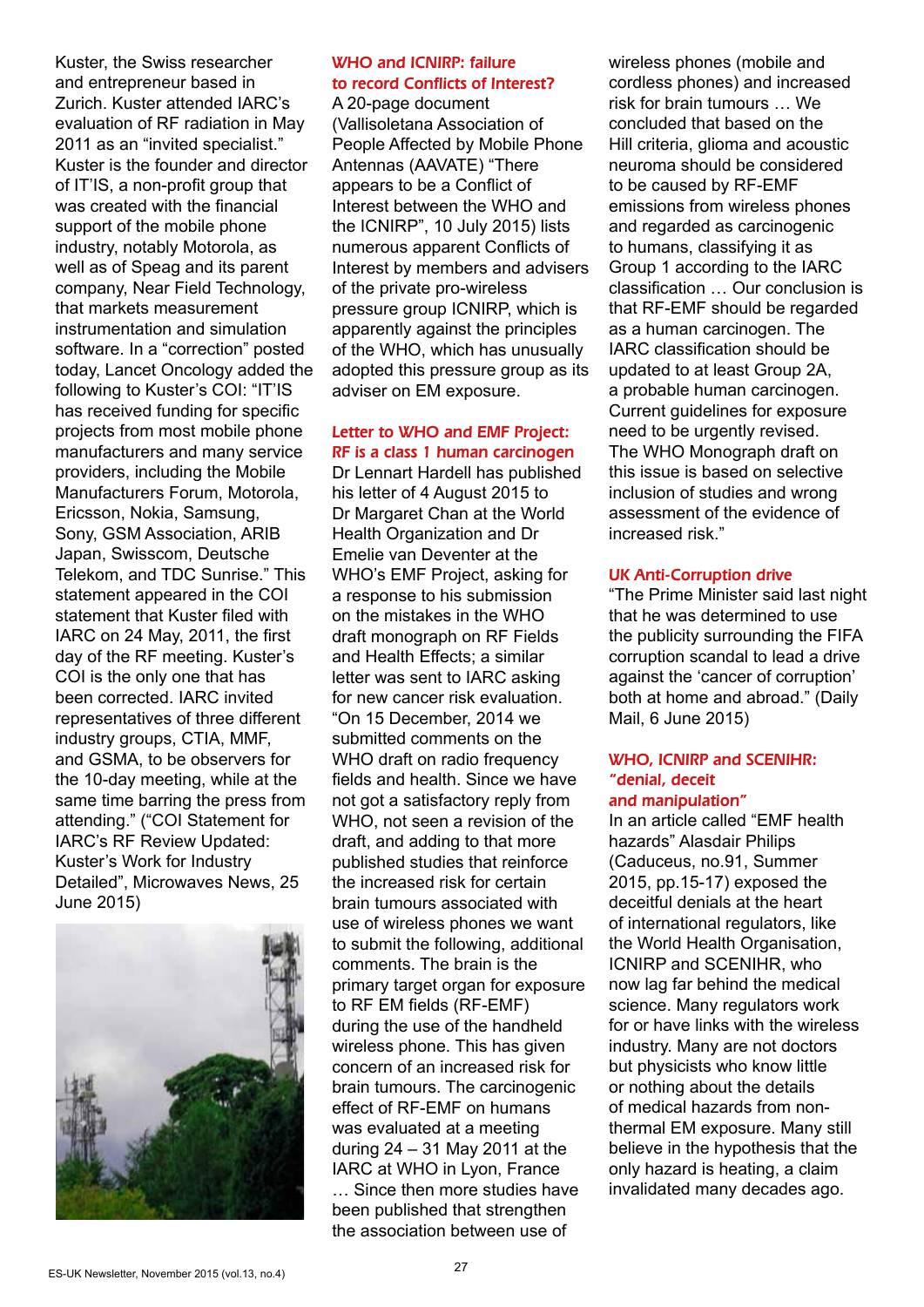#### WHO unfit to deal with global emergencies

The World Health Organisation is 'culturally' unfit to deal with global emergencies, an independent review has found in the wake of the Ebola crisis. Experts called for a fundamental overhaul of the body, a branch of the United Nations, which was severely criticised for its failure to deal with the disaster last year. A panel chaired by Dame Barbara Stocking, former CEO of Oxfam GB, found that the episode exposed serious problems within the structure of the WHO and

the actions of those it employed. (Ben Spencer: "World Health Organisation is 'unfit to deal with global emergencies', says damning new report into its handling of the Ebola epidemic" Daily Mail, 8th July 2015)

#### Time to replace ICNIRP

"Perhaps it is time for the WHO to replace ICNIRP with an expert committee that has greater expertise regarding non-ionizing radiation protection and use this committee to establish the WHO quidelines for wireless radiation." All ICNIRP members

come from the radiation industry national committees. None are independent experts in diagnosing and treating people with real EHS. (Safe EMR, 16 June 2015)



# SCIENTIFIC CRISIS: EUROPE & SCENIHIR

#### Crisis of pro-industry bias in European 'science' continues

The International EMF Alliance has published a detailed critique showing the major flaws both in the science of the worthless SCENIHR report of 2015 and the bias in almost all of its authors.

#### 1. SCENIHR report "blatantly fails"

"The European Commission has once again failed in setting up an expert group that meets its own principles of 'of excellence, independence and impartiality, and transparency' (5 August 2008). The 2015 report is written by an unbalanced expert group and most of are not free from influences and ties to the industries that have huge economic interests in the outcome of such opinions. The experts behind the report blatantly fail their main mission: to identify 'potential health risks' … They also present studies in a manipulative way … This rather limited group of experts that wrote the SCENIHR report had previously clearly expressed their negative attitude to possible health effects from EMF – in well known contrast to the opinion of

a large and increasing number of the scientific expertise of the EMF scientific arena … We call for a new balanced assessment that better meets the Commissions own principles. A new balanced and objective report, without the influence from industry biased experts, is urgently needed if the Commission do not want to continue to put Public Health at serious risk by policies based on incomplete, severely biased and false information. The SCENIHR report at hand is a disservice to and a threat to the health and wellbeing of the people of Europe."

#### 2. No unbiased EMF health experts

"The Scientific Committee is made up of 14 experts, but only two are experts on EMF, Samaras and Leitgeb. Neither are health experts, they are technical oriented experts (physics, engineering) … The other 12 members Committee are not experts on health effects from EMF and have had no possibility to judge what is right from what is wrong in the report. This is a lack of excellence on

potential health effects from EMF in the scientific committee … However both Mr Samaras and Mr Leitgeb have ties to industry and organizations with a pro-industry attitude to health effects. They have repeatedly taken the industry friendly position that there are no health risks (intellectual bias). Both Mr Samaras and Mr Leitgeb are at present or have been members of standard setting organizations Theodoros Samaras in IEEE and Norbert Leitgeb in ICNIRP. The organizations are well known to act in favor of industry interests

and are long time deniers of possible health effects below



their own standards to which the industry has adopted its products and technology: The standards from IEEE and ICNIRP are supported by industry and IEEE is dominated by industry representatives … The majority of the working group's members also fail to meet the principles of independence and impartiality."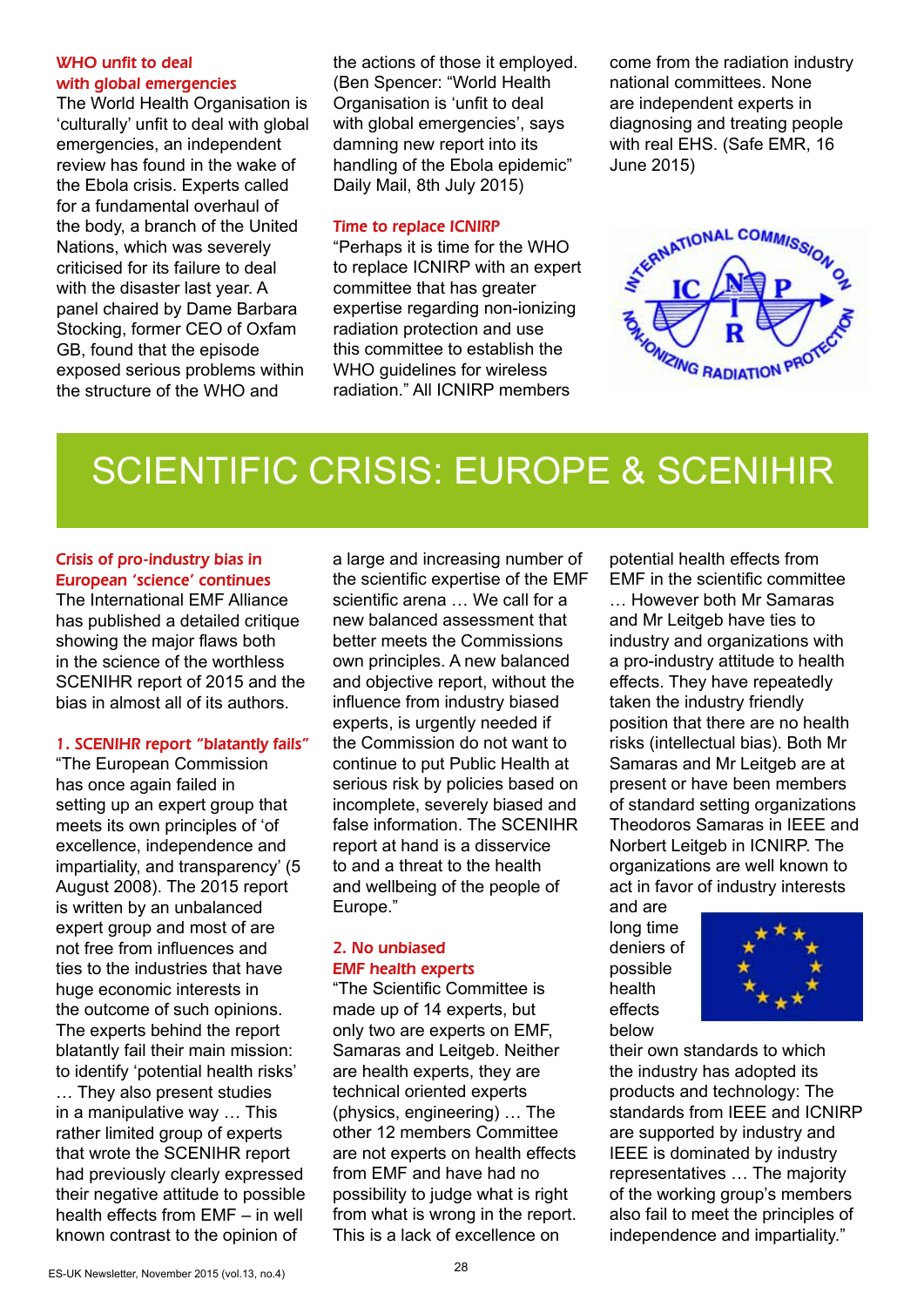#### 3. Scientific conclusions from the evidence: "consistent evidence of harm"

"A rational assessment of this body of scientific literature would reasonably conclude that: A. There is consistent evidence of harm for many possible health effects, considerable reasons for concern, as presented by Bioinitiative group in their 2012 report and in their comment to the Commission on the SCENIHR report 2015, and as concluded by 190 EMF scientists in May 2015. B. There is a division among the experts in the field and inconsistencies in the research results. Inconsistencies in research results cannot be used as an argument (as in the SCENIHR opinion) that there is no risk. A growing and significant number of research results invalidate opinions that there are no potential health effects. C. There are strong economic interests from the industry concerned, why industry funding of research outcomes and of experts are important to take into consideration and highlight."

#### 4. Biased SCENIHR report should be replaced by a balanced and independent report

"The NGOs therefore demand:

1. An annulment of the SCENIHR report on EMF health risks. 2. The



appointment of a new balanced, transparent and contradictory expert group without conflicts of interest by an unbiased steering group.

3. A new balanced and independent assessment.

4. The establishment of a permanent stakeholder committee at DG SANCO, where NGO viewpoints can be truly pronounced and considered in the decision process on EMF policy, legislation, research and expert assessment."

#### Emily O'Reilly, the EU Ombudsman, inquiry in EC's "expert" groups

On 19 December 2013, the European Ombudsman closed her inquiry into complaint 1682/2010/(ANA)BEH lodged by Alter-EU against the Commission for maladministration in the area of expert groups. On 12 May 2014, the Ombudsman started her own-initiative inquiry into the Commission's expert groups with a public consultation. The main problems raised in the contributions concerned the inconsistent categorisation of organisations who participate in expert groups, the perceived imbalance in favour of corporate interests in certain groups and potential conflicts of interest of experts who participate in their personal capacity.

Press release no. 2/2015, 30 January 2015: "How to make the Commission's expert groups more balanced and transparent". The EU Ombudsman, Emily O'Reilly, has made proposals to the European Commission on how to make its expert groups more balanced and transparent

… The Ombudsman calls on the Commission to establish a legally binding framework for all expert

### **SCENIHR** health effects from emf/rf

**Scientific Committees** 

groups, including a definition of what balanced representation in different groups should look like. She also recommends measures to reduce potential conflict of interest situations and to publish more information about the work of the groups. The Commission should reply to her proposals by 30 April 2015.

Press release no. 10/2015, 3 June 2015: "Expert groups" The EU Ombudsman, Emily O'Reilly, has welcomed the Commission's agreement to improve its system

of expert groups in response to proposals made by her in an own-initiative investigation. The Commission has said that it will develop a new conflict of interest policy for experts appointed in a personal capacity. It also announced that the selection procedure for experts will be more transparent, including an obligation, where relevant, to be registered on the Transparency Register. Furthermore, the Commission plans to revise its expert groups register in 2016. Emily O'Reilly stated: "The Commission's response to my first set of suggestions is encouraging and should help to secure the full range of expertise needed and increase the transparency of the process, which is key to building public trust. However, the Commission still needs to do more to open up the important work of these groups to public scrutiny, in particular by publishing detailed minutes of their work. I also intend to examine closely the reasons put forward by the Commission for not adopting a new legal framework for expert groups."

#### EC's response to EU Ombudsman's inquiry on EC's "expert" groups

The EC's opinion in response to the Ombudsman's inquiry suggests only a few changes. seemingly mainly cosmetic. It does not address the crucial issue of where a supposedly "expert" group lacks balance and is effectively a single-opinion pressure group representing a minority scientific opinion, as in the case of the SCENIHR report of 2015.

Case: OI/6/2014/NF, opened 12 May 2014. Types of maladministration alleged  $-$  (i) breach of, or (ii) breach of duties relating to: Lawfulness (incorrect application of substantive and/ or procedural rules) [Article 4 ECGAB]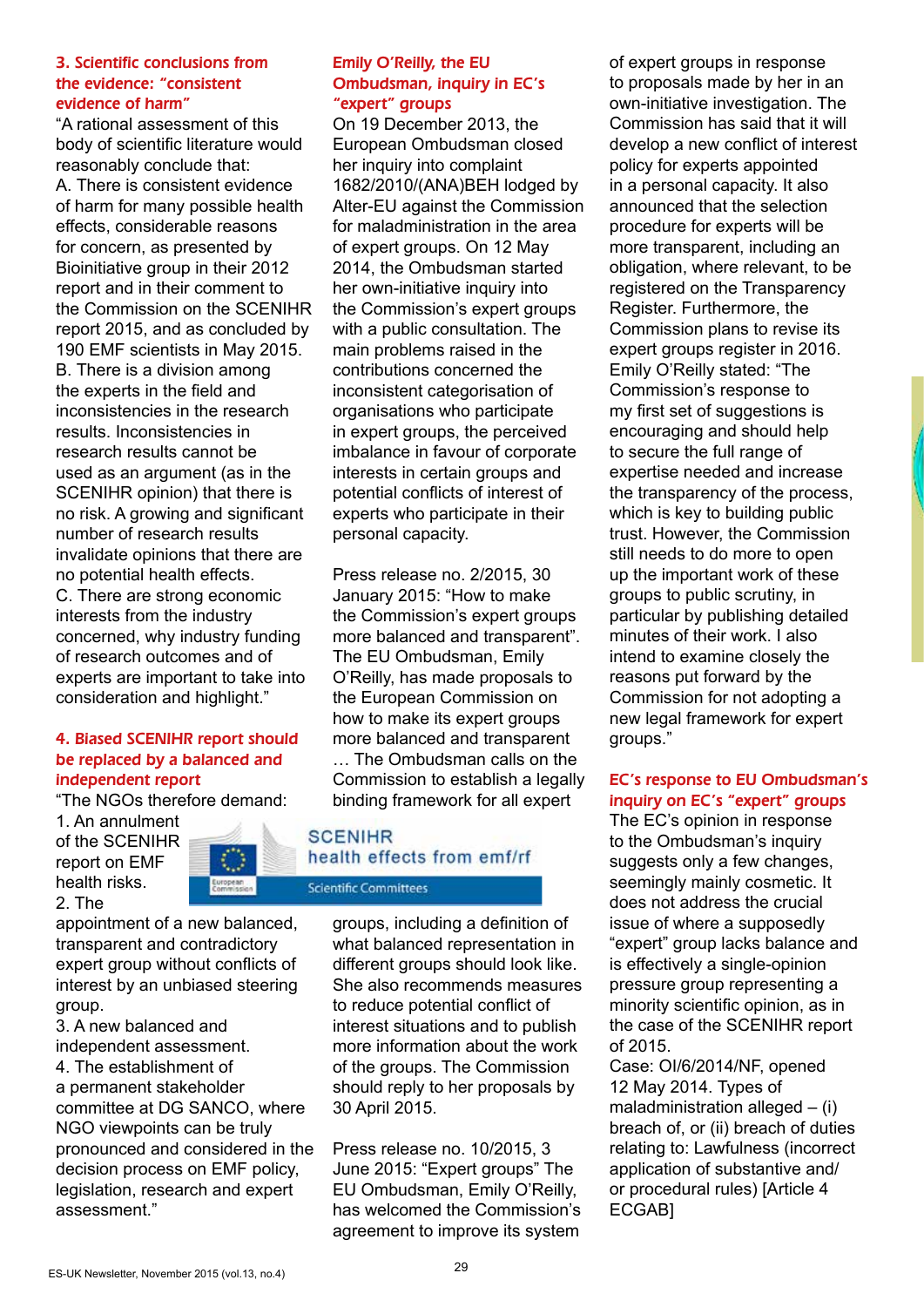#### Complaint to the European Commission

The Complaint to the European Commission concerning the 2015 SCENIHR opinion on potential health effects of exposure to EM fields. 31 August 2015.

"The European Commission has once again failed in setting up an expert group on the health effects of exposure to EM fields that meets its own principles of "of excellence, independence and impartiality, and transparence". The 2015 report Opinion on potential health effects of exposure to EM fields SCENIHR is written by an unbalanced expert group and most of them

are not free from influences and ties to the industries that have huge economic interests in the outcome of such opinions. The experts behind the report blatantly fail in their main mission: to identify "potential health risks". The complaint demands:

1. An annulment of the SCENIHR report on EMF health risks.

2. The appointment of a new balanced, transparent and contradictory expert group without conflicts of interest by an unbiased steering group.

3. A new balanced and independent assessment. 4. The establishment of a permanent stakeholder committee at DG SANCO, where NGO viewpoints can be truly pronounced and considered in the decision process on EMF policy, legislation, research and expert assessment.



# ES STORIES

### **"My story so far"**

Diana gives her views, after 11 months of research. I have realized that the following may possibly provide some insight to others, especially newer 'victims'.

I live in a remote, mostly silent, rural location on a little-used lane; my nearest neighbour is  $\frac{1}{4}$  mile away. I live a very low-tech lifestyle and have extremely few electrical appliances and no TV; the only one permanently plugged-in and on is the fridge! So you can understand why I was puzzled

by what on earth was suddenly causing weird symptoms! Only now do I realize that it's due to the permanently increasing rise in both signal-strengths and a plethora of devices being used everywhere. TV



signal-strengths have been increased too, since the introduction of 'digital', and I have 3 masts on my horizon. I frequently get thumps in my head even when a vehicle goes by, presumably from their GPS or mobile. Unlike most people leading

busy working-lives, I have the time and leisure to observe these things. I also have a 'sense', when the computer's merely on but offline, that something is invading all my body's orifices! Clearly, one of the major problems with recognition of EHS, is that we all have different reactions, just as everyone has different reactions to some foods - an analogous fact that I think we need to keep plugging.

Although I only became aware of 'EHS' as a 'condition' in 2014, following a serious 'zapping' from my local farmer's radio-equipment, like being repeatedly stabbed in the skull by a 12-inch needle, which damaged my right eye, and subsequent severe symptoms and many months of research, I've realized, on reflection, that I've clearly been a 'candidate' nearly all my 70 years of life. It began with my inability, in childhood, to wear a mechanical watch. They always stopped on me, but started again when I took them off. I seem to have too much magnetism in my body, and it upsets the mechanism. This has made me wonder that, if someone were to test EHS sufferers for our natural magnetism, this might possibly offer some proof of our individuality (unlike the flawed 'Essex' testing). So, the 'writing was on the wall' back then. Then, for some over ten years now, I've had mild dizziness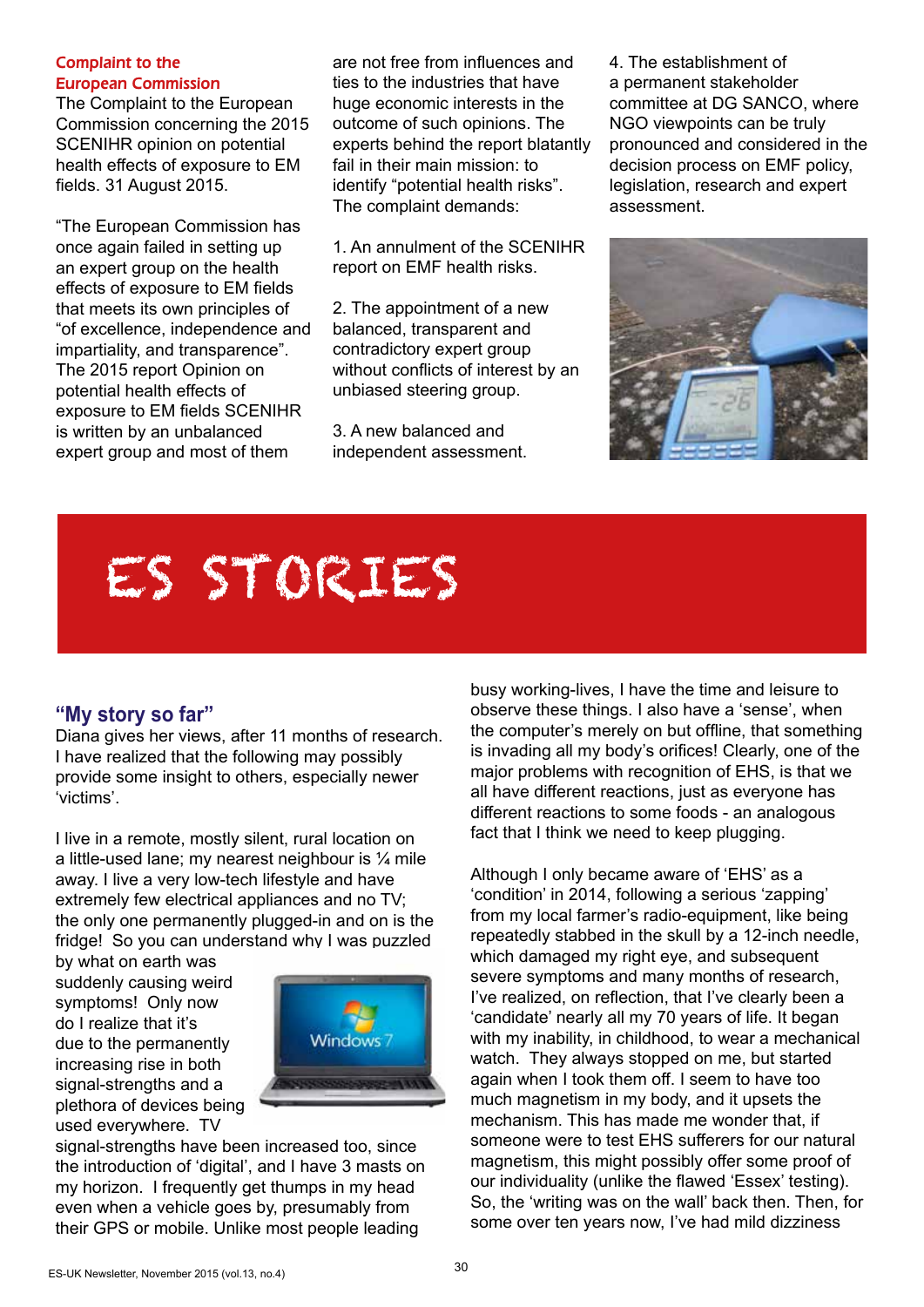in certain public buildings but, as anyone would, I never even thought to relate it to the environment, but assumed it was 'personal'; only now do I realize that this was obviously related to the beginning of our current swamp of EMFs.

Nowadays it's clear that I get different reactions to different aspects of EMFs and EMR: (a) the computer-screen affects my eyes; (b) transformers create dizziness, and possibly, a not-too-distant private wind-turbine, as well as a farmer's private WiFi mast, allegedly for 'tractor-to-tractor communication', as stated on his self-certified planning permission, but his son told me otherwise, that they use it for WiFi access. The 'powers that be' are completely uninterested, to the extent of the 'environmental health' chief sending out the police, in lieu of defunct social services, to check on my sanity! This was after I quoted relevant extracts from the electronic health record provisions and merely requested that they test its signal-strength. He also wrote to my doctors' surgery, which sent me a letter 'inviting' me to "discuss my health'! He clearly needed to 'cover his back'.

This time last year I didn't even know what a 'transformer' was, let alone their hazardous nature! And, to my shame - now! - I was a Green party supporter of naive energy-savers (see the film 'Resonance': www.youtube.com/ watch?v=oS6FGzh3ygw). I ditched my electric

toothbrush when I discovered the extent of the radiation from the charger and transformer! I suggested to my 'alternative-minded' retiring GP that she might like to get involved with Dr Erica Mallery-Blythe's 'Phire' project, but I got rebuffed! Sadly,



my GPs Surgery is of the conventional attitude to EHS, viz "There's no proof"! I haven't obtained any 'shielding' or other 'aids', bar an ethernet cable and ditching all the CFLs kindly supplied by our clearlynaive government in aid of energy-reduction, without any warning that they might be detrimental to our health, because so many people appear to have retained their symptoms despite such purchases, and they wouldn't address the situation for going outside.

I think very many people just are more sensitive

than others to EMFs & EMR. Indeed, the warnings were 'out' from scientists even back when electricity began its roll-out in the UK early in the last century, when affected people, women mostly, were being sent to 'Lunatic Asylums' for complaining, without, then, being aware of the cause, and it was called 'The Rich Persons' Disease' because only they, initially, could afford it. But even back then there was obviously too much 'profit' involved for the issues to be taken seriously.

There are very few public places or events that I can now venture into: no more singing-group, theatre etc. Even walking on my local seaside promenade causes me to stagger along as if drunk - the whole town's Wi-Fried! and the power from offshore windfarms being brought ashore via transformers and inverters. Any social life is over - I'm a prisoner, alone in my contaminated home. On a basic State Pension, I have neither the money or 'know-how' for sophisticated systems. So my only option is avoidance. I'll 'rest my case' there for now!

### **ES in the UK: "I hardly ever go to public places"**

The French court's legal recognition of EHS could have encouraging implications for British sufferers, like Mary Coales. The 63-year-old former civil servant and Cambridge graduate can't go to theatres, restaurants, cinemas, airports, or parks for fear of picking up agonising electromagnetic signals. And whenever she leaves the house she wears a special silver gauze jacket to earth herself from the radiation. She said: "The pain I've suffered is very real. At its worst, it has felt like I'm being tasered inside my mouth. I've had to change my entire life to find ways to avoid being exposed to wifi and phone signals. Wi-Fi is everywhere now, so it's very difficult to avoid. It's even more difficult to avoid people with

mobile phones. I hardly ever go to public places, and only go to friends' houses if they have switched everything off beforehand." (Julian Robertson: "Woman who claims she is allergic to Wi-Fi is



awarded £650 a month in disability grants by French court" Daily Mail, 31 August 2015)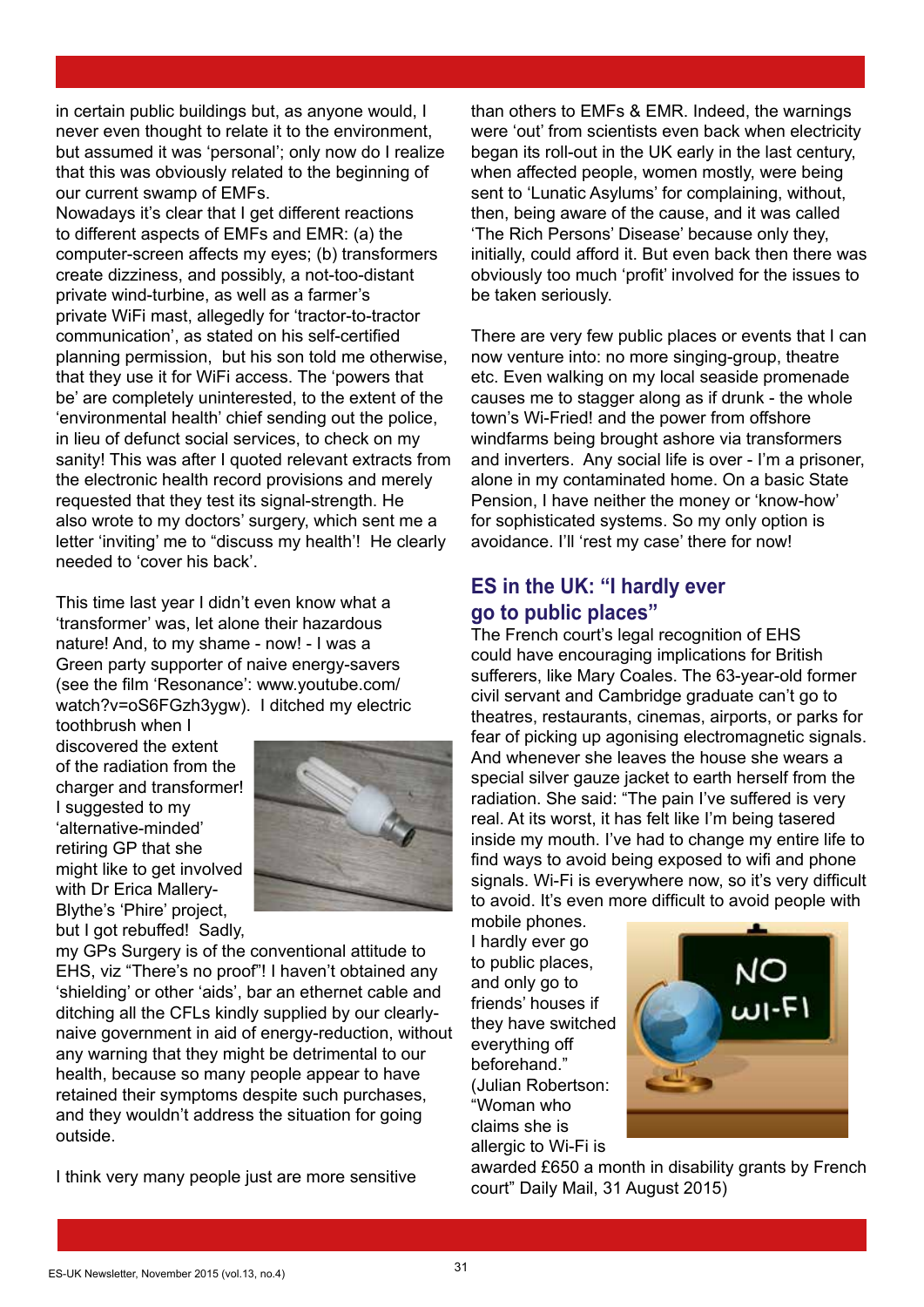

### **My ES Story: "my only distance communication is written letters"**

by Eleanor from Australia.

If someone had told me years ago that I would become biologically reactive to electrical frequencies, I would have not believed them. I am sure many would not believe me now. I have very severe EHS and MCS. And my husband Mark and I can't express how difficult our journey has been to date. Having no prior concerns about technology, this condition started for me when I initially noticed symptoms and me becoming sensitive, meaning biologically reactive to computers and RF radiation emitted from mobile phones and WiFi when exposed to the devices.

The symptoms were first mild and noticeable reactions cleared very quickly after discontinuing exposure to such devices. Over time I found myself reacting after shorter periods of exposure and developing new symptoms while exposed to the devices. Knowing nothing about EHS initially, I naively kept using these devices in an attempt to lead what is now considered a normal life.

I found that larger exposures increased my overall sensitivity and at the time I started experiencing delayed recovery time after being exposed to EM radiation (EMR). I also noticed my reactions accumulated and were load dependent. Sadly for me this new condition has proven to be cumulative and progressive, in the sense that once I reached, a certain biological damage threshold, my body seemed to be unable to regulate, protect and repair itself fully after exposures to EMR from such devices, thus leaving me more sensitive and vulnerable to further EMR exposures. At this stage I became sensitive to very small exposures of EMR from greater distances, with increasing intensity and variation of symptoms. I also experienced a type of spreading phenomena which made me biologically reactive to frequencies other than RF, including electrical and magnetic fields.

Words can't adequately express the concern I had about just what was happening to my body. This condition for me is also progressive in the sense that at this stage I completely lost the ability to use the devices I was reacting to, my symptoms being too great. I have never gained tolerance to these devices and frequencies over time.

I am now unable to use a computer, mobile phone, WiFi of any kind, including the installations of Smart Meters on mine or neighbouring properties. I can no longer use a cordless phone, a land line phone, many electrical devices especially with motors. I cannot be in dense electrical fields while operating or being near electrical devices. My fridge is in the garage which is turned off before I access it. I cannot use fluorescent lights, all modern gadgetry, my appliances such as the oven and washing machine are operated by special switches many metres away and I am now reactive to mobile towers.

As a consequence I sleep in a faraday canopy. I live without TV, radio, music, computers, phones and lights. My only means of distance communication is written letters. I cannot fly, travel long distances, or be in friends' homes, I am unable to work, shop, attend public spaces due to other people's mobile phones or attend church. I am completely dependent on my husband. My life is severely restricted and severely compromised; you may say I am allergic to certain aspects of the 21st century. I had to leave my home at Wollongong to try to find refuge in a regional area less populated. How ironic is my situation, that in a world that is now so dependent on technology, I am forced to live in some ways as one would have lived centuries ago.

The only proven treatment and management I have found to try to help myself as an EHS sufferer is avoidance of all reactions from EMR exposures and to avoid as much human generated EMR as possible,



which is extremely difficult these days because of the level of RF radiation now in our environments. My home had to be re-designed to provide a low EMR environment for me and has been partially screened.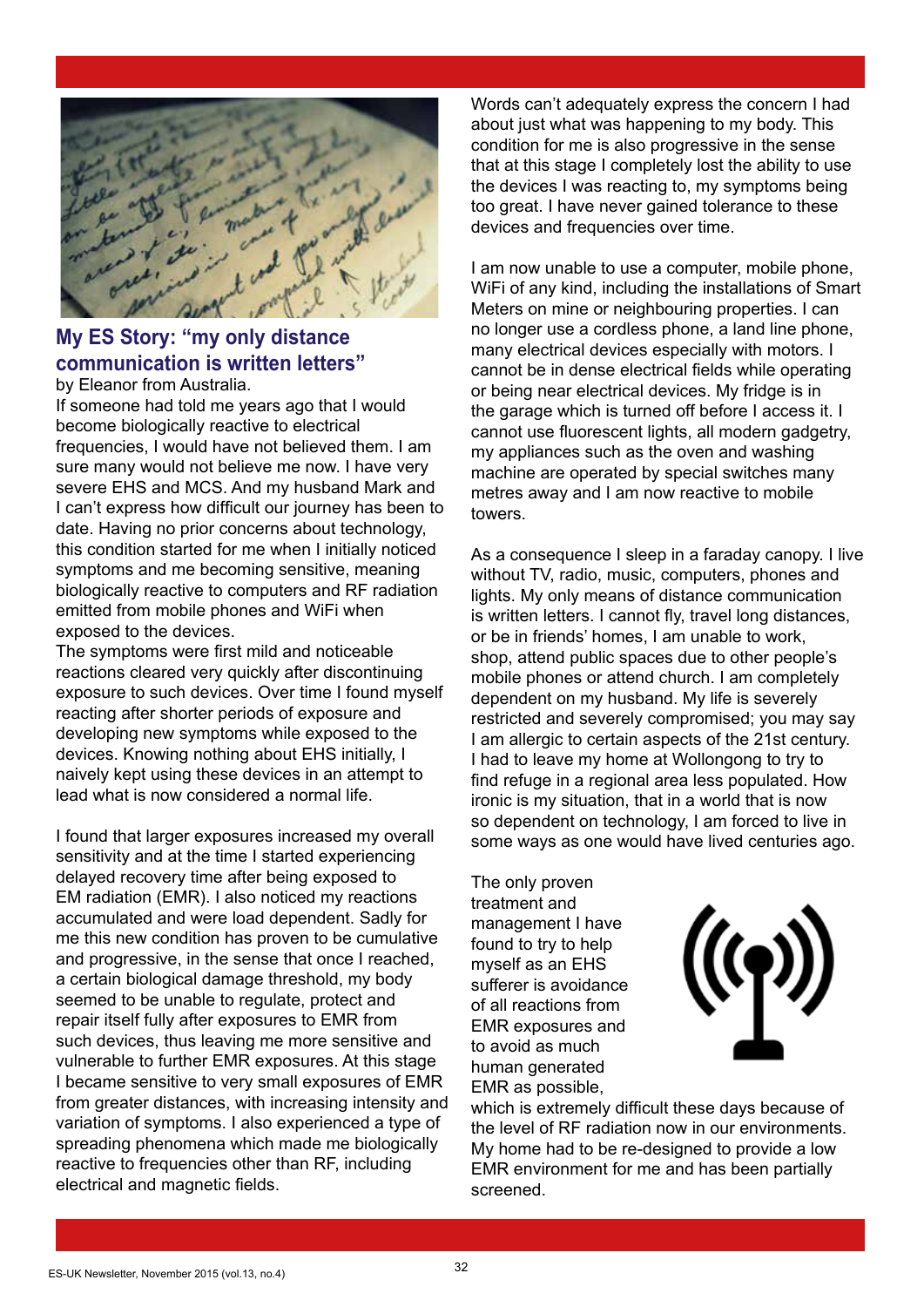From my own experience and research, I believe EHS to be an environmentally induced illness and a form of radiation sickness that affects one's whole being. From a lay perspective I would imagine EHS to be a neurological illness, affecting the brain and central nervous systems, causing bioelectrical and biochemical changes. This in turn creates a complex multi-system illness.

I am very concerned about my future with EHS and just how damaged I may become. RF radiation is increasing. I have recently read in the paper 499 new mobile towers are to be installed. RF radiation in our environment at these levels has only been in existence for the last decade and is not the type of energy we as a species were evolved to tolerate; nothing is known yet about long term effects, though we are all aware of the ever increasing rates of cancer. Needless to say, I now have major concerns about how our technology is being delivered to us. The roll-out installation of Smart meters and mobile phone towers emitting radiation around the home and neighborhood environment of individuals that are sick with EHS is extremely dangerous for their health and wellbeing. As a mother I am also motivated to speak my concerns for my son and future generations; he shares my genetics. EHS sufferers are a growing number of persons worldwide that are saying that we are biologically affected and made sick by exposure to RF radiation.

## **WiFI router: heart**

#### **palpitations and headaches**

Steve Weller, a 46-year-old IT specialist, moved his family from Melbourne to Brisbane because of EHS, but continues to search for a "haven". He describes his symptoms as akin to "a tight-fitting hat being pulled down on your head, often accompanied by a pricking feeling over the scalp". Steve Weller started suffering symptoms – heart palpitations and headaches – when he installed a wireless router



in his home in 2001. The symptoms immediately dissipated once he turned the router off. He went on to spend more than \$20,000 on shielding his house,

which didn't stop the pain and discomfort coming on when he was outdoors. In 2013, he finally left Melbourne to escape the compulsory statewide rollout of smart meters to measure electricity use, commonly blamed by Victorian EHS sufferers as provoking symptoms. The notion of EHS would once have been "rubbish" to Weller. "I was addicted to my smartphone and playing computer games," he says. Wireless technology gives us so much freedom that people don't want to accept that it may come with a cost, he adds. (Mark White: "Brain on fire: Living with electromagnetic hypersensitivity" Syndey Morning Herald, 4 September 2015)

#### **ES Story: "I could tell when their cell phone was about to ring"**

"José Lévesque installed commercial wireless telephone stations from 2001 to 2009. The resident of Saint-Colomban (Quebec) says in late 2005 he suddenly developed an intolerance to the radiofrequency (RF) microwaves emitted by these devices. 'At first it pinched in my ear when I phoned. Even though I used a good headset, I was dizzy and my ears were ringing. Then I woke up one morning and walked as if I was drunk and heard a tone, like a smoke detector in my ear.' Lévesque finally quit his job in 2009 when his so-called electrohypersensitivity (EHS) worsened. 'Today, my face goes numb, my head aches and if I continue to expose myself to RFs, I even get nose bleeds or blood vessels burst in my eyes. It happened to me in a hospital with wireless phone and Wi-Fi antennas! We used to laugh about it at work: I could

tell my colleagues when their cell phone was about to ring because the entering signal hurt my head.' But it is no laughing matter: 'Since smart meters were installed in my neighbourhood in January 2013, my headaches are



constant.' Levesque told Health Canada and Public Health officials he would volunteer to get tested so they could measure his biological responses to microwaves. They refused. 'It's easy to say that this is the nocebo effect when you do not want to test me because you're afraid of being accountable and have to act accordingly, he says. I know that the tests would be full of consequences for me: my symptoms appear 5 to 10 minutes after a Wi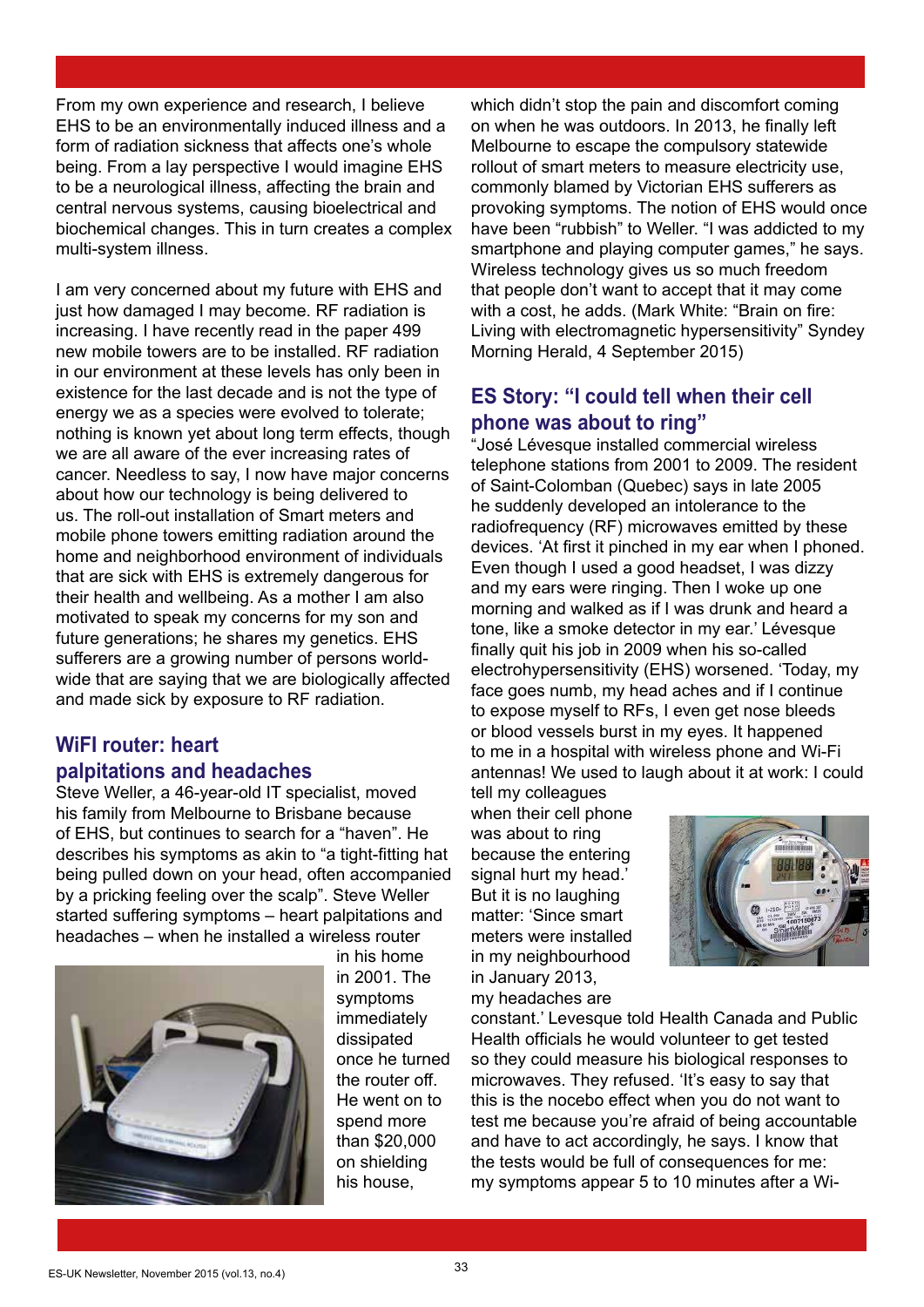Fi router is turned on close to me, and then I can be sick for three or four days. But if it can help people to realize the dangers of wireless…'" (André Fauteux: "Electrohypersensitivity conference debunks 'nocebo effect' theory" La Maison du 21 Siècle, 25 June 2015)

#### **ES story: sensitised at 10 years old**

Excerpts from the "Testimony of Violette Gould, Couserans, Ariège, from August 2014, 14 years old and electrohypersensitive" in France (trans., Towards Better Health, 12 July 2015) "It is all that I could do to participate in this gathering. However, to be present, to meet other people, to exchange..., I dream of this! To throw myself into the world, build with you... My "fate" denies me this. But is it really my "fate" denying me this? I am going to tell you the story of the disaster which is occurring in my life. You may then form an opinion about responsibility for my fate. I am now 14 years old. When this began, I was 10. Until that moment, my life had been normal: family life, school, my friends, my love for the mountains of Ariège... Great Happiness. The beginning of the catastrophe occurred during the start of the 5th year in school. I will forever remember this period as a nightmare. It is like a person confined in the prison at Guantanamo: locked up, tortured.

Like all students, I returned to school, was with my friends, teachers... During the first week, I suffered an unbearable headache. "Break" at home... Return to school, near-immediate return of the headache. Unbearable, Torture. Return home for several

days... during the month of October, I attended school only a third of the time. Very quickly, I realized that the presence of a cell phone, as well as an emitter of the relay antenna type, Wi-Fi, Wi-Max violently set off the headaches. Nearconstant pain. Torture. I consulted Professor Belpomme. The result of the consultation came as a shock:



harm to the blood-brain barrier, a very great deoxygenation of the brain... After maximum protection, the damage lessened. Only, what did not subside was that each exposure to pulsed EM waves awakened the torture. It is violent, very violent. I continued my education through the longdistance learning center (CNED).

Why did this intolerance occur so suddenly? We noticed that a 3G emitter had been installed during the summer on an antenna near the school. Since then, the number of wave emitters has been increasing. I am more and more driven back into my "protected" space, which is becoming my prison. I have all the same found an activity that I am passionate about: Aikido. I can only go because a group of civilized persons practice it: they systematically switch off all cell phones when I am there. It is also a place relatively protected from outside emissions. But I remain limited in possibilities for a social life: no concerts, no shows, no movies, no stores, no kind of outing in town... So, sometimes I snap.

This year I did not resist the temptation to go to the music festival in St. Girons... I escaped my prison for two hours in order to do like everyone else, to have the same possibilities as other people. I rebelled, faced with my intolerance to EM fields. I do not want it, I do not want to live with it any longer. It has gained the upper hand! I was knocked out in bed for 8 days with an unbearable headache and since then, an intolerance that has increased. Do you know that even the mountains, my wilderness, are no longer accessible except in very rare places, the bottom of very deep valleys or small valleys where no one thinks of going, which turn their back on human conquest?

Because even in the mountains, there are antennas everywhere, which emit very powerfully... I let you form an opinion about responsibility for my "fate" in the face of this disaster. I reject all responsibility for my "fate" and that, in my own



way, I will fight. Because I am convinced that I will not suffer the "deviations of polluting technologies", because in the name of freedom and equality, I will find the gifts that life has to offer. I refuse that they will be taken from me. I am asking everyone to educate themselves and to act against the development of pulsed EM waves!"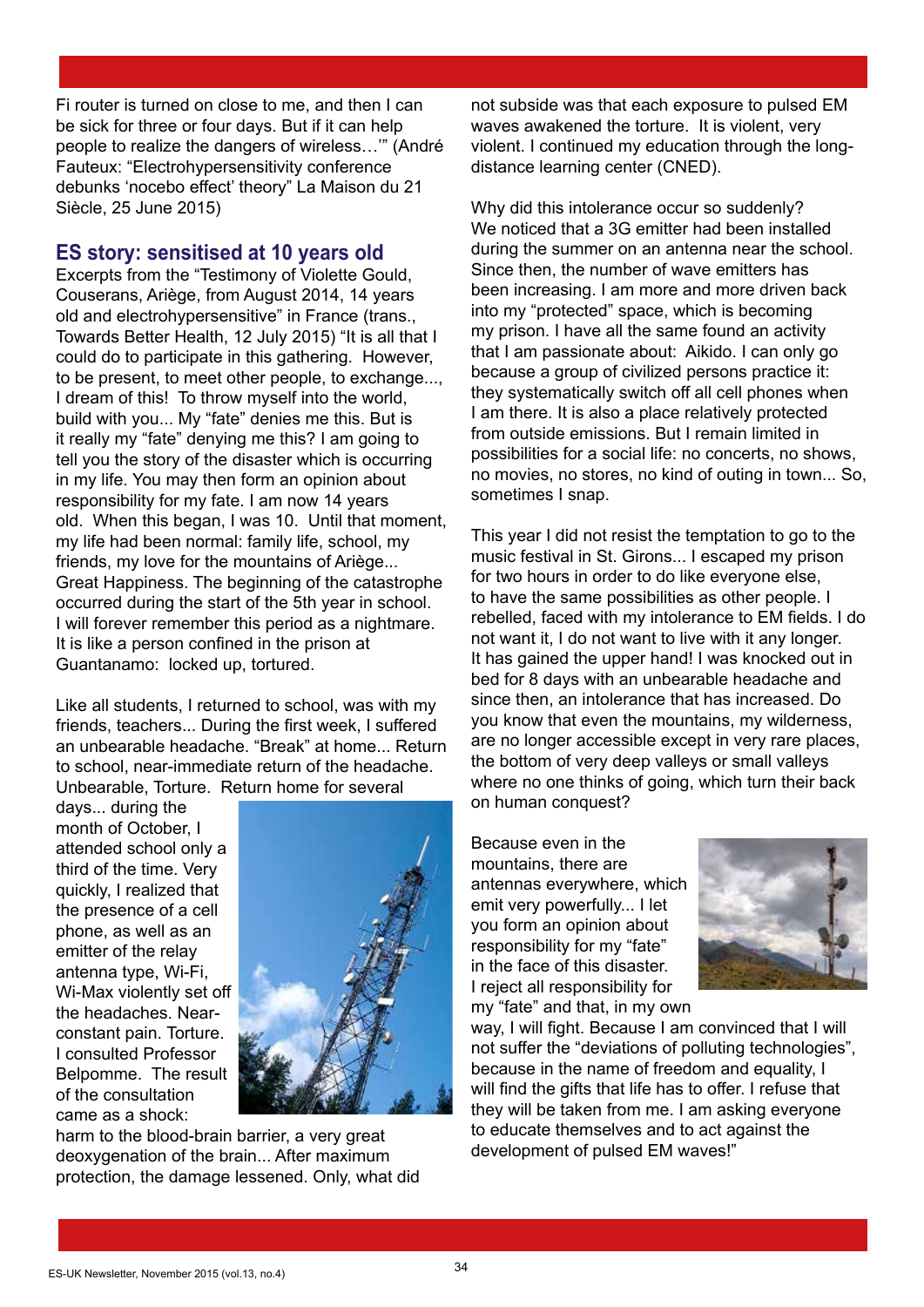### **Former army commando: "Little namby-pambies. Then it happened to me."**

Bruce Evans, a 50-year-old web designer and former Australian Army commando, has a vision for sufferers of EHS. He wants to build a community in an area of low EMF emissions, known as a White Zone, where victims can live and thrive together. There are a handful globally, largely in northern Europe and the US. Evans' community could take root at his dad's farm at Myrrhee, in north-east Victoria, on land his family has worked for 150 years. It could then expand through the valley, a dead zone for mobile phone signals ... for now, at least. Evans moved to a cottage adjoining his dad's farm in 2012 after five years of deepening health problems in Melbourne.

These began when he first used an iPhone. ("Bang! It was like someone had stuck an ice-pick in my head," he says.) His symptoms intensified in line with the rollout of the 3G mobile network and smart meters. During Evans' last two years in Melbourne, he only left his room to buy food. His social life disintegrated and he couldn't attend business meetings. Years earlier, he'd met a woman with a sensitivity to chemicals who refused to get in a car. "I was like, 'Pffft, loony'... I met a couple of other people in similar situations and I just wrote them off as nuts, bloody sensitive little namby-pambies. Then it started happening to me." Evans drives up a mountain to show me the valley in which he dreams that dozens of White Zones homes could be built. He stops to read his meter. It's hundreds of times his safe limit. "Oh f...," he says, reversing the van, away from the danger zone. Five minutes later, he touches his top of his head. "I've got pressure here." Evans posted his idea for a community on the web. One line read: "I want this area declared a sanctuary where telcos cannot infringe." The post went viral and emails poured in from around Australia and abroad. His dad, John, 76, resembles an older version of Bruce and also suffers from EHS. "I gave him an iPhone once and he was a write-off for two days," says Bruce. "Yeah," replies his father.

What does Dad think of having people with EHS here? "We've got all these old buildings here not being used for anything. We could have a setup where people could come." Evans has built a website called Radiation Refuge to match EHS

sufferers with suitable accommodation, which had 14 listings in August 2015. Evans has learned that some frequencies seriously harm some EHS people but not others. Several sufferers found it difficult to stay there, and a recent one having problems as soon as she entered the valley. His first visitor, Kaytie Wood, felt the cottage was "not a safe place". Wood, a 58-year-old energy healer, had an immediate headache as soon as she arrived. Evans turned off various items, including a smart meter housed 70 metres away in a shed. That helped, but over the next day she became steadily worse: her headache grew, she became nauseous and could barely move. "It was like having an all-over-thebody migraine and the power was off there," says Wood. "It must have been something else." Evans convinced his sister – who runs a goat farm over the road – to turn off her electric fences, which helped. Wood camped outdoors the second night. "I think there was a lot of learning for Bruce," she says. "He discovered we're sensitive to different things."

The NBN tower at Moyhu was recently turned on. Evans can't measure any difference with his meters, but now feels like he has "termites in his head" when he goes for a run up the road. In July 2015, he discovered a mobile phone tower will be erected – he's not sure when – on a hill he can see from his office window. His dream of a White Zone seems over. He doesn't know how he will cope. He'll have to take to the road and is hoping someone will donate a caravan for him to live in. (Mark White: "Brain on fire: Living with electromagnetic hypersensitivity" Syndey Morning Herald, 4 September 2015)